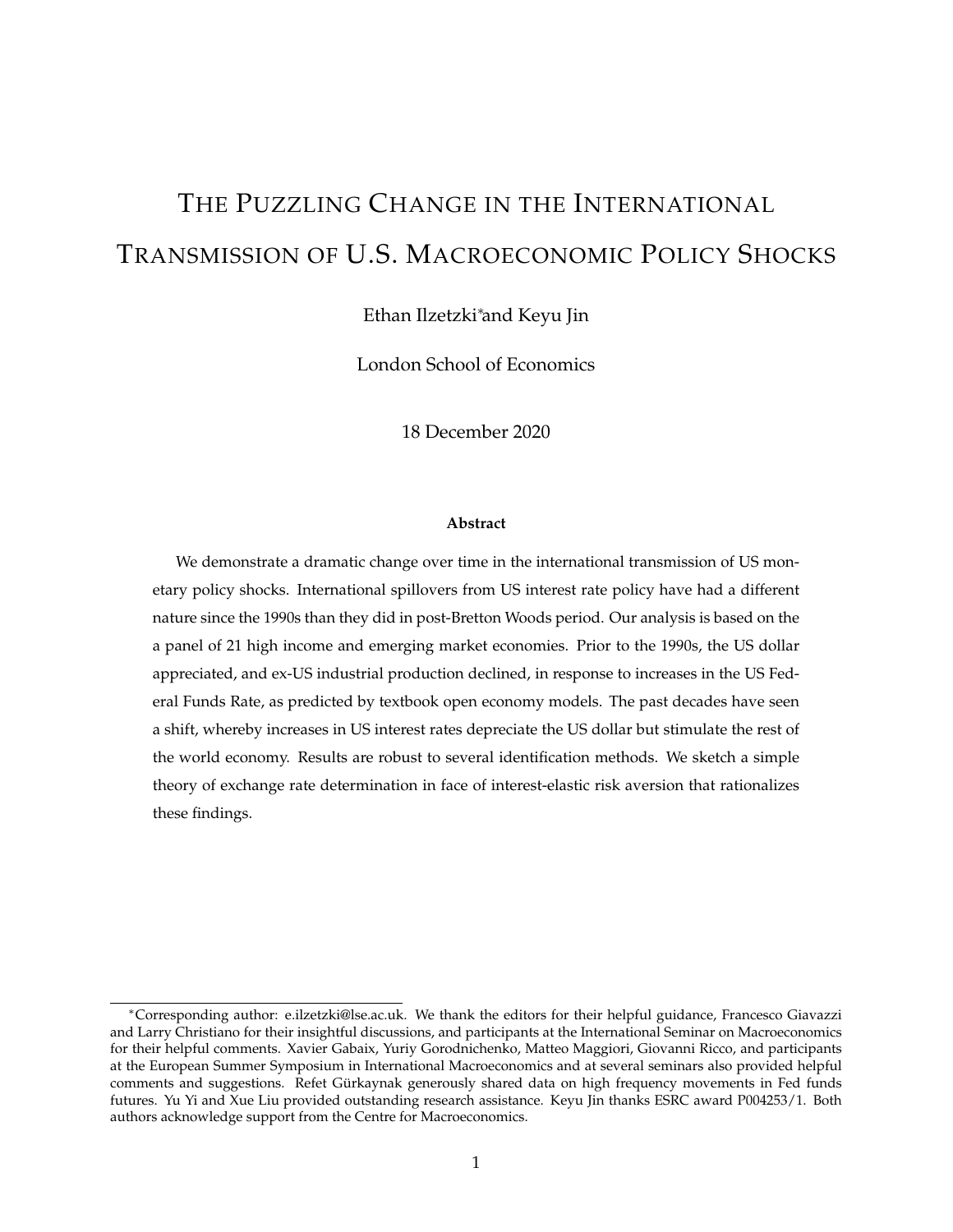### **1 Introduction**

The international transmission of monetary policy is a central topic in international economics, forming the basis for policy design and potential policy coordination. These spillovers take on increasing importance with freer movement of goods and capital, including to and from developing countries. When advanced-economy central banks flooded markets with liquidity following the 2007-8 global financial crisis, debates intensified on how these policies affected countries beyond their jurisdiction. Guido Mantega, the Brazilian Finance Minister, dubbed these low interest rates policies a "currency war".<sup>[1](#page-1-0)</sup> When the loosening cycle reversed, the fallout from the expected tightening of monetary policy in 2013, the proverbial "taper tantrum", were of sufficient concern to have been raised in US Federal Open Committee meetings.<sup>[2](#page-1-1)</sup>

A previous literature, discussed below, has studied spillovers from US monetary policy to the rest of the world. In updating and expanding this earlier analysis, we find that spillovers from US monetary policy have seen dramatic shifts over time. Consistent with earlier findings, we show that in the period following the end of the Bretton-Woods system of fixed exchange rates, a contractionary monetary shock in the US appreciated the US dollar in both real and nominal terms on impact and caused a (delayed) decline in output in the rest of the world. This accords with conventional wisdom and textbook macroeconomic models. In contrast, we find that after 1990, a US monetary tightening has a far more muted response on the dollar on impact and now *depreciates* the US dollar and *stimulates* output overseas, in the first year following the shock.

The analysis is based on data at monthly frequency for the 12 high income countries and areas and 9 emerging markets for which data are available at this frequency. Our baseline specification shows these results using monetary policy shocks identified using the historical methods of [Romer](#page-27-0) [& Romer 2004.](#page-27-0) Results are similar using other common identification methods including high frequency shocks [\(Gürkaynak](#page-25-0) *et al.* [2005,](#page-25-0) [Gertler & Karadi 2015\)](#page-25-1) and recursive identification (as in [Sims 1992,](#page-27-1) [Eichenbaum & Evans 1995,](#page-25-2) [Christiano](#page-25-3) *et al.* [1999\)](#page-25-3). The results hold both in the high income and emerging market samples (the latter including data primarily from the later period). In a difference in differences specification, we show that a tightening of US monetary policy appreciated the dollar by less (or depreciated by more) in the period 1990-2007 than it did in 1973-1989 on impact and at all subsequent horizons.<sup>[3](#page-1-2)</sup>

<span id="page-1-0"></span><sup>&</sup>lt;sup>1</sup>[Financial Times, September 10, 2010](https://www.ft.com/content/33ff9624-ca48-11df-a860-00144feab49a)

<span id="page-1-2"></span><span id="page-1-1"></span><sup>2</sup>[New York Times, January 11, 2019](https://www.nytimes.com/2019/01/11/us/politics/federal-reserve-jerome-powell.html)

<sup>&</sup>lt;sup>3</sup>High frequency identification allows us to study the effect of US monetary policy tightening after 2007, when the policy interest rate was at the zero lower bound. Results are similar when including the more recent period, but there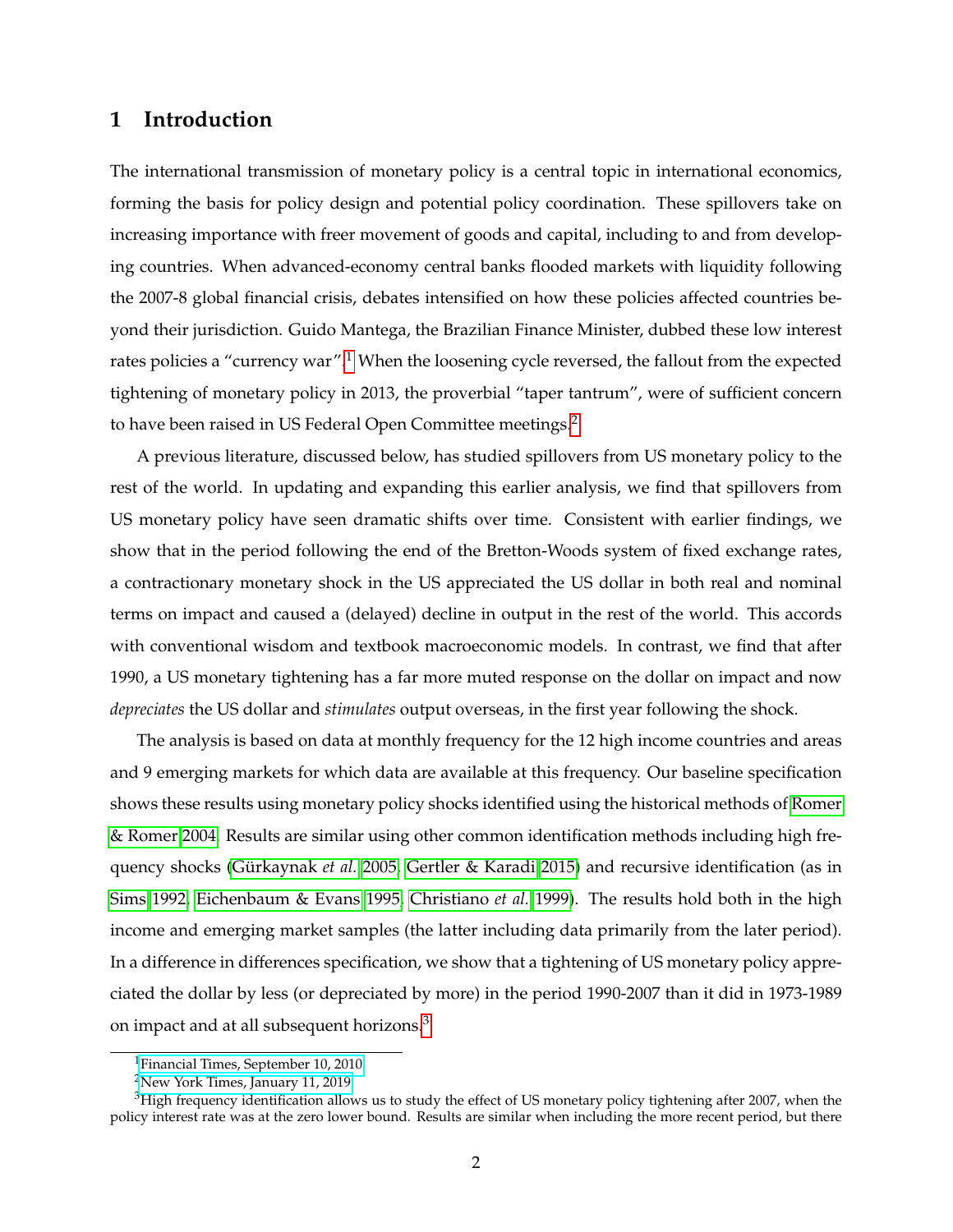Standard macroeconomic theories of the open economy including the textbook Mundell-Flemming-Dornbusch model and its modern new-Keynesian variants [\(Svensson & van Wijnbergen 1989,](#page-27-2) [Ob](#page-26-0)[stfeld & Rogoff 1995,](#page-26-0) [Betts & Devereux 2000,](#page-24-0) [Devereux & Engel 2003,](#page-25-4) [Corsetti & Pesenti 2005\)](#page-25-5) predict a US dollar appreciation in response to a Fed interest rate hike. In such models, exchange rate reactions to monetary policy shocks are governed by an uncovered interest parity (UIP) condition, a no-arbitrage condition that requires expected exchange rate movements to compensate investors for differential interest rates of assets denominated in different currencies. Under UIP, a monetary tightening is associated with an immediate appreciation, followed by a gradual depreciation. Recent theoretical advances in exchange rate determination (cf. [Gabaix & Maggiori 2015\)](#page-25-6) allow for UIP deviations. A key departure of the [Gabaix & Maggiori](#page-25-6) [\(2015\)](#page-25-6) framework (GAMA model) is to give prominence to financial flows in determining exchange rate dynamics. But this and other existing models would still predict an exchange rate appreciation following a tightening of monetary policy.

Given our empirical findings, a countervailing force is required that would lead to a depreciation (or at least a lesser appreciation) following a tightening of US monetary policy. We discuss a number of potential theories in an expanded version of the GAMA model. In the GAMA model, financial intermediaries absorb imbalances in the supply and demand for currencies, while taking on currency risk exposure. Limited risk-taking capacities stemming from financial frictions imply that currencies will provide excess returns to compensate the financiers for their risk exposure. Although a core result of the GAMA model is that UIP no longer holds, the reaction of exchange rates to an interest rate change is still in the same direction as in the standard model. We introduce a new force to the GAMA model: financiers' risk capacity depends risk appetite in the financial sector and we allow risk appetite to vary with US interest rates.<sup>[4](#page-2-0)</sup>

When US interest rates rise, risk appetite decreases, and financiers' risk-bearing capacity declines. This limits their demand for FX exposure. If the financial sector is long on US dollars–a plausible assumption since the 1990s–this decreases their demand for US dollars and causes a dollar depreciation. The US dollar will then depreciate in response to a tightening of monetary policy if the risk-taking channel dominates the standard forces implied by  $UIP<sup>5</sup>$  $UIP<sup>5</sup>$  $UIP<sup>5</sup>$ . The assumption of inter-

are some signs of a reversal of the effect studied here.

<span id="page-2-0"></span><sup>&</sup>lt;sup>4</sup>For simplicity, we make the constraint dependent on the US interest rate, but results would go through if it depended on the world average interest rate or the difference between the US and foreign interest rate.

<span id="page-2-1"></span> $5$ This is a different channel than the "flight to safety" channel, whereby heightened risk aversion would lead to a dollar *appreciation*, as risk averse investors flock to the safety of the US dollar. [Stavrakeva & Tang](#page-27-3) [\(2018\)](#page-27-3) augment hedge-currency theories with a signaling effect of monetary policy. This does indeed lead to an deprecation of the dollar following a Fed tightening because a Fed tightening signals good news in the Fed's information set, thus lowering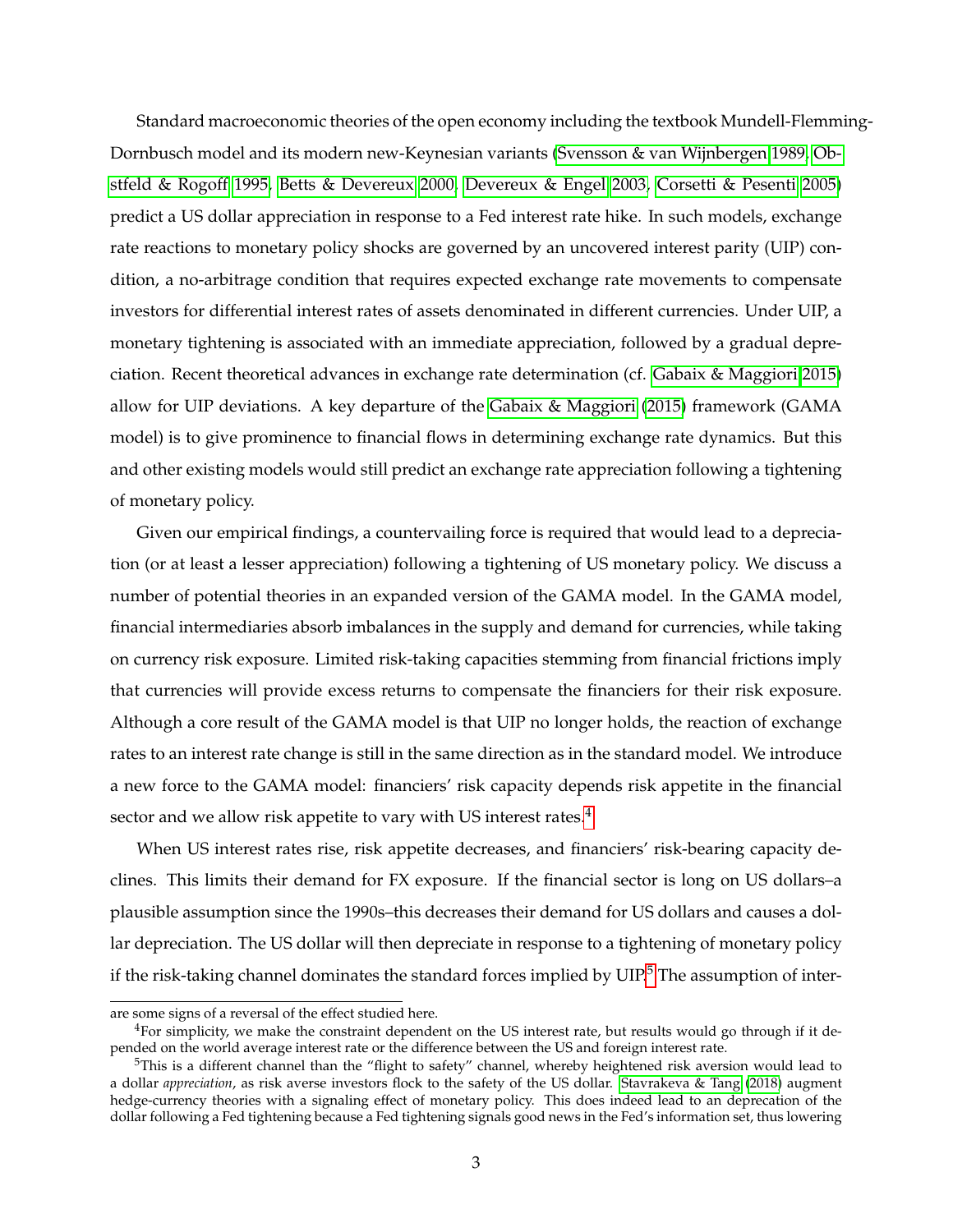est rate dependent risk-taking behavior is plausible and supported by existing evidence [\(Borio &](#page-24-1) [Zhu 2012,](#page-24-1) [Bekaert](#page-24-2) *et al.* [2013,](#page-24-2) [Bruno & Shin 2015,](#page-24-3) [Lian](#page-26-1) *et al.* [2018,](#page-26-1) [Miranda-Agrippino & Rey 2020\)](#page-26-2). We use our framework to explore other possible explanations, such as the role of the US dollar as a hedge currency, as in [Stavrakeva & Tang](#page-27-3) [\(2018\)](#page-27-3).

The shifting response of non-US output to monetary policy shocks is equally puzzling. International spillovers in standard open economy models come from two main channels: demand and expenditure switching. In the standard model, a US monetary policy tightening could be expansionary or contractionary for the rest of the world. On one hand, tighter monetary policy reduces US import demand; on the other hand, it leads to an appreciation of the US dollar, leading consumers to substitute away from US goods. However, given our finding that the US dollar *depreciates* in the year following US interest rate hikes, the expenditure switching effect is now unfavorable for the rest of the world. Both forces would now tend to depress output outside the US. In stark contrast, we find that non-US output increases following a Fed tightening. While our model doesn't contain a productive sector, we describe a growing literature that focuses on balance sheet effects that allow for output expansions in face of an appreciating local currency.

It is difficult to date the change in the international transmission of US macroeconomic policy with any precision. Panel data poses challenges for breakpoint analysis and ideally one would want to test for a break in the entire impulse response to monetary policy shocks. We provide an informal test for the optimal breakpoint and show a statistically significant break the last months of the 1980s and first months of the 1990s.

It is also difficult to disentangle empirically the exact reasons for the shift. Multiple changes occurred in the global economy in this period and several may have contributed to the changing nature of international macroeconomic spillovers. First, the increased financialization of the world economy may have made macro-finance theories of the sort explored in this paper more central in exchange rate determination. The fact that our results only hold when countries are financially open supports this notion. The increasing role of finance may have also made the financial sector more sensitive to interest changes, a factor that is central to our theory.

Second, the US dollar has become increasingly central in the international monetary system in recent decades [\(Rey 2013,](#page-27-4) [Ilzetzki](#page-26-3) *et al.* [2019\)](#page-26-3). This may have increased demand for US dollar liquidity and may have stretched the financial system's currency exposure. We use our theoretical

demand for "safe assets". Empirical evidence [\(Lilley & Rinaldi 2020\)](#page-26-4) suggests that the hedging role of currencies played only a small role in exchange rate determination prior to the global financial crisis. We see that our effect is strongest in the period 1990-2007, prior to the crisis.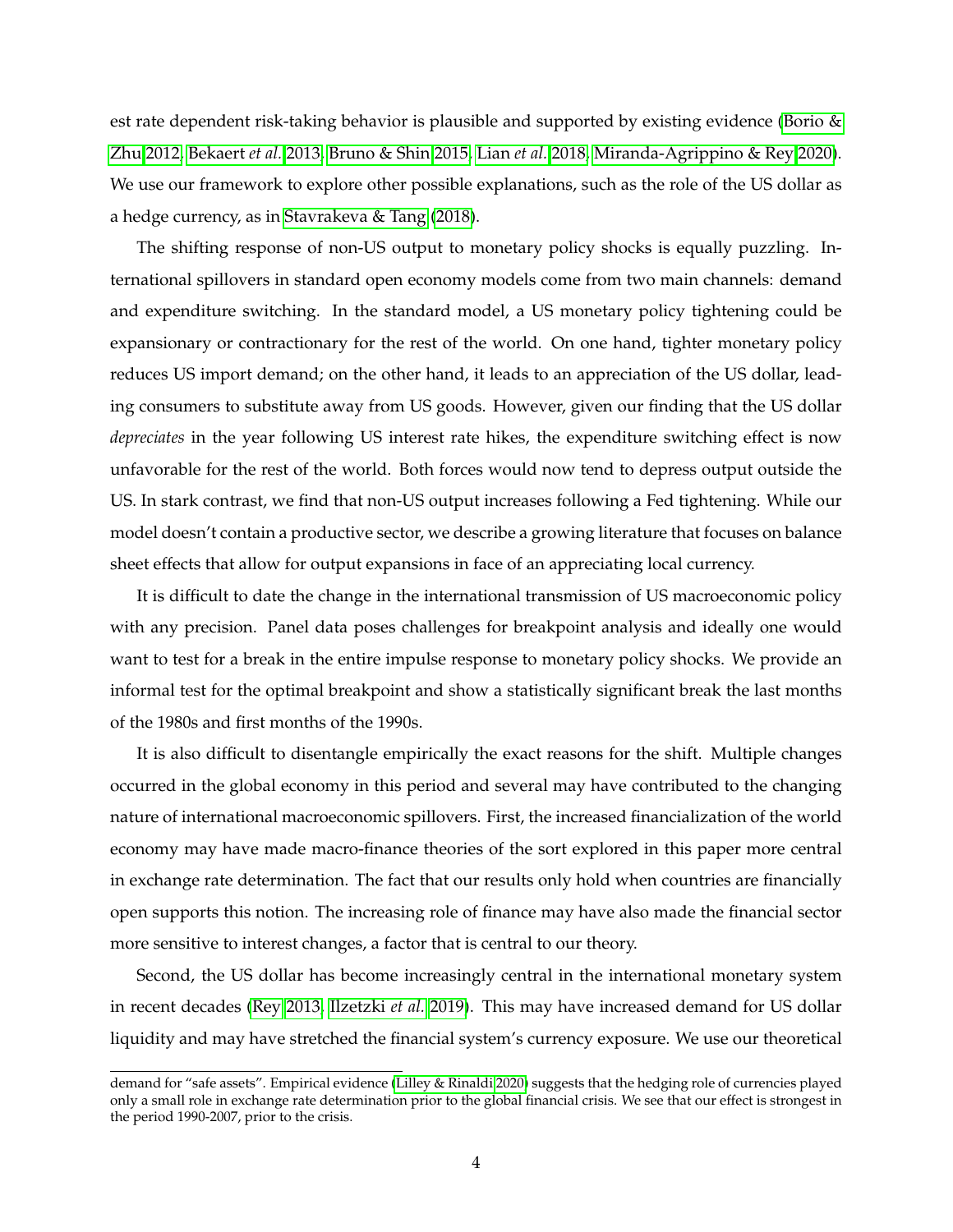framework to study conditions under which increased dollarization of the world economy leads to a reversal in the exchange rate response to interest rate shocks. Our empirical results only holds when countries have large stocks of dollar-denominated assets, reinforcing this view.

Finally, the regime change in our empirical findings corresponds roughly to the period of persistent US current account deficits (a period beginning in the mid-1980s or early 1990s). As will become apparent in Section [4,](#page-13-0) our theoretical results hold with greater force when the US is running a current account deficit.

An extant empirical literature studies the the international propagation of US monetary policy shocks. Our findings for monetary shocks in the post-Bretton Woods period are in line with those in [Eichenbaum & Evans](#page-25-2) [\(1995\)](#page-25-2), [Cushman & Zha](#page-25-7) [\(1997\)](#page-25-7), and [Kim & Roubini](#page-26-5) [\(2000\)](#page-26-5), whose sample periods range from the 1970s to about 1990. Our contrasting empirical results for the period beginning in the 1990s are new and robust to alternative identification schemes standard in the literature. We further extend this analysis to the largest emerging market economies and find that they respond no differently to US policy shocks in the later sample, where data is available for both income categories. In this regard, our findings resonate with evidence on Latin American economies, where [Canova](#page-24-4) [\(2005\)](#page-24-4) finds that the local currency appreciates relative to the US dollar in response to US monetary tightening: Our study shows that this is not a phenomenon peculiar to Latin America. Our analysis synthesizes existing disparate results and we are the first to point to the change in the monetary policy transmission over time.<sup>[6](#page-4-0)</sup>

Before turning to our main empirical results in Section [3,](#page-7-0) we describe the data, our empirical methodology, and the various identification methods used in this paper in Section [2.](#page-4-1) Section [4](#page-13-0) then presents our theory of exchange rates and monetary policy in face of interest-elastic risk aversion in the financial sector. Finally, Section [5](#page-23-0) concludes.

## <span id="page-4-1"></span>**2 Data and Methodology**

In this section, we describe the data and methods used to estimate spillovers from US monetary policy to the rest of the world.

<span id="page-4-0"></span> $6$ [Stavrakeva & Tang 2018](#page-27-3) show a change in monetary policy transmission as the Fed transitioned to quantitative easing during the 2007-9 global financial crisis. They attribute this change to a greater importance of the signalling effect of monetary policy, whereby a loosening of US monetary policy signals bad news in the Fed's information set, leading to a dollar appreciation through flight to safety. In our larger sample we find that the shift in monetary policy transmission occurred earlier.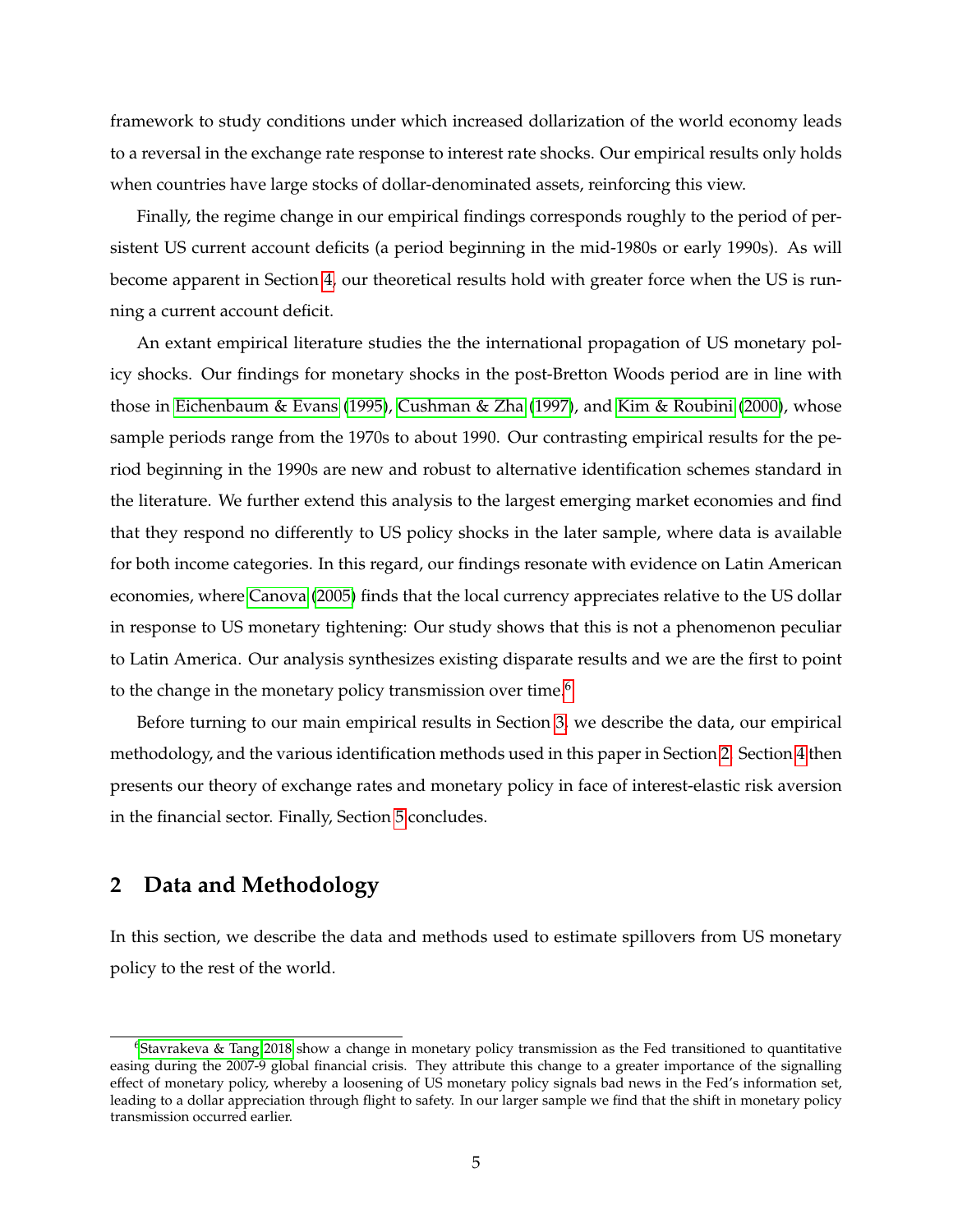#### **2.1 Data**

We analyze the transmission of US monetary shocks to the rest of the world in an unbalanced panel of 21 countries and areas outside the US for which exchange rate and industrial production data are available at monthly frequency. This includes 11 high income countries, the euro, 9 emerging markets, and chosen based on data availability. The full list of countries and their sample dates is found in Table [A1](#page-49-0) in the appendix. While data is available prior to 1973 for some countries, our sample begins at the end of the Breton Woods system of fixed exchange rates at 1973. We show some results for a sample ending in 2007, after which US monetary policy was constrained by the zero lower bound on the nominal interest rate and the international transmission of monetary policy may have changed further (cf. [Stavrakeva & Tang 2018\)](#page-27-3). In other specifications, we also include the period up to 2017.

The panel is unbalanced primarily because of limited reliable monthly data for developing countries before 1990 and in some cases before 2000. Our hypothesis that the transmission of macroeconomic shocks changed after this date may be confounded by the sample change and instead reflect differences between high income and developing countries. However, we show that results are nearly identical in a balanced panel of high income countries alone.

The euro replaced a number of the national currencies in our sample (German Deutschemark, French franc, and Italian lira) in 1999. We continue treating these countries as separate entities when considering production and real exchange rate spillovers after 1999. These countries are dropped from the analysis of the nominal exchange rate after 1999 to avoid over-weighting the euro in our sample. The euro is treated as a separate cross-sectional territory from 1999 to 2017 when analyzing nominal exchange rate responses.

We report the response of four main non-US variables to US shocks. These are the nominal and real exchange rates, industrial production, and the nominal policy interest rate in each country in our panel. The main data source is the International Monetary Fund's International Finance Statistics (IFS), which we completed using data from the OECD and national statistical agencies. The nominal exchange rate is taken as the monthly average of the nominal bilateral exchange rate in local currency to US dollars, so that an increase in this variable reflects a US dollar appreciation. The real exchange rate is calculated from the nominal exchange rate and the US and local price level. All variables are seasonally adjusted and in natural logarithms. The policy interest rate is in percentage points.

Our baseline specification uses [Romer & Romer'](#page-27-0)s [\(2004\)](#page-27-0) monetary policy shocks. This choice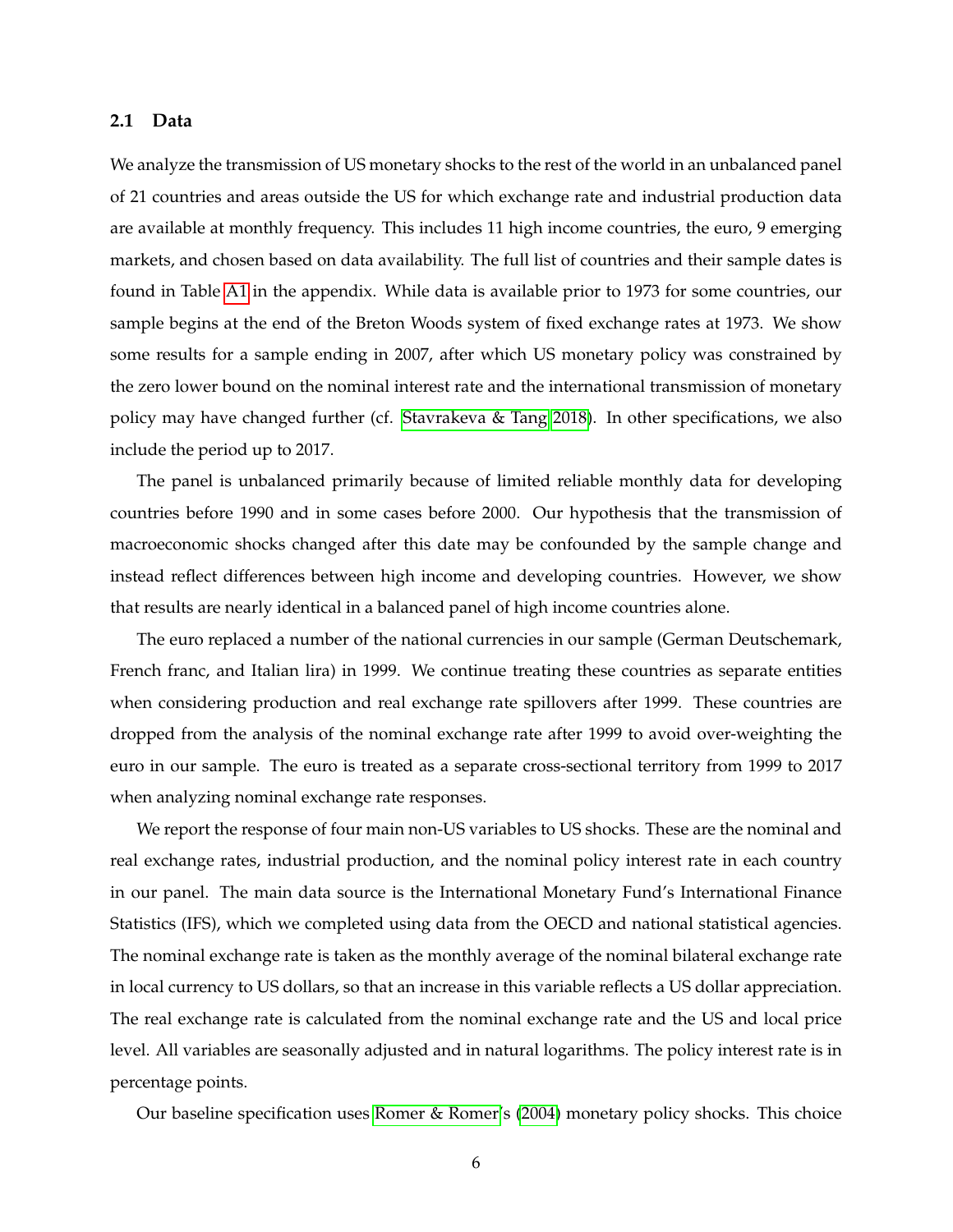is motivated by data availability both before and after 1990, when we identify a change in monetary transmission. The disadvantage of this methodology is that it cannot be applied to the period following 2008, when variation in policy interest rates all but ended at the zero lower bound. To investigate the recent deacde, we use high frequency shocks to Federal Funds Futures as instruments for the Federal Funds Rate (FFR) following [Gertler & Karadi](#page-25-1) [\(2015\)](#page-25-1) and using the data of [Gürkaynak](#page-25-0) *et al.* [\(2005\)](#page-25-0). We show that our results are robust not only to the different identification scheme but also to extending the sample. Finally, we show in the appendix that our results are robust to recursive identification using Cholesky decomposition following [Christiano](#page-25-3) *et al.* [\(1999\)](#page-25-3).

[Romer & Romer](#page-27-0) [\(2004\)](#page-27-0) (RR) shocks to the Federal Funds Rate (FFR) are deviations from the Federal Reserve's historical response function to its information set. The latter is compiled from the Fed's Greenbook forecasts. Specifically, RR regress the change in the FFR–or the intended change, before the FFR was publicly announced as the Federal Reserve's policy instrument–on its previous level; forecasts of the current, last quarters, and following two quarters of inflation and GDP; the change in these forecasts since the previous meeting of the Federal Open Market Committee; and its estimates of current unemployment. Residuals from this regression are treated as monetary policy shocks, reflecting changes in the policy rate beyond the systemic response to economic conditions based on the Fed's real-time information set. Importantly, this identification method already controls for the Fed's superior information set, so should purge the data from the signalling value of monetary policy as emphasized by [Nakamura & Steinsson](#page-26-6) [\(2018\)](#page-26-6), [Ricco](#page-27-5) [\(2018\)](#page-27-5), and [Jarocinski & Karadi](#page-26-7) [\(2020\)](#page-26-7). In this regard, our findings require an explanation that goes beyond the confounding effect of information revelation. We we attempt to provide this explanation theoretically in Section [4.](#page-13-0)

The original RR series ends in 1996. We replicate the RR series up to 1996 and extend it to 2005, using the same methodology. Figure [A.1](#page-38-0) in the appendix compares the original RR series with our replication and extension of their methodology. The difference between the two is barely discernible for the overlapping period. It is difficult to extend the RR series into the 2008 period and beyond because the Federal Funds rate was at the zero lower bound and monetary policy was conducted primarily using other instruments.

When using high frequency identification methods (HFI), we use changes in one-month FFR futures in a thirty-minute window around Federal Open Market Committee (FOMC) announcements, taken from [Gürkaynak](#page-25-0) *et al.* [\(2005\)](#page-25-0), updated to 2017 and generously shared by Refet Gurkaynak. We follow [Gertler & Karadi](#page-25-1) [\(2015\)](#page-25-1), who use (the monthly sum of) high frequency changes in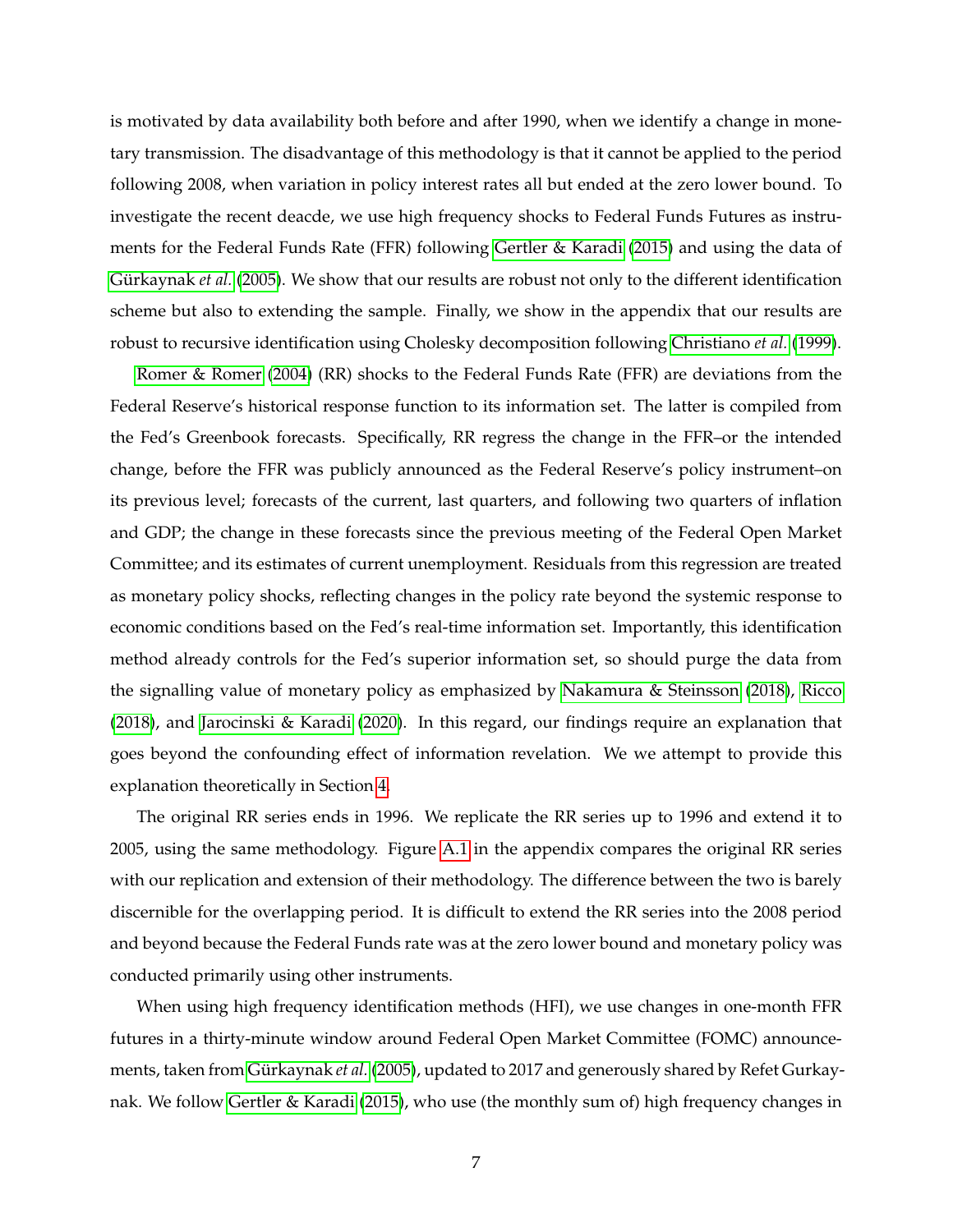Fed Funds futures as and instruments for the Fed Funds Rate.<sup>[7](#page-7-1)</sup>

#### **2.2 Empirical Specification**

The results reported in the following section are impulse responses estimated directly using local projections [\(Jorda 2005\)](#page-26-8). This methodology has the advantage of estimating impulse responses non-parametrically, such that the information in the impulse response at every horizon comes from the a projection of the shock variables (either directly or instrumented) on the ex-US variable of interest, rather than from autoregressive coefficients estimated via OLS. Thus the full trajectory of the impulse response is comes from aforementioned identification methods rather than the average (vector) auto-correlation properties of the sample as a whole.

In the case of RR shocks and recursive identification, the common practice (cf [Ramey 2016\)](#page-27-6) is to project the shocks directly on the variable of interest, in a regression of the form:

<span id="page-7-3"></span>
$$
y_{c,t+h} = \beta_h x_t + \sum_{i=1}^{I_y} \delta_i^y y_{c,t-i} + \sum_{i=1}^{I_x} \delta_i^x x_{t-i} + \alpha_c + \gamma_{c,t} + \text{controls} + \varepsilon_{c,t},
$$
\n(1)

where  $y_{c,t+h}$  is the outcome variable for country *c* at a horizon of *h* months from date *t*.  $\beta_h$  gives the impulse response of outcome variable *y* at horizon *h* to the US macroeconomic shock given by *xt* . The local projection regression includes *I<sup>y</sup>* lags the dependent variable and *I<sup>y</sup>* lags of the policy variable. We set  $I_y = 24$  and  $I_x = 6$ . The regressions include country fixed effects, represented by the vector  $\alpha_c$ , and country-specific quadratic time trends represented by  $\gamma_{c,t}$ .<sup>[8](#page-7-2)</sup>

In specifications where the identification is via instrumental variables (i.e. HFI), the variable  $x_t$ is the policy variable (e.g the FFR), predicted by an instrument (e.g. high frequency movements in Fed Funds futures) in a first stage regression.

## <span id="page-7-0"></span>**3 The International Transmission of US Monetary Shocks**

We now describe the response of the international macro-economy to monetary policy shocks. Figure [1](#page-28-0) displays the response of a number of variables to a [Romer & Romer](#page-27-0) [\(2004\)](#page-27-0) shock in horizon

<span id="page-7-1"></span> $7$ Figure [A.2](#page-39-0) in the appendix plots the two shock measures and shocks based on recursive identification. The correlation between the RR and CEE series is merely 0.14 and is driven mainly by the Volker shocks in the early 1980, captured in both measures. The HFI correlated with each of the other measures with a coefficient of 0.19. The lack of correlation could, but doesn't necessarily, indicate the superiority of one measure over another. The three are different ways to measure monetary policy shocks and could in principle capture different aspects of monetary surprises.

<span id="page-7-2"></span><sup>8</sup>*α* and *γ* coefficients and the residuals *εc*,*<sup>t</sup>* take on different estimated values in each regression of horizon *h*, but we suppress *h* subscripts for ease of notation.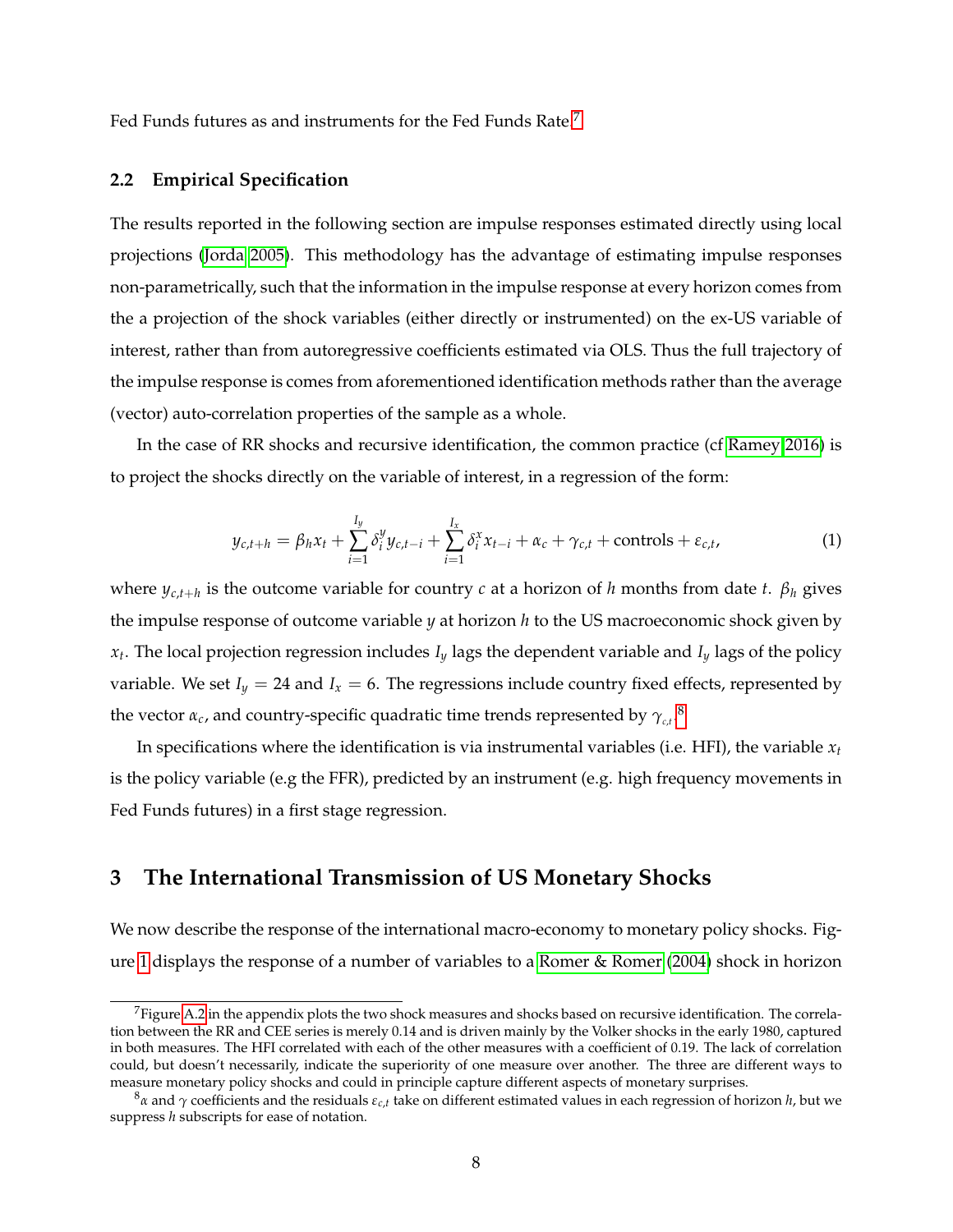up to 3 years (36 months). The left-hand column shows responses in the period 1973-1989 and the right-hand column in the period 1990-2007. Shaded areas give 95% Newey-West confidence intervals.

The first row shows the average response of (log) bilateral nominal exchange rates to a one percentage point increase in the FFR. Exchange rates are given in local currency units per US dollar, so that a rising exchange rate represents a US dollar appreciation. In the earlier period, an increase in the US policy rate lead to an immediate 2% appreciation. This coincides with the prediction of standard macroeconomic models. The response generally satisfies uncovered interest parity (UIP), given that the dollar depreciates back to its previous level within a year of shock. The exchange rate response in the 1991-2007 period is in stark contrast. In this period, the US dollar barely responds on impact and sees a large *depreciation* following a Fed tightening, peaking at 5% roughly a year a half after the shock. This depreciation is persistent and lasts for close to three years.

The second row of Figure [1](#page-28-0) shows the average response of foreign industrial production to a Fed tightening. In the earlier period, foreign output shows a delayed but steady decline, dropping by as much as 1% in response to the 100 basis point tightening of monetary policy. This response is consistent with earlier findings [\(Eichenbaum & Evans 1995\)](#page-25-2) and is theoretically coherent. The US tightening has demand effect and expenditure switching effects. Lower US/world demand due to the Fed tightening leads to lower foreign production. On the other hand, consumers may substitute towards now cheaper foreign goods due to the stronger dollar. If the demand effect dominates expenditure switching, the foreign industrial production decline shown in the figure is to be expected.

In contrast, foreign industrial production increases following a Fed tightening in the more recent period. The response peaks at 1% in the year following the monetary policy shock. This response is particularly puzzling because in this case both the demand and expenditure switching effects would call for a decline in foreign output. As before, lower world demand would tend to lower production. But now with the US dollar depreciating, the expenditure switching effect would also lead to lower foreign production as US goods are now relatively cheaper.

Admittedly, there is some sign of a delayed (and statistically significant) decline in industrial production after nearly two years, which may indicate that the industrial production response after 1990 is merely a slight upward shift of the impulse response from the 70s and 80s. However, we shortly see that there is a statistically significant difference between the two sub-samples in a difference in differences specification and that the difference in industrial production production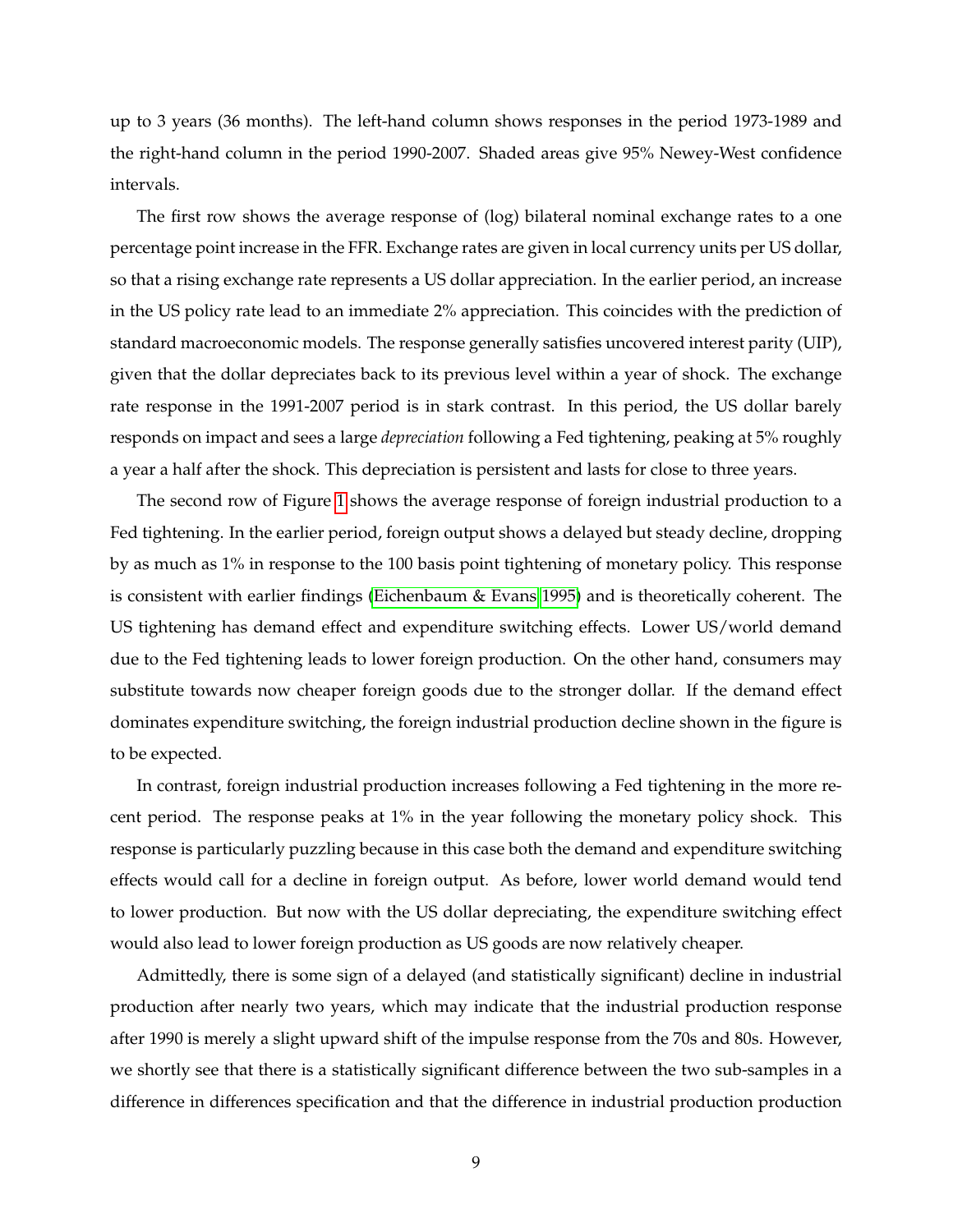responses is far sharper using other identification methods.

The third row of the figure shows the response of the real exchange rate to US monetary policy shocks. [Mussa](#page-26-9) [\(1986\)](#page-26-9) highlighted that real exchange rate movements are dominated by nominal exchange rates, not relative prices. It is hardly surprising that the real exchange response is similar to that of the nominal exchange rate in the first row of the figure. Note that in this specification, the real exchange rate depreciates by a statistically significant margin on impact and at all horizons.

The fourth row of Figure [1](#page-28-0) shows the average response of the non-US policy rate (in percentage points) to a one pp increase in the FFR. Changes in policy responses to US policy could potentially explain differences in the effect of US shocks on the rest of the world. However, foreign central banks appear to have tightened monetary policy similarly–by around 50 basis points per 100 basis points Fed tightening–both before and after 1990.

Figure [2](#page-29-0) reports impulse responses from a different specification that shows the difference between the two periods more formally. The responses are based on a difference in differences specification taking the following form:

<span id="page-9-0"></span>
$$
y_{c,t+h} = \beta_{1,h} x_t + \beta_{2,h} x_t \mathbb{1}(t) + \beta_{3,h} \mathbb{1}(t) \sum_{i=1}^{I_y} \delta_i^y y_{c,t-i} + \sum_{i=1}^{I_x} \delta_i^x x_{t-i} + \alpha_c + \gamma_{c,t} + \text{controls} + \varepsilon_{c,t}, \quad (2)
$$

where **1**(*t*) is a dummy variable equaling one for months starting in January 1990. The first term in the regression (the  $\beta_{1,h}$  coefficients) gives responses of the variable of interest to monetary policy shocks  $x_t$  for the period 1973-1989. The second term (the  $\beta_{2,h}$  coefficients) gives the interaction between the period 1990-2007 and the monetary policy shocks and have a difference in differences interpretation. They show how much larger the response to monetary policy shocks were in the more recent period relative to the early period.

Figure [2](#page-29-0) plots the impulse response of the interaction (the *β*2,*<sup>h</sup>* coefficients) between the shock and the later period for the nominal exchange rate (top panel) and industrial production (bottom panel). The figure illustrates that the exchange rate response is smaller with 95% confidence for all horizons in the first two years. Similarly, the response of industrial production is larger by a statistically significant margin in the later period at most horizons. We note that unlike the splitsample specification of Figure [1,](#page-28-0) this specification imposes unvarying autoregressive coefficients for the entire 1973-2007 sample. Further, note that because of the local projections methodology, the differences at each horizon are estimated separately and are not due to a particular choice of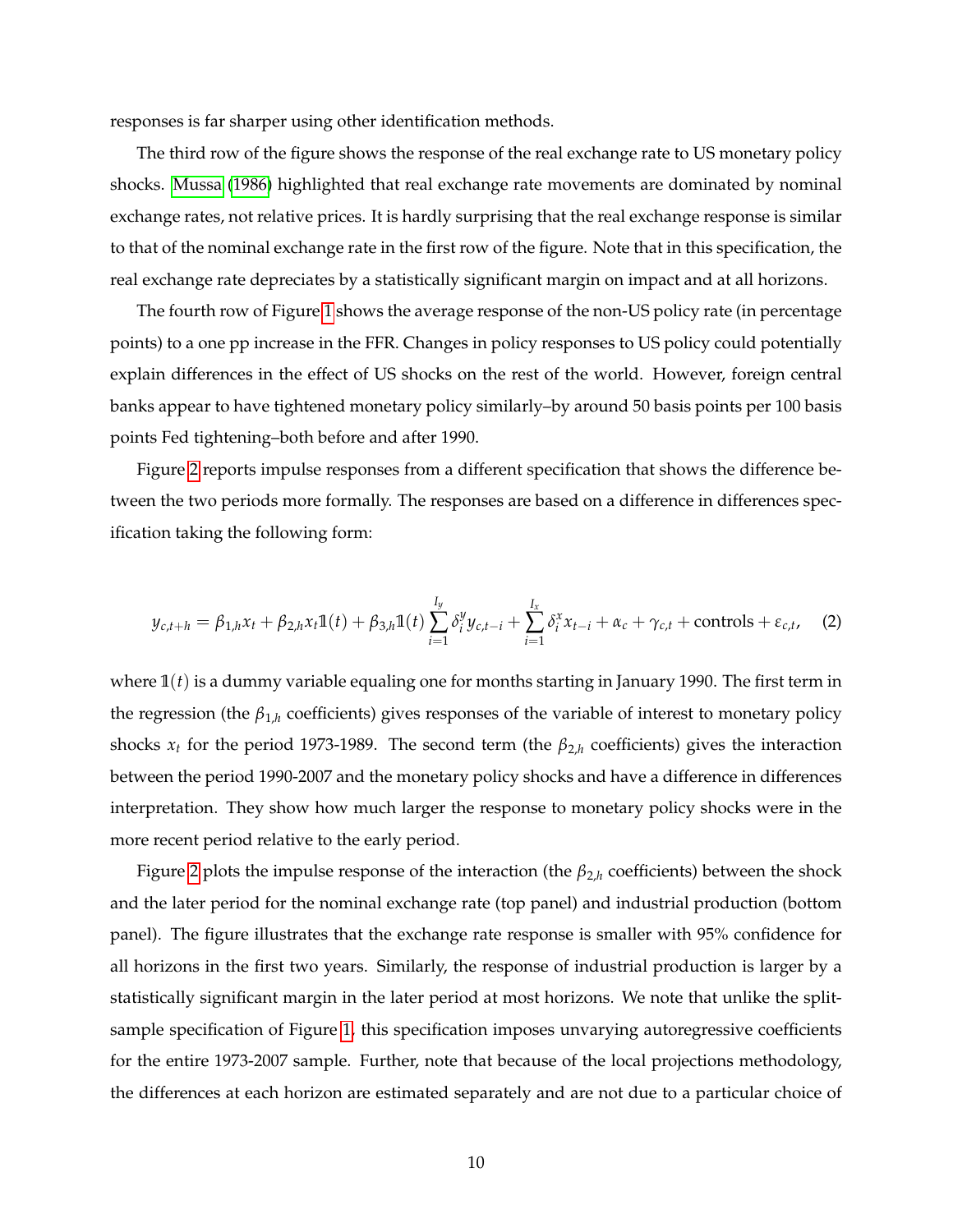the auto-regressive process.

We have set the break point between the two sub-samples arbitrarily at 1990. This is around the date at which we find a break point in the data for most countries in the sample, using the [Bai & Perron](#page-24-5) [\(1998\)](#page-24-5) break point test. However, this procedure cannot be applied to panel data. Further, [Bai & Perron](#page-24-5) [\(1998\)](#page-24-5) tests jointly for a break point in all the model's parameters, rather than in the specific coefficient of interest (the effect of US monetary policy on foreign variables). We therefore conduct an informal test in Figure [A.3](#page-40-0) in the appendix to date the break point for the entire panel. Specifically, we run the regression [\(2\)](#page-9-0), while changing the dummy variable  $\mathbb{1}(t)$  to represent a different candidate break point at each date in the sample. The appendix figure shows the T-statistic for a statistically significant break point at the month in question for the panel as a whole. A statistically significant break point (at the 95% confidence level) is found from mid-1988 to mid-1[9](#page-10-0)94 for the exchange rate and from 1988 to late 1989 for industrial production.<sup>9</sup>

#### **Robustness: Other Identification Methods and Extended Sample**

Figure [3](#page-30-0) shows the responses of the same variables to a monetary policy shock identified through high frequency changes in Fed funds futures in narrow windows around Fed announcements since 1990. Unfortunately, data on Fed funds futures is only available starting in 1990, so that we are only able to analyze the period post-1990 and are unable to establish a change in the transmission of US monetary policy. The top-left-hand panel shows the response of the nominal exchange rate. The high-frequency identification shows a small (1%) appreciation on impact, but it is immediately followed by a sharp (3%) depreciation, with an overall response very similar to that seen with other identification methods. Industrial production in the upper right-hand panel shows a 1% and statistically significant response that is far clearer than the one found following a [Romer & Romer](#page-27-0) [\(2004\)](#page-27-0) shock. Real exchange rate and interest rate responses are shown in the bottom panels.

Data on Federal Funds Futures shocks to monetary policy are available up to 2017 and Figure [A.4](#page-41-0) in the appendix extends the sample to these later dates. Responses are almost identical to those seen in Figure [3](#page-30-0) and are nearly a mirror image of those found using other identification methods in the period 1973-1989. We have attempted to ascertain whether the financial crisis brought another breakpoint in responses to US monetary policy, but found no conclusive results due to the small sample size. Nevertheless, a comparison between Figure [3](#page-30-0) and Figure [A.4](#page-41-0) in

<span id="page-10-0"></span><sup>&</sup>lt;sup>9</sup>Similar dates are found for the break point in the response of exchange rates for sub-samples of high income and developing countries. Breakpoints for industrial production are statistically significant only at the 90% confidence level when considering these two sub-samples separately.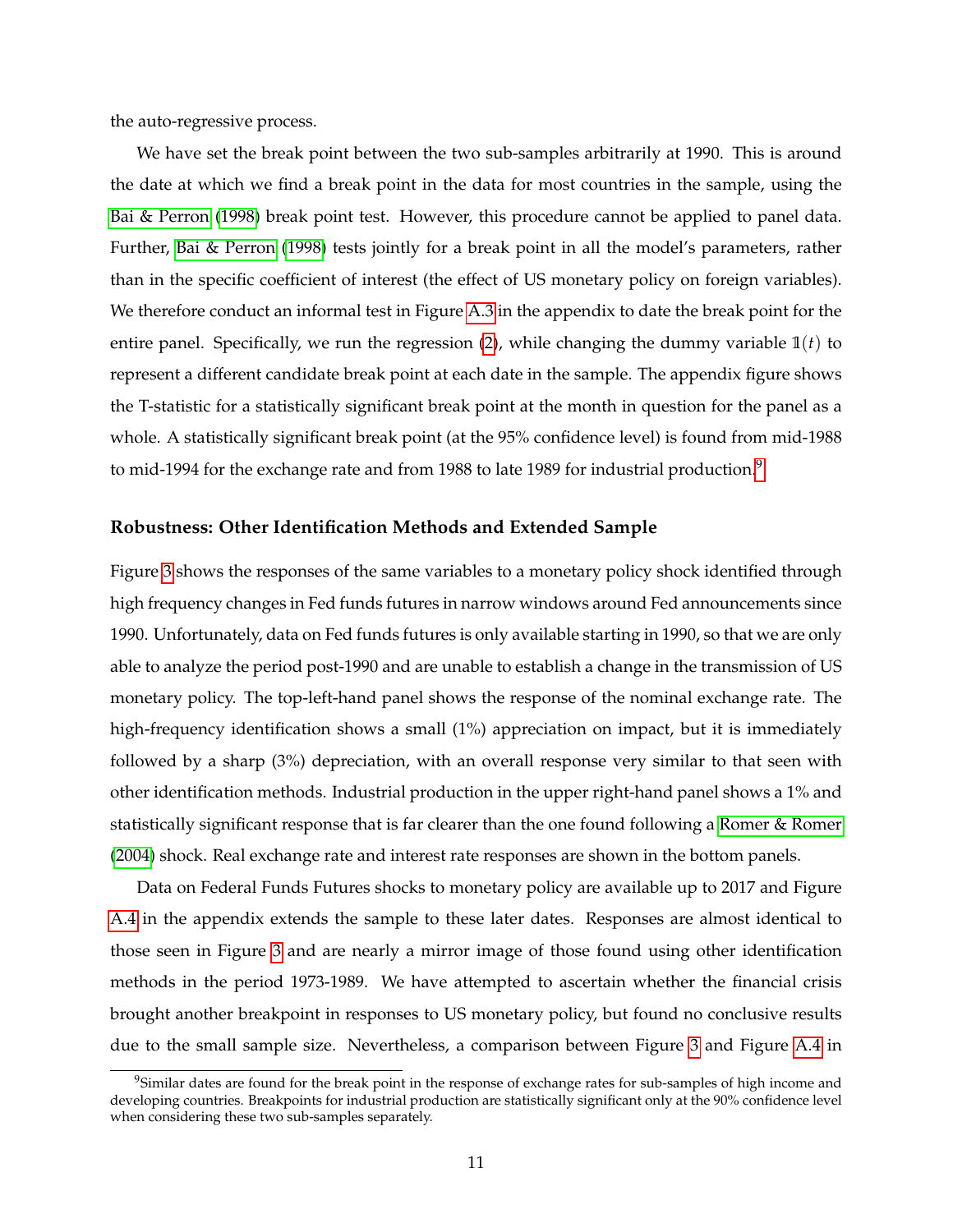the appendix suggests that the impulse responses may have shifted slightly upward in the past decade, perhaps suggesting a strengthening of some of the forces that applied pre-1990

Finally, Figure [A.5](#page-42-0) shows nearly identical impulse responses when using a Cholesky decomposition.

#### <span id="page-11-2"></span>**Robustness: Control Variables**

We continue our robustness tests by controlling for a number of variables to ensure that our results aren't confounded by other domestic or international shocks. On the US front, we control for (six lags of) the nominal exchange rate, the discount rate, industrial production and inflation.<sup>[10](#page-11-0)</sup> We also control for (six lags of) US industrial production and inflation, the S&P500 stock index, [Gilchrist](#page-25-8) [& Zakrajsek'](#page-25-8)s [\(2012\)](#page-25-8) measure of US credit spreads, and an index of commodity prices (US Bureau of Labor Statistics' producer commodity price index). The responses of the the nominal exchange rate (left hand column) and industrial production (right hand column) in the period beginning in 1990 are shown in Figure [A.6](#page-43-0) in the appendix. Each row represents a different identification scheme (from top to bottom: [Romer & Romer 2004,](#page-27-0) Cholesky decomposition, and high frequency identification). Standard error bands are wider as could be expected due to the loss of power, but overall the results hold.<sup>[11](#page-11-1)</sup>

Figure [A.7](#page-44-0) in the appendix shows the responses of domestic US variables to the three shocks, when including the aforementioned control variables. The figure shows (from left to right) the responses of US industrial production, inflation, and the S&P500 stock market index to monetary shocks identified with all methods. All regressions are for the period 1990 to 2007. The figure demonstrates that the puzzling response of foreign variables isn't due to a peculiarity of the domestic transmission of monetary policy. The response to [Romer & Romer](#page-27-0) [\(2004\)](#page-27-0) shocks are exactly as could be expected. Industrial production shows a delayed response–almost identical to the one in [Romer & Romer'](#page-27-0)s [\(2004\)](#page-27-0) original article, despite the different time sample. Inflation declines by a statistically insignificant amount and doesn't show a "price puzzle" often observed in time series studies of monetary policy.

[Jarocinski & Karadi](#page-26-7) [\(2020\)](#page-26-7) have pointed to a separate puzzle whereby the stock market often

<span id="page-11-0"></span> $10$ We cannot control for both the real and the nominal exchange rate as the two are nearly perfectly correlated for most countries, but controlling for the nominal exchange rate and domestic and US inflation effectively controls for the real exchange rate.

<span id="page-11-1"></span> $11$ The exchange rate puzzle appears robust to the controls. Industrial production increases on impact, although the increase is further weakened and no longer statistically significant in the [Romer & Romer 2004](#page-27-0) specification, and no longer differs substantially from the one seen in the 1973-1989 period.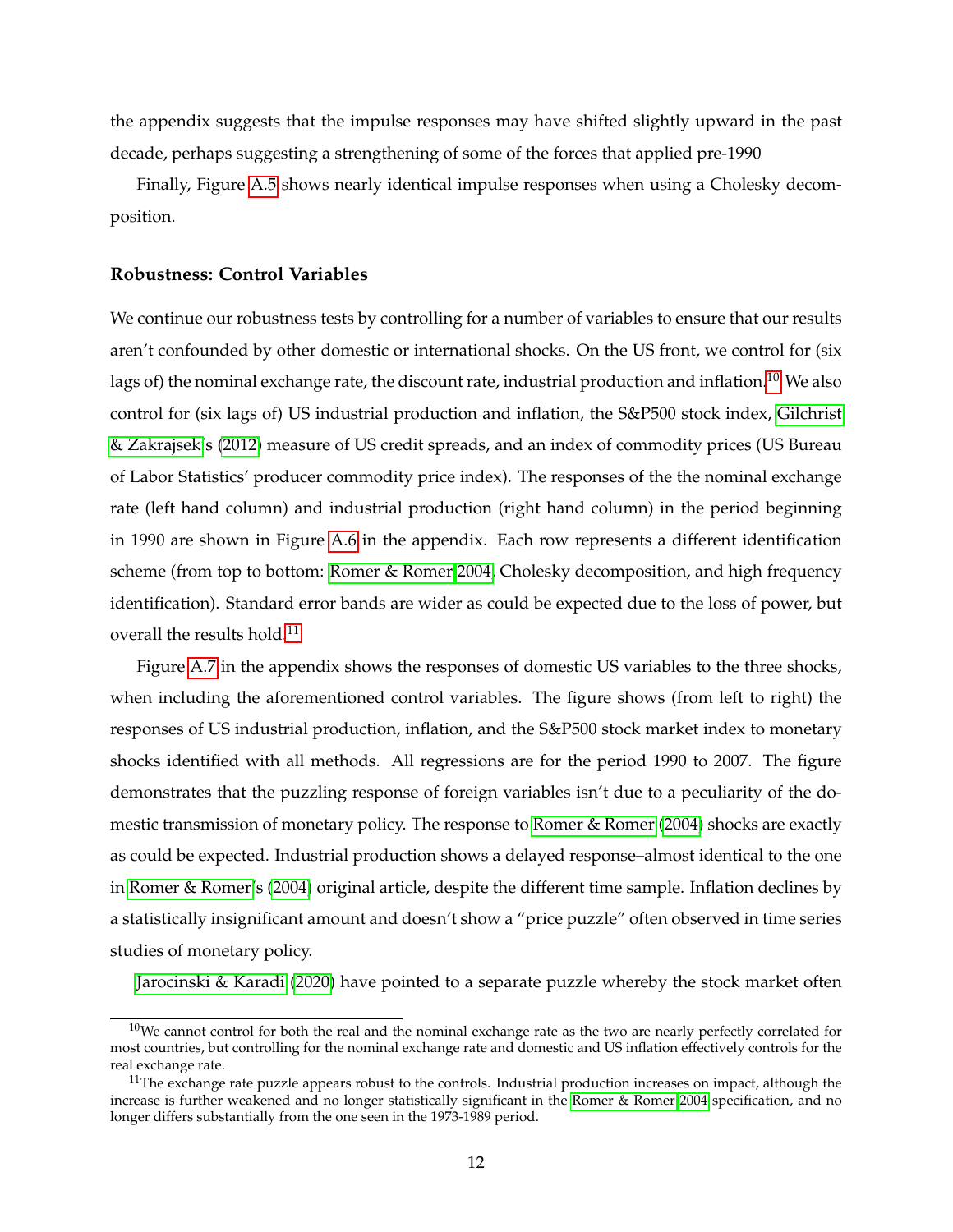increases in high frequency following Fed tightening. They interpret this unexpected response as reflecting a signalling effect, whereby tighter US monetary policy conveys positive information about the Fed's information about the US economy. In Figure [A.7,](#page-44-0) the stock market declines on impact in response to a [Romer & Romer](#page-27-0) [\(2004\)](#page-27-0) shock by a statistically significant margin. It is reassuring that domestic US responses are theoretically coherent for our baseline identification method.[12](#page-12-0) [13](#page-12-1)

#### **Heterogeneity**

The responses in Figure [1](#page-28-0) pool a very heterogeneous set of countries. We now split the sample along several dimensions. We find that our results are robust to various sub-samples of the data and aren't driven by outliers or a particular country. However, our results hold with greater force in certain subsets of the data in ways that help shed light on the theoretical channels at play.

Most importantly, the figures include countries with incomes per capita ranging from \$16,000 (Colombia, in purchasing power parity) to five times larger (Norway). Figure [4](#page-31-0) splits the sample into high income countries (left hand column) and emerging markets (right-hand column) based on World Bank classifications. This and subsequent figures restrict attention to the two main variables with the nominal exchange rate in the top row and industrial production on the bottom. The figures are given for the [Romer & Romer 2004](#page-27-0) specification, but results based on the other shocks show similar patterns.

Figure [4](#page-31-0) shows that the exchange rate of both high income countries and emerging economies depreciate by a statistically significant margin following a tightening of US monetary policy. The peak responses for both groups of countries is very similar. In terms of output, the responses for both sets of countries is also remarkably similar, with industrial production increasing by roughly 1% and a statistically significant margin. The results aren't driven by countries in a specific income category. If anything, the results are somewhat sharper in the high income sample and the emerging markets appear to add some noise to our baseline estimates.

Figures [A.8](#page-45-0) to [A.11](#page-48-0) in the appendix look at several other cuts of the data. Figure [A.8](#page-45-0) splits the sample based on capital account openness. Specifically, it compares observations when a country

<span id="page-12-0"></span><sup>&</sup>lt;sup>12</sup>Responses to high frequency shocks in the bottom row of the figure are somewhat erratic with large standard errors, but their general trajectory is the same as the responses to [Romer & Romer](#page-27-0) [\(2004\)](#page-27-0) shocks. The recursive identification responses are similar for industrial production, but inflation increases, showing a price puzzle, and the stock market declines only with a delay

<span id="page-12-1"></span> $13$ It may seem paradoxical that we are able to identify the responses of foreign variables with more statistical accuracy than those of US variables. Instead, this reflects the increased statistical power delivered by panel data. Our panel has roughly 20 times the observations more than the US own responses.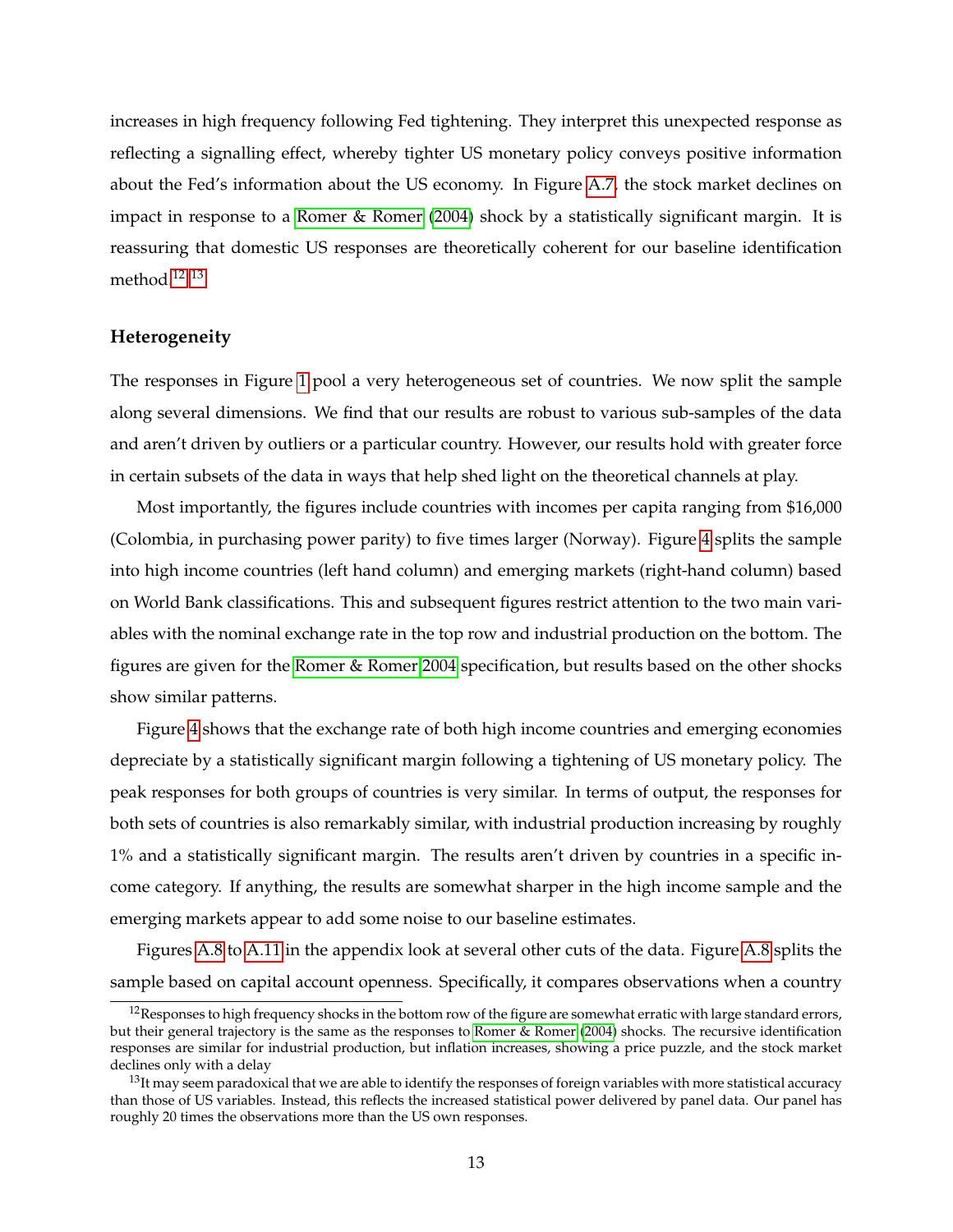had a value above the sample median according to the [Chinn & Ito](#page-24-6) [\(2006\)](#page-24-6) index and those below the median. The figure shows that the results hold even more forcefully when countries have an open capital account (left hand column). In contrast, the results disappear and show little exchange rate response to US monetary policy when the capital account is closed. This is to be expected if the transmission of US monetary policy is due to a financial channel, as in the theory discussed in the following section.

Figure [A.9](#page-46-0) splits the sample based on the degree of domestic financial dollarization. Specifically, the sample is divided into episodes when a country had a ratio of dollar-denominated assets plus liabilities to GDP above and below the sample mean (source: IFS). The figure shows another interesting dimension of heterogeneity. The results hold with greater force when countries are more financially dollarized, where dollar-denominated borrowing and lending play a greater role. The countries in our sample have far more dollar denominated assets (lending) on average than liabilities denominated in dollars.<sup>[14](#page-13-1)</sup> As we will see in the following section, this is consistent with our theory where an increased demand for US dollar assets can lead to a reversal in the effects of US monetary policy on the exchange rate.

Figure [A.10](#page-47-0) compares country-years that were above median in terms of openness to trade, measured as the ratio of exports plus imports to GDP, to those below. Figure [A.11](#page-48-0) compares countries with current account surpluses to those with current account deficits. We don't see clear patterns of heterogeneity along these lines. Dividing the sample based on the US current account (being above or below median: it was negative for nearly the entire period) leads to a split of our sample that is nearly identical to the dates we consider here. We cannot differentiate between the change in the US current account balance and other factors that have changed over this time period, as we discuss in the following section.

## <span id="page-13-0"></span>**4 Theory: Exchange Rates and Interest-Elastic Risk Taking**

Conventional and most existing theories hold that raising the interest rate in one economy relative to another will appreciate that economy's currency. The currency then depreciates back to its equilibrium long run level. Instead, the evidence in the previous section suggests that since 1990, the dollar has barely moved on impact is shows a prolonged depreciation in response to a US monetary policy shock (Figure [1\)](#page-28-0). Further, the dollar has appreciated by less (depreciated more) than

<span id="page-13-1"></span> $14$ Further the correlation between these two indicators is 0.94.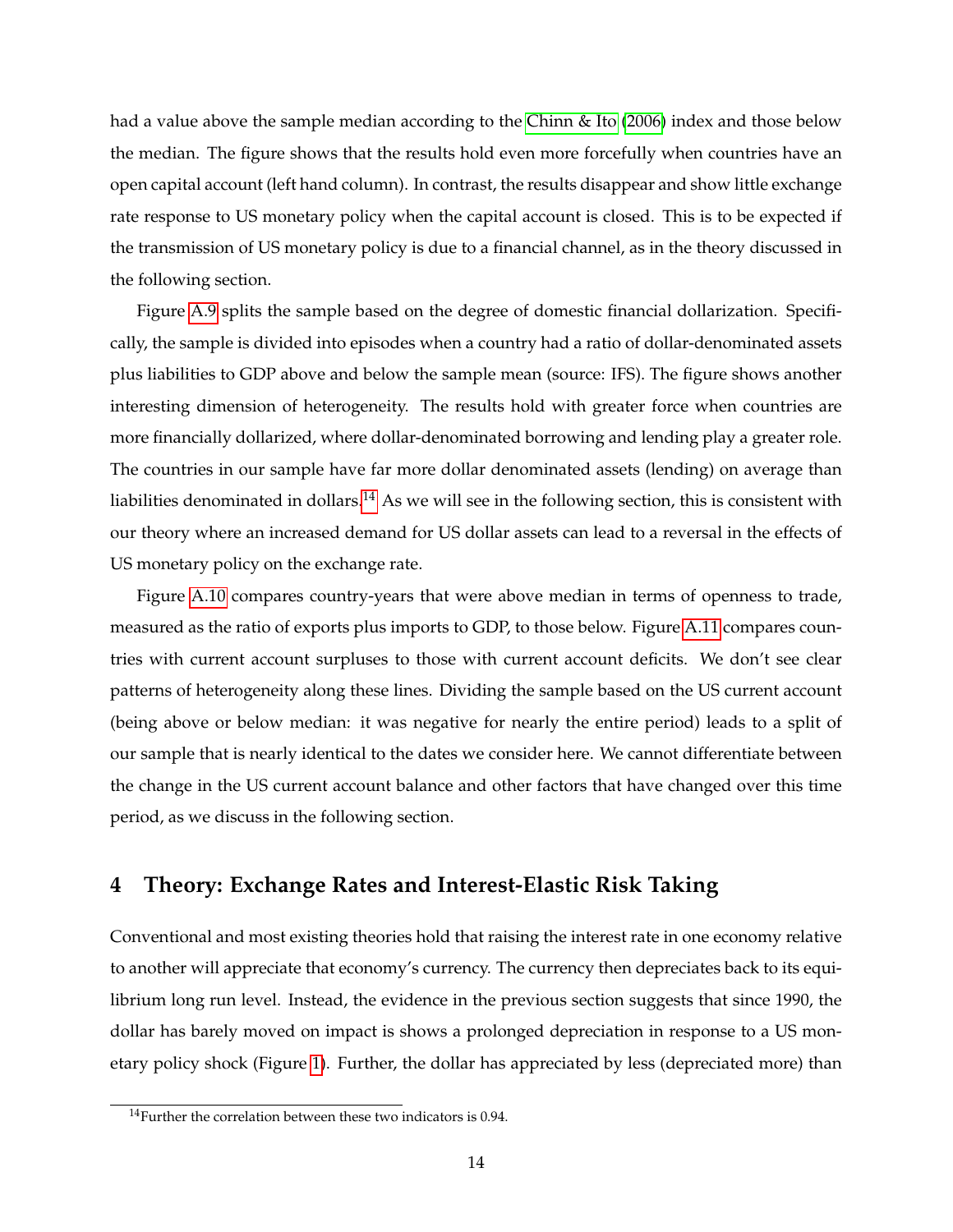it did at any time horizon following an increase in US interest rates (Figure [2.](#page-29-0) What could have lead to a lesser appreciation or even a depreciation of the dollar following a US monetary tightening? Before delving into any specific theory, let us cast the problem into an intuitive setting where exchange rates is determined by the global demand and supply of assets in different currencies.

Consider a general (relative) supply and demand framework for US dollar denominated assets, as shown in Figure [5.](#page-32-0) The exchange rate is of the non-US currency, so that a higher value reflects a stronger dollar. A downward-sloping demand curve arises because a higher exchange rate level implies a greater expected depreciation, which lowers the expected relative returns of the dollar, and hence the relative demand for dollar assets. The relative supply of dollar assets is upward sloping, with different interpretations depending on the theoretical model. One common theoretical underpinning for this curve comes from the current account deficit: A stronger dollar is associated with a larger US current account deficit, financed with increased borrowing and a greater supply of dollar-denominated bonds.

In this simple and intuitive configuration, it is clear that in order to generate a depreciation of the dollar in response to an increase in U.S. interest rates, either the demand for domestic currency bonds has to fall, or their supply has to rise. In a basic framework where the UIP condition holds, the demand curve is infinitely elastic, as shown in the horizontal line in the figure. Given the expected long run equilibrium exchange rate, the current exchange rate level is pinned down by the required depreciation, which must exactly equal the (risk-adjusted) interest rate differential between foreign and domestic bonds. Any other level of the exchange rate would lead to arbitrage opportunities whereby bonds of one currency are strictly preferable to the other. A rise in the US interest rate shifts up the demand curve for dollar assets, and induces an appreciation sufficient to lead to an expected depreciation to re-establish parity between the returns on domestic and foreign assets. This effect holds even in models with a less elastic relative demand for dollars, where the UIP condition does not hold or holds imperfectly. In such cases, the demand curve is downwardsloping and an interest rate hike still shifts up the demand curve and leads to an appreciation. Hence the evidence that the dollar fails to appreciate and even depreciates following a US interest rate rise goes against a broad class of theories.

One theory that pushes in the opposite direction and can generate a fall in demand following a Fed tightening relates to the signalling mechanism (or information channel) of monetary policy. [Stavrakeva & Tang](#page-27-3) [\(2018\)](#page-27-3) build a model where an expansionary U.S. monetary policy shock signals that the central bank foresees an impending worsening of economic conditions. If the central bank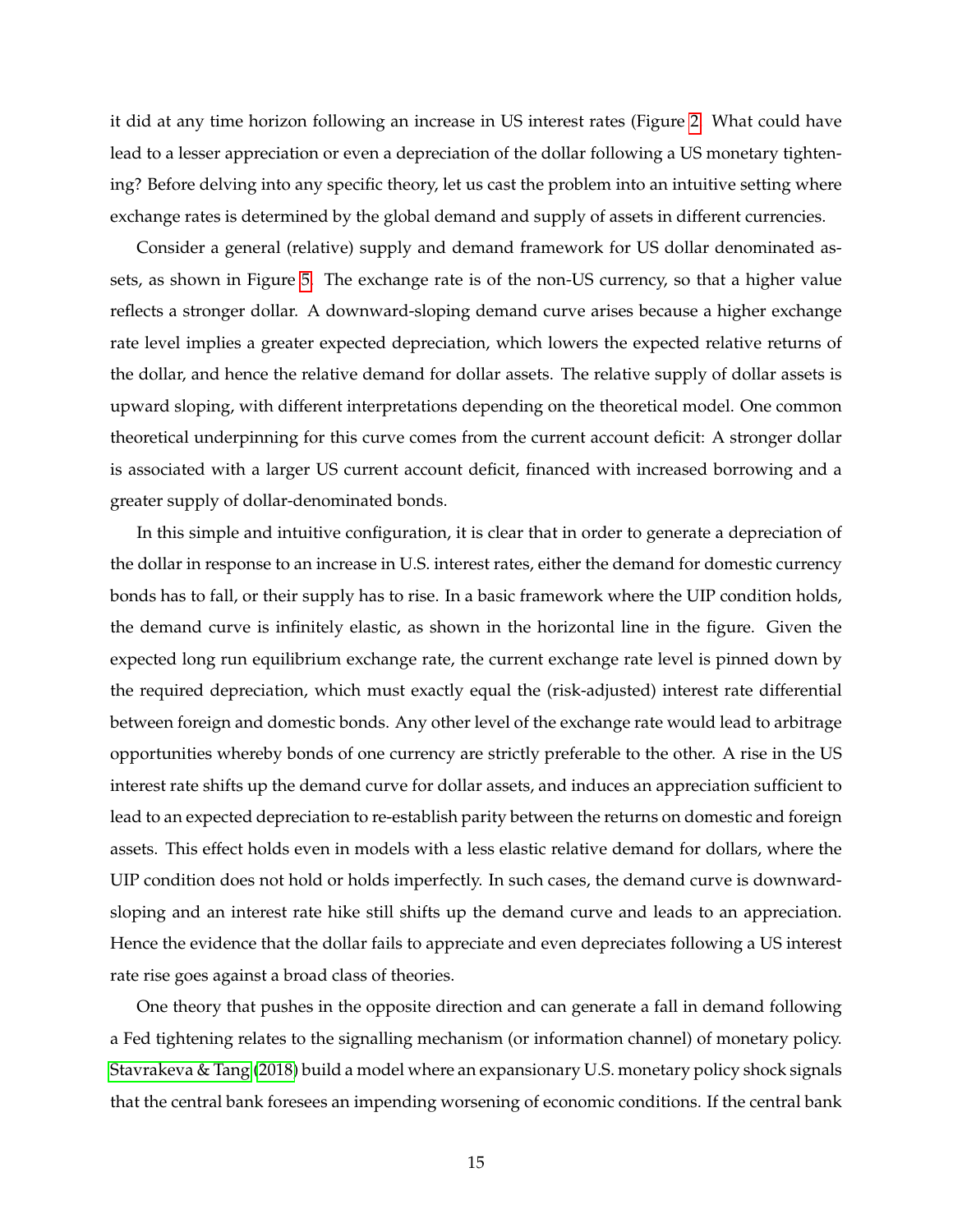has superior information, this downgrades the private sector's growth expectations, leading to heightened risk aversion and induces a flight to safety, which appreciates the dollar, perceived to be a safe asset. A contractionary monetary policy shock has the opposite effect, as the private sector unwinds its safe positions and depreciates the dollar. If the signalling effect is sufficiently strong, it could overwhelm the relative demand for dollars due to UIP to the point that a Fed tightening leads to a decrease in dollar demand and to a dollar depreciation.

This mechanism assumes a special safe-asset status of the dollar (alongside a handful of other hedge currencies). However, as we show in Figures [1](#page-28-0) and [4](#page-16-0) (which exclude the Great Recession) and in Figure [A.3](#page-40-0) in the appendix (which finds the breakpoint to be around 1990), the change in the transmission of monetary policy occurred well before the Great Recession of 2008, when [Stavrakeva & Tang](#page-27-3) [\(2018\)](#page-27-3) and others believe the risk-aversion dollar-hoarding nexus to have become pertinent. [Lilley & Rinaldi](#page-26-4) [\(2020\)](#page-26-4) show that currencies' equity beta had negligible explanatory power on currency values before 2008, but strong predictive power thereafter. While we find theories based on signalling compelling, our empirical evidence spans two decades before the financial crisis and suggests other possible channels.

An alternative theory, which we present in this paper, builds on the GAMA model. We assume that a rise in interest rates elevates creditor risk aversion and this reduces the financial sector's intermediation capacity. Financiers' demand for dollars declines and the dollar depreciates. Both the mechanisms described so far would lead to a downward shift in dollar demand when interest rates rise. But there is an important distinction. In [Stavrakeva & Tang](#page-27-3) [\(2018\)](#page-27-3), the interest rate hike itself has no effect on risk aversion, nor does it lead to a dollar depreciation. Instead it is the Fed's information transmission that depreciates the dollar. Our theory describes a channel where the interest rate hike itself leads to greater risk aversion and a depreciation. [Romer & Romer](#page-27-0) [\(2004\)](#page-27-0) shocks are designed to control for the Fed's information set based on real-time Green Book forecasts. Insofar as they do so successfully, the impulse responses we have presented should have controlled for the signalling effect and reflect a response to the interest rate change itself.

[Christiano](#page-24-7) *et al.* [\(2020\)](#page-24-7) propose a different mechanism. When risk aversion is heightened, U.S. financiers are more reluctant to lend in foreign currencies. The fall in relative demand for foreign currency then appreciates the dollar. [Kalemli-Ozcan](#page-26-10) [\(2019\)](#page-26-10) emphasizes the changes in global investors' risk perceptions caused by U.S. monetary policy, which can also lead to a demand toward and away from dollars. Though these effects are not the focal point of the model, and we do not model explicitly the special status of dollar, these channels can be mapped into model as shifts in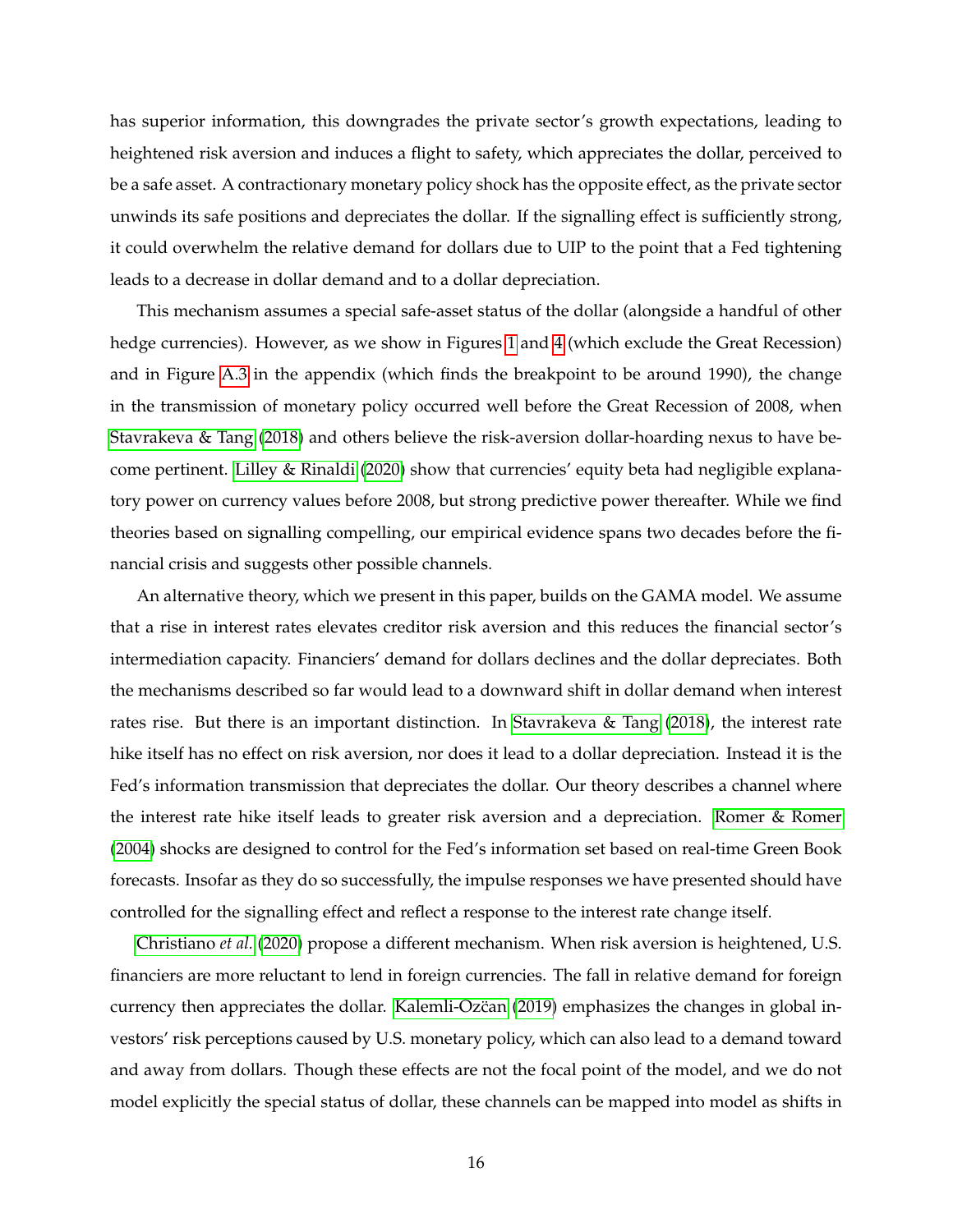the demand for dollars due to risk appetite. We discuss this further towards the end of this section.

The GAMA model contains households in two countries (which we call the US and Japan) and a financial sector. The household side of the two-period model is standard and laid out in Appendix [B.](#page-49-1) Household consumption decisions lead to a current account balance, which gives the microfoundations for the upward-sloping relative supply for dollars in Figure [5.](#page-32-0) Current account deficits are financed by net borrowing, but households cannot borrow directly from abroad. Instead, financiers intermediate the trade in bonds between the two countries. When trade imbalances arise, financiers absorb the excess relative supply of dollars and yen. For instance, if the US runs a trade deficit there is an excess demand for dollar borrowing from American households and financiers fill in this gap by being long in dollars and short in yen. In this model, UIP doesn't hold and financiers are compensated for currency risk by the excess returns on their net dollar position. The expected dollar returns that financiers maximize are

$$
V_0 = \mathbb{E}\left[\beta\left(R - R^* \frac{e_0}{e_1}\right)\right] q_0,
$$

where  $q_0$  is the financiers' dollar holdings equal to the dollar value of the financiers' short position in yen, −*e*0*q*0; *R* and *R* <sup>∗</sup> are respectively dollar and yen interest rates.

Financiers may divert funds after taking a position but before uncertainty is realized. If financiers divert, creditors recover a share (1 − Γ|*e*0*q*0|) of their claims |*e*0*q*0|. Anticipating the financiers' incentives to divert funds, creditors subject financiers to a constraint

<span id="page-16-1"></span>
$$
e_0 V_0 \ge |e_0 q_0| \Gamma |e_0 q_0| = \Gamma (e_0 q_0)^2, \qquad (3)
$$

which requires the financial sector to have sufficient net worth to cover a fraction (or multiple)  $Γ$ of the required recovery rate.

Our key departure from the GAMA model is the assumption about Γ, the financiers' risk bearing capacity. In the original model, the risk bearing capacity of financiers is assumed to be limited by the overall size of financial institutions' positions and by their expected riskiness, which is proxied by the variance of future exchange rates. Thus,

<span id="page-16-0"></span>
$$
\Gamma = \gamma \left( \text{var} \left( e_1 \right) \right)^{\varphi}, \tag{4}
$$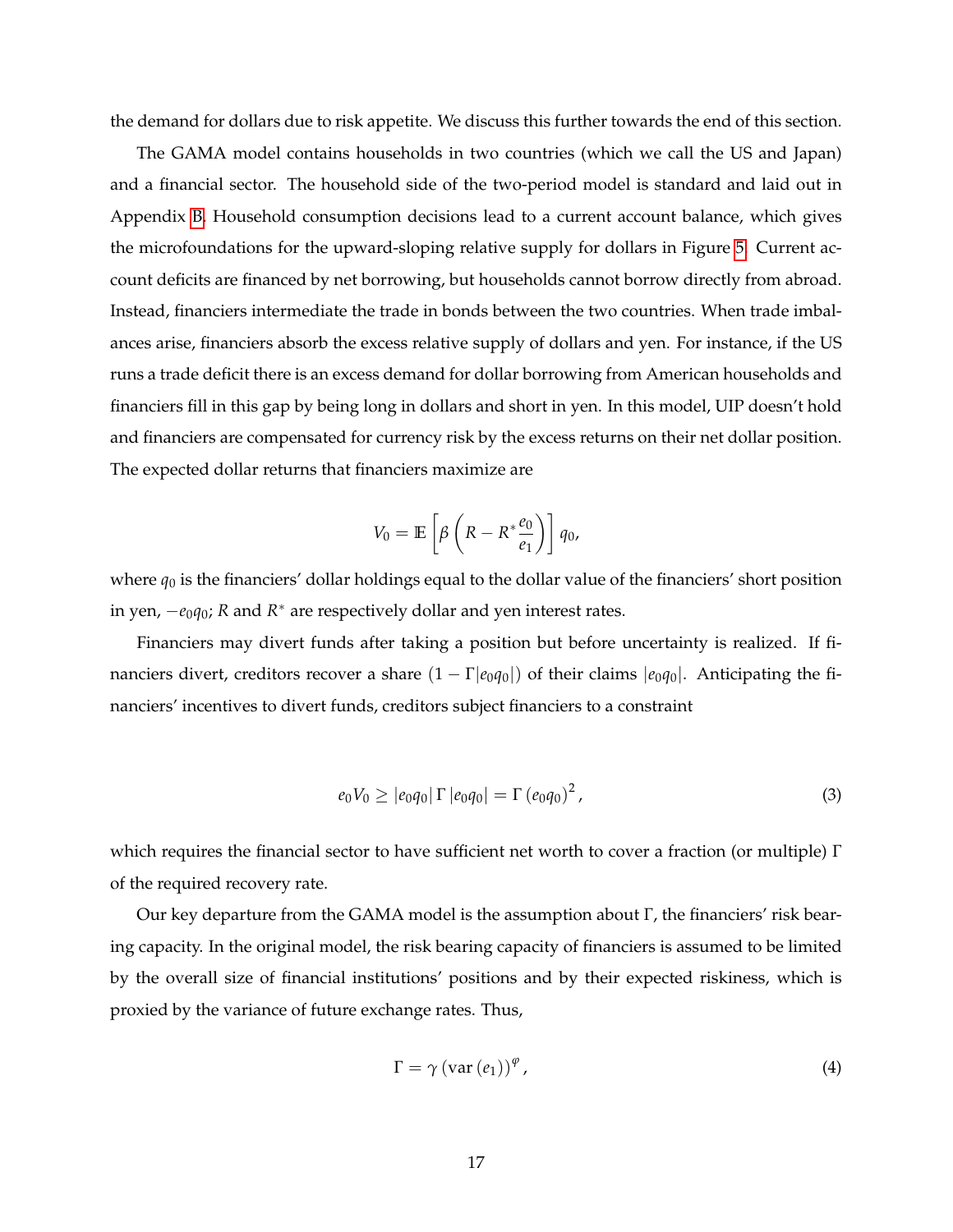where  $\gamma > 0$  is risk aversion,  $\varphi \geq 0$  is an elasticity, and  $e_1$  denotes the next-period exchange rate. We make the additional assumption that  $\gamma = \psi R^{\eta}$ , with  $\psi > 0$  and  $\eta > 0.15$  $\eta > 0.15$  That is, risk aversion *γ* depends on the level of US interest rates. A rise in US interest rates reduces creditors' risk appetite which subsequently tightens the credit constraint. This assumption conforms with the conventional wisdom of "risk-on, risk-off" cycles that may be affected by monetary policy changes. This view garners empirical support in numerous empirical studies over the past decade [\(Borio & Zhu 2012,](#page-24-1) [Bekaert](#page-24-2) *et al.* [2013,](#page-24-2) [Bruno & Shin 2015,](#page-24-3) [Lian](#page-26-1) *et al.* [2018,](#page-26-1) [Miranda-Agrippino &](#page-26-2) [Rey 2020\)](#page-26-2).

The financiers' demand for dollars is pinned down by the non-diversion constraint [\(3\)](#page-16-1), which is binding in equilibrium and gives:

<span id="page-17-2"></span>
$$
q_0 = \frac{1}{\Gamma(R)} \mathbb{E}\left[\frac{1}{e_0} - \frac{R^*}{e_1 R}\right].
$$
\n<sup>(5)</sup>

There are two competing effects of the US interest rate *R* on *q*0. On the one hand, expected excess returns (in the square brackets) rise as *R* increases, and financiers demand greater net dollar holdings *q*0. This is the UIP effect whereby excess dollar returns due to a US interest rate hike increase dollar demand. On the other hand, risk capacity falls (Γ(*R*) increases) when US interest rates rise, forcing financiers to take on smaller positions  $(q_0 \text{ falls})$ . This is a new channel, leading to lower net demand for dollars. Net demand for dollars could increase or decrease depending on which of the two effects dominates. We will argue that several forces may have strengthened the latter in relative terms in recent years, leading to a weaker dollar appreciation or even a depreciation following a US monetary tightening.

The balance of payments equation pins down the supply of dollars *Q*<sup>0</sup> in each period. Net asset supplies  $Q_t$  in periods 0 and 1 are respectively:

<span id="page-17-1"></span>
$$
\frac{\xi_0}{e_0} - \iota_0 + Q_0 = 0 \tag{6}
$$

$$
\frac{\xi_1}{e_1} - \iota_1 - RQ_0 = 0,\tag{7}
$$

The specific functional form for the the current account balance is derived in the household prob-lem in Appendix [B.](#page-49-1) In equilibrium, demand equals supply, so that  $q_0 = Q_0$ . Henceforward,

<span id="page-17-0"></span><sup>&</sup>lt;sup>15</sup>Alternatively, one can make the assumption that  $\gamma = \psi(\frac{R}{R^*})^{\eta}$ —that risk aversion depends on the interest rate differential. The results in this case are qualitatively the same.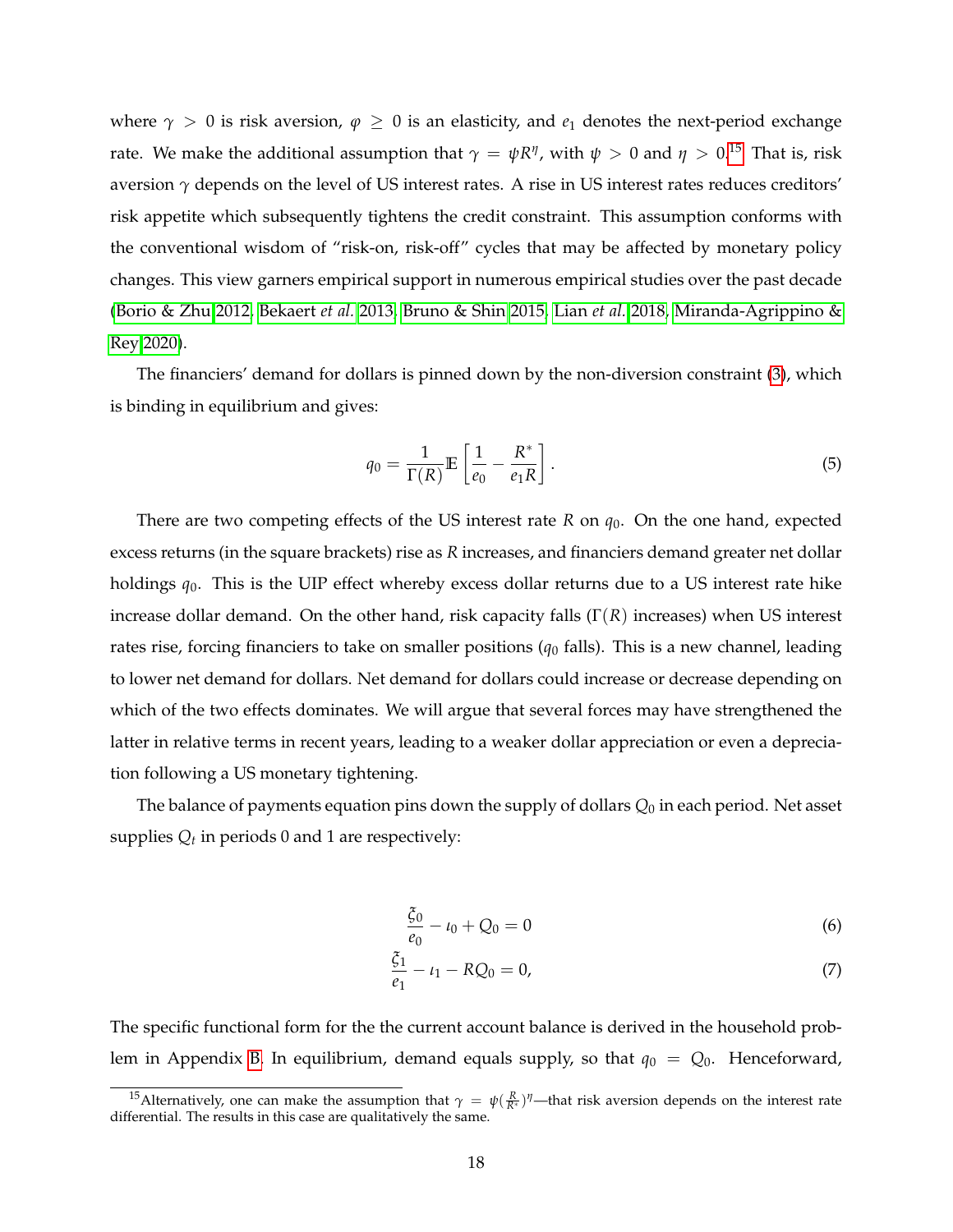we consider the case in which the US runs a trade deficit, by setting preferences such that *ι*<sub>0</sub> >  $\frac{R^*}{R} \mathbb{E} \left[ \iota_1 \right]$ .<sup>[16](#page-18-0)</sup> This implies that excess returns  $\left( R - R^* \frac{e_1}{e_0} \right)$ *e*0  $\big)$  are always positive, and  $Q_0 > 0$  in equilibrium.

The balance of payments equation, [\(6\)](#page-17-1) gives the second equation linking  $e_0$  and  $q_0$ . For simplicity assume that  $\xi_t = 1$  in both periods  $t = 1, 2$ . Combining [\(5\)](#page-17-2), [\(6\)](#page-17-1), and [\(7\)](#page-17-1) yields the equilibrium dollar position of the financiers and the exchange rates in both periods:

$$
Q_0 = \frac{\iota_0 - \frac{R^*}{R} \mathbb{E} \left[ \iota_1 \right]}{\Gamma + 1 + R^*},\tag{8}
$$

<span id="page-18-1"></span>
$$
e_0 = \frac{\Gamma + 1 + R^*}{(\Gamma + R^*) \, \iota_0 + \frac{R^*}{R} \mathbb{E} \, [\iota_1]},\tag{9}
$$

<span id="page-18-2"></span>
$$
e_1 = \frac{\Gamma + 1 + R^*}{(\Gamma + 1 + R^*) \, \iota_1 + R \iota_0 - R^* \mathbb{E} \left[ \iota_1 \right]}.
$$
\n(10)

The equilibrium response of  $Q_0$  to changes in *R* is:

$$
\frac{\partial Q_0}{\partial R} = \frac{1}{R} \frac{\mathbb{E} \left[ \iota_1 \right] \frac{R^*}{R} \left( \Gamma + 1 + R^* \right) - \eta \Gamma \mathbb{E} \left[ \iota_0 - \iota_1 \frac{R^*}{R} \right]}{\left( \Gamma + 1 + R^* \right)^2}.
$$

Thus,  $\frac{\partial Q_0}{\partial R} < 0$  if

<span id="page-18-3"></span>
$$
\eta > \frac{\Gamma + 1 + R^*}{\Gamma} \frac{\mathbb{E} \left[ \iota_1 R^* \right]}{\mathbb{E} \left[ \iota_0 R - \iota_1 R^* \right]}.
$$
\n(11)

This gives the condition under which the risk-bearing capacity effect dominates–that is, *Q*<sup>0</sup> falls when US rates rise. The parameter *η* governs the responsiveness of risk aversion to interest rates. The right hand side of the inequality is a decreasing function of *η* (as Γ is increasing in *η*), and thus there is a threshold level of *η* above which financiers' dollar demand falls. Intuitively, the more sensitive risk aversion  $\gamma$  is to interest rates, the more risk capacity falls when interest rates rise, and the smaller the dollar position financiers can take on. It is evident from [\(6\)](#page-17-1) that a fall in *Q*<sup>0</sup> is associated with a depreciation of the exchange rate  $(e_0 \text{ falls})$ .

The equilibrium current and future exchange rates  $e_0$  and  $e_1$  arising from [\(9\)](#page-18-1) and [\(10\)](#page-18-2) range

<span id="page-18-0"></span> $16$ This is the empirically relevant case in recent decades. We explore the possibility that this relationship has changed over time in the numerical results below.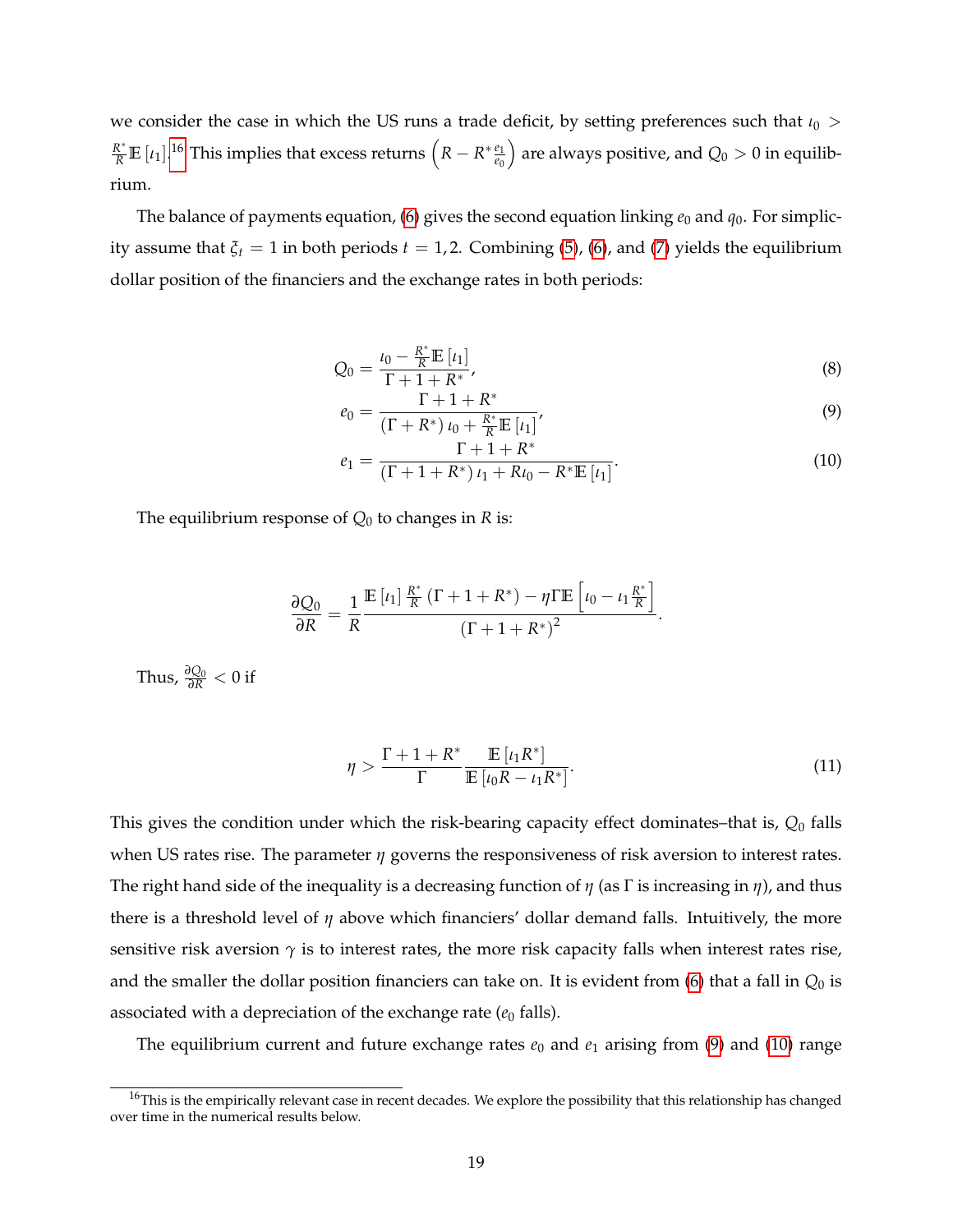between the values that prevail under financial autarky (Γ goes to infinity) and those arising when UIP holds ( $\Gamma = 0$ ). An increase in US interest rates has an ambiguous impact on financiers' demand for dollar bonds and therefore on dollar exchange rates. Figure [6](#page-33-0) revisits the graphical representation of the financiers' demand and the households' supply for dollar bonds in period  $t = 0$ , corresponding to [\(5\)](#page-17-2) and [\(6\)](#page-17-1). The financiers' demand for dollar bonds is downward sloping —the stronger is the dollar, the greater is the expected depreciation, and the lower are financiers' returns. The supply curve is upward sloping—the higher the level of exchange rate, the larger the trade deficit, and the greater is the supply of dollars bonds from the households.

When *R* increases, the demand curve could shift left or right depending on which effect (UIP or risk-bearing capacity) dominates. On one hand, returns on dollar bonds have now increased, shifting the demand for dollars upwards. On the other hand, financiers' risk-bearing capacity has declined, leading to lower dollar demand.<sup>[17](#page-19-0)</sup> The figure illustrates the case where [\(11\)](#page-18-3) is satisfied so that the risk capacity effect dominates in response to a rise in U.S. interest rates. The equilibrium exchange rate thus depreciates on impact as a result of reduced demand from financiers.

It is worth noting the different frequencies at which these two forces operate. The change in US interest rates causes an immediate change in relative dollar returns (the bracketed term in equation [5\)](#page-17-2) and should lead to an immediate dollar appreciation, followed by a gradual depreciation. In contrast, the effects of interest rates on risk appetite and their subsequent effect on the financial sectors' constraints may require time to unfold and would lead to a persistent downward shift in dollar demand. An increase in the importance of the risk-bearing channel would therefore lead to a generalized downward shift in the exchange rate's impulse response to an increase in US interest rates, as appears to be the case in Figures [1](#page-28-0) and [2.](#page-29-0)

#### **Simulating Changes in the International Monetary System**

We now subject the model to a number of comparative statics to investigate changes in the international monetary system that may have increased the importance of the risk-bearing channel. First, we consider the possibility that the global economy has become more financialized, but in a very particular way. Namely, we consider the possibility that risk aversion has become more sensitive to interest rates over time. Second, we investigate how the increased dominance of the US dollar may have affected international monetary transmission. Finally, we consider the possibility that the widening US current account deficit played a role.

<span id="page-19-0"></span><sup>&</sup>lt;sup>17</sup> Formally, the change in *R* induces a leftward rotation rather than a downward shift of the demand curve.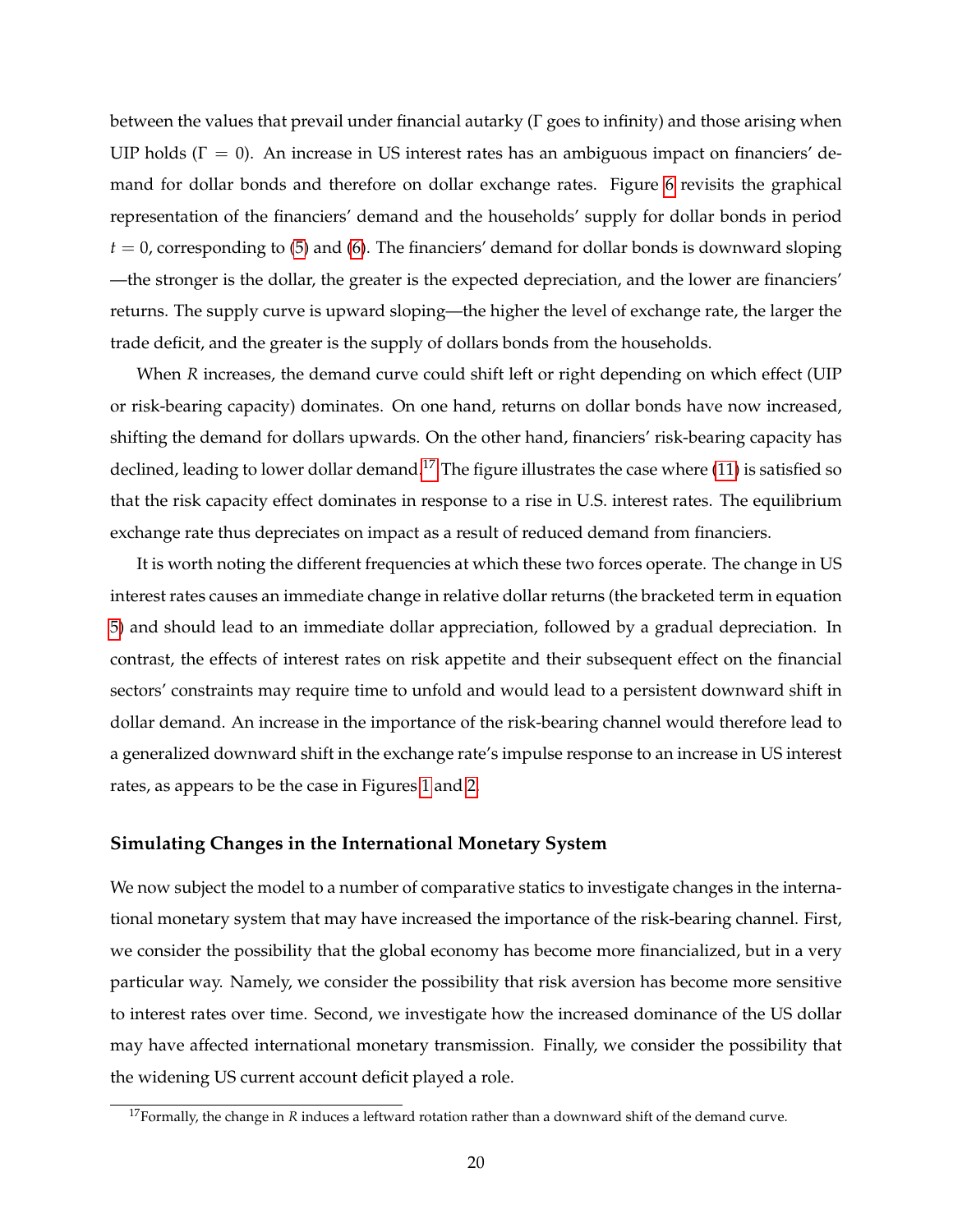Our theory lends itself directly to study the first of these factors. Figure [7](#page-34-0) illustrates how the model's predictions change with the elasticity of risk aversion with respect to interest rates, *η*. It shows how the response (in percent) of several variables to a one percentage point increase in the US interest rate as a function of the elasticity of risk aversion with respect to interest rates *η*. [18](#page-20-0) As noted earlier, an increase in the US interest rate increases financiers' demand for dollars because of the higher returns on dollar bonds, but decreases their demand because increased risk aversion tightens their credit constraint. With  $\eta = 0$  risk aversion is unaffected by interest rates, the first channel dominates, and financiers' dollar exposure increases (top, left-hand panel in the figure). As *η* increases, risk aversion becomes increasingly interest-elastic, depressing financiers' dollar exposure as interest rates increase. With *η* above the threshold in [\(11\)](#page-18-3), interest rate increases may even decrease dollar demand.

The top, right-hand panel of the figure shows the exchange rate response to an increase in the US interest rate, on impact. When the elasticity of risk aversion with respect to interest rates is low, the higher demand for dollars leads to a dollar appreciation, as in the conventional model. At higher levels of *η*, demand for dollars declines in response to an interest rate increase, leading to a dollar depreciation, consistent with our empirical findings. The depreciation is caused by heightened risk aversion following the interest rate increase. Hence, our empirical results can be rationalized if risk aversion in financial markets has become more sensitive to interest rates over time.<sup>[19](#page-20-1)</sup>

We next investigate a second factor that may have affected the international transmission of monetary policy: The role of the dollar as an anchor currency [\(Rey 2013,](#page-27-4) [Gopinath 2015,](#page-25-9) [Maggiori](#page-26-11) *[et al.](#page-26-11)* [2018,](#page-26-11) [Ilzetzki](#page-26-3) *et al.* [2019,](#page-26-3) [Gopinath](#page-25-10) *et al.* [2020\)](#page-25-10). To capture the fact that there might be additional demand for US dollars due to its international role, we add an exogenous foreign demand for US dollar denominated debt through a parameter  $f^*$ , which is positive (negative) when the nonfinancial sector demands a long (short) position in the dominant currency. The flow equations [\(6\)](#page-17-1) and [\(7\)](#page-17-1) are now given by:

<span id="page-20-0"></span><sup>&</sup>lt;sup>18</sup>Formally, the figure shows the percent difference in the variable in question between a model solved with  $R =$  $1/\beta + 0.01$ ,  $R^* = 1/\beta$  and one with  $\overline{R} = R^* = 1/\beta$ , where  $\beta = 0.95$ .

<span id="page-20-1"></span><sup>19</sup>It is less clear whether changes in the *level* of risk aversion could explain the puzzle. The figure shows how *η* affects the exchange rate response to US interest rates for two values of *ψ*, governing the level of risk aversion, as opposed to its interest rate elasticity. As [\(4\)](#page-16-0) illustrates, the elasticity of risk aversion and therefore of Γ with respect to interest rates isn't affected by *ψ*. However, the exchange rate doesn't change one to one with Γ and the experiment is a one percentage point, rather than percent, change in interest rates. If anything, a reduction in risk aversion over time (which would lead to a larger financial sector in the model) makes it more difficult to resolve the puzzle.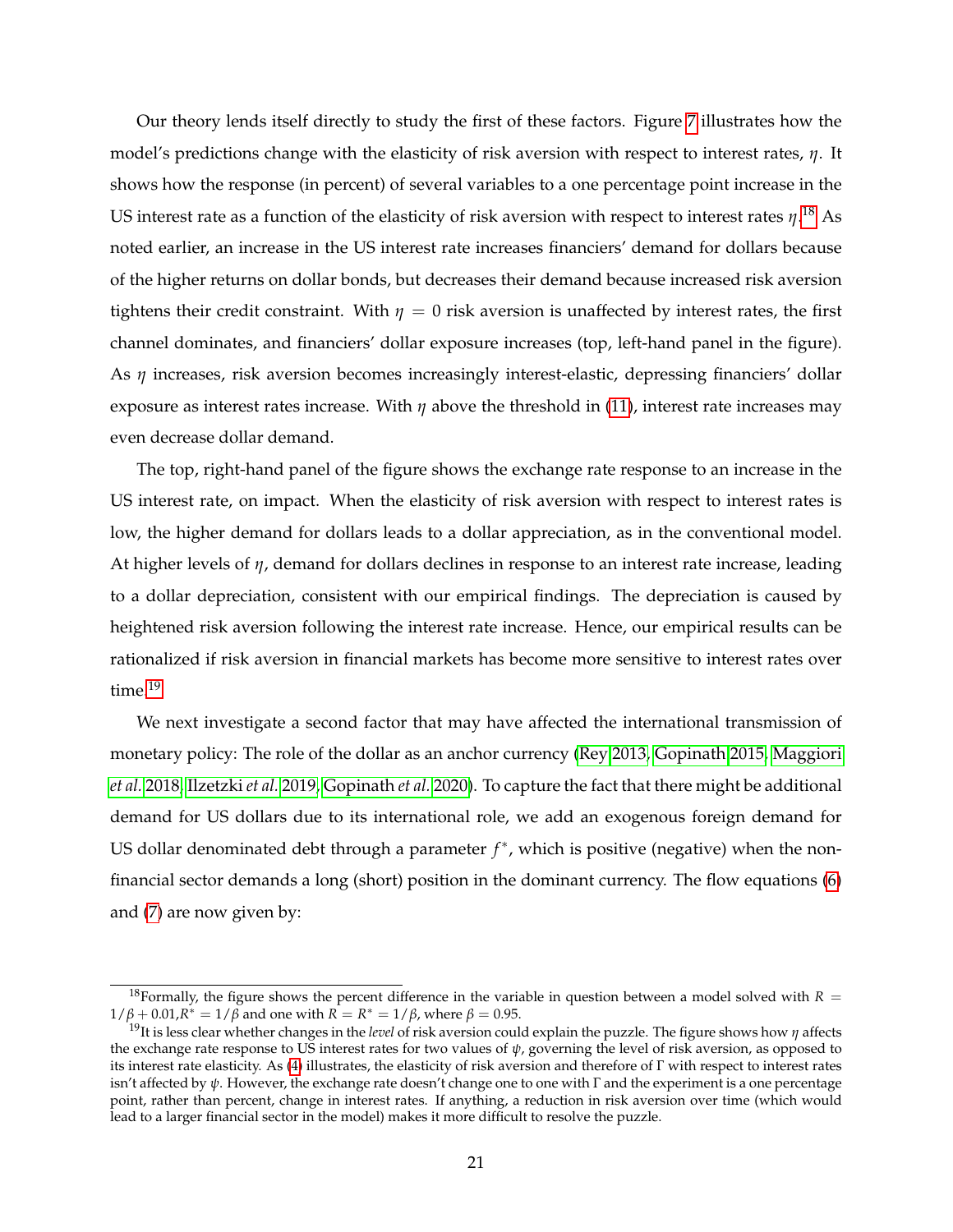$$
\frac{\xi_0}{e_0} - \iota_0 + f^* + Q_0 = 0 \tag{12}
$$

$$
\frac{\xi_1}{e_1} - \iota_1 - f^* R - Q_0 R = 0,\tag{13}
$$

Figure [8](#page-35-0) shows how this factor affects the international transmission of interest rate policy. Lower (or negative) values of  $f^*$  represent an increased demand for borrowing in US dollars, putting additional pressure on the financial system's limited intermediation capacity (it being already long on the dollar). This, in turn, magnifies the importance of interest rates as they tighten the financial system's credit constraint through increased risk aversion. Accordingly, as one moves from right to left in Figure [8,](#page-35-0) financial intermediation  $(Q_0)$  and the exchange rate respond more negatively to increases in the US interest rate, potentially leading to a depreciation following a Fed tightening. The model can therefore explain the sign reversal in the effects of US interest rates on the exchange rate if dollar dominance manifests itself in increased net demand from the non-financial sector for dollar-denominated assets over time.

In principle, the increased prominence of the dollar leads to an increased demand for, but also an increased supply of dollar assets (due to dollar-denominated borrowing). On one hand, [Maggiori](#page-26-11) *et al.* [\(2018\)](#page-26-11) document that the vast majority of corporate debt is denominated in US dollars, including outside the US. Further, [Ilzetzki](#page-26-12) *et al.* [\(2020\)](#page-26-12) show that the share of US dollar borrowing by governments in developing countries has increased in recent decades. On the other hand, massive increases in central bank reserves have contributed to demand for long US dollar positions. The value of dollar assets in the countries in our sample is twice the value of dollar liabilities on average, so that that increases in dollarization reflect a higher net demand for US assets. The theoretical effect is therefore consistent with our empirical finding that the reversal in the effects of monetary policy on the exchange rate is greater in countries and years with a greater degree of financial dollarization (Figure [A.9\)](#page-46-0).

Another factor that changed between our two empirical sub-samples is the widening US current account deficit. In the model, we alter the value of  $\iota_0$  to reflect an increase in US consumer demand for foreign tradable goods. Figure [9](#page-36-0) shows that higher values of *ι*0, representing a greater US demand for foreign goods and leading to a larger US current account deficit, contribute to a downward pressure on the US dollar when US interest rates rise. The intuition is the same as before: the financial sector finances the net currency positions arising from the US current account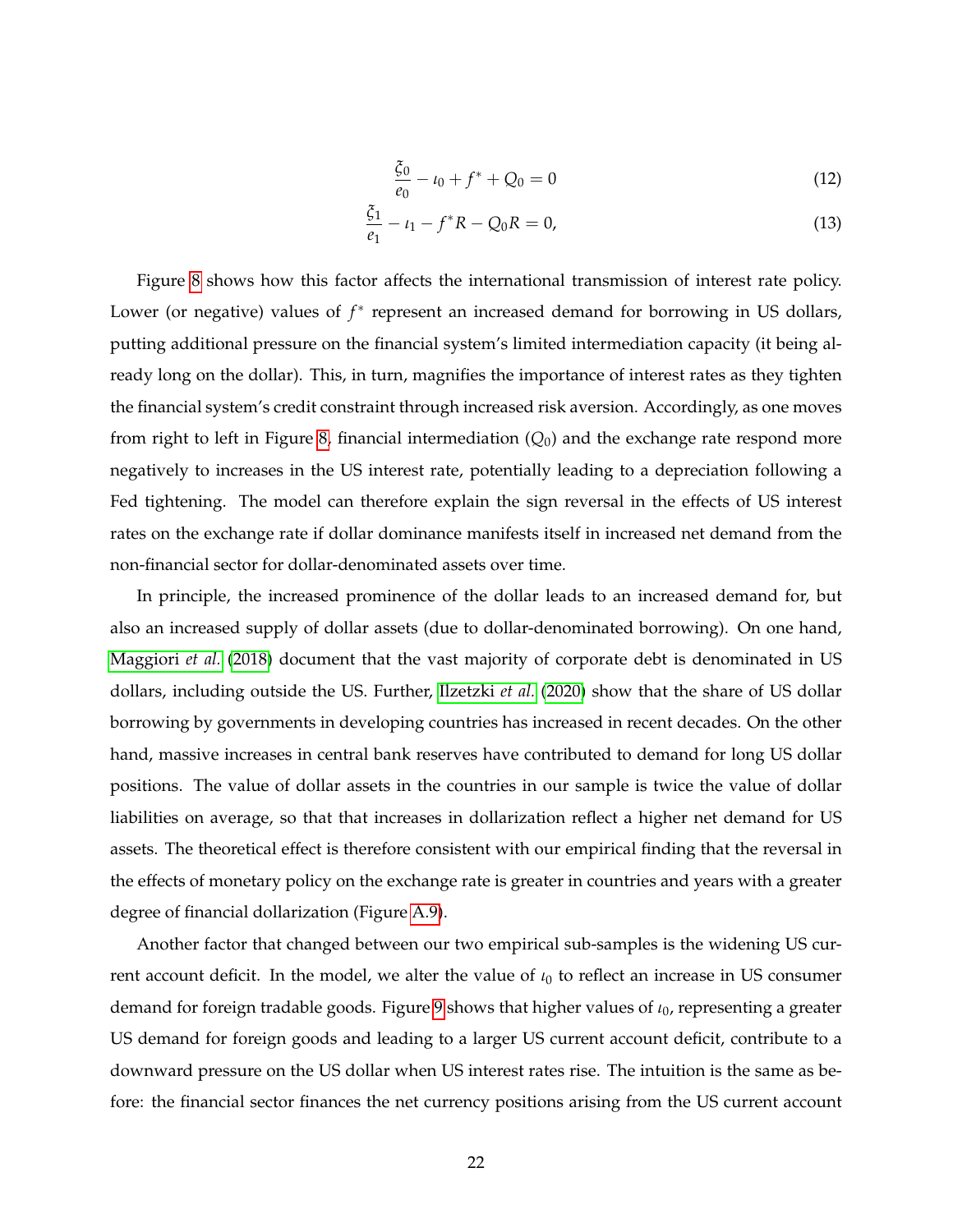deficit. A larger deficit puts greater pressure on the the financial sector to have a long position in the US dollar. This magnifies the effect of changes in risk aversion on dollar demand from the financial sector and therefore on the exchange rate, in turn amplifying the force that allows for a dollar depreciation following an increase in US interest rates.

We have seen how three potential shifts in the international monetary system may have affected the transmission of US interest rate shocks in ways consistent with the empirical findings of the previous section. While the interest elasticity of risk aversion plays a direct role in the first channel studied in Figure [7,](#page-34-0) note that interest-rate-elastic risk-aversion is a necessary condition in our model for any of the factors studied here to lead to a sign reversal in the response of the exchange rate to interest rate shocks.

In closing our discussion of the the effects of interest rates and risk aversion in our framework, we consider the alternative hypothesis that risk aversion increases during flight-to-safety episodes, e.g. due to a negative signal from the Fed that leads to heightened demand for safe assets such as the dollar. Note that any such theory must break the symmetry of the model and provide a special status for one of the two currencies. Modeling the reason the dollar's special status goes well beyond the scope of this paper. For simplicity, we assume that the demand for dollars *f*<sup>\*</sup> is now a function of risk aversion. Specifically, a positive shock to risk aversion  $\epsilon_{\gamma} > 0$  increases the (non-financial sector's) demand for dollar assets  $f^*$  through a simple linear relationship:  $f^* = \rho \epsilon_\gamma$ .

Figure [10](#page-37-0) shows the effects of an increase in risk aversion as described here. Risk aversion now has two effects on the exchange rate. First, heightened risk aversion decreases the financial sectors' risk-bearing capacity (Γ) and decreases demand for dollars (when the financial sector is long on dollars). Second, heightened risk aversion induces a flight to safety, *increasing* the demand for dollars (through an increase in *f*<sup>\*</sup>). Which of these two channels dominates depends on their (time-varying) responsiveness to risk aversion.

This can be seen in Figure [10,](#page-37-0) where the effect of a risk aversion shock on the exchange rate depends on the value of *ρ* (formally relative to *η*). For a small value of *ρ*, the dollar depreciates in response to a risk aversion shock, with the size of depreciation increasing in the size of the shock. For a large value of  $\rho$ , this is reversed and the dollar appreciates in response to a risk aversion shock, with the size of depreciation increasing in the size of the shock.

It is possible to reconcile our theory with theories based on "flight to safety" if the flight to safety mechanism (*ρ*) was heightened during the global financial crisis (consistent with the evidence of [Lilley & Rinaldi 2020\)](#page-26-4). According to this theory, before the crisis, increased risk aversion would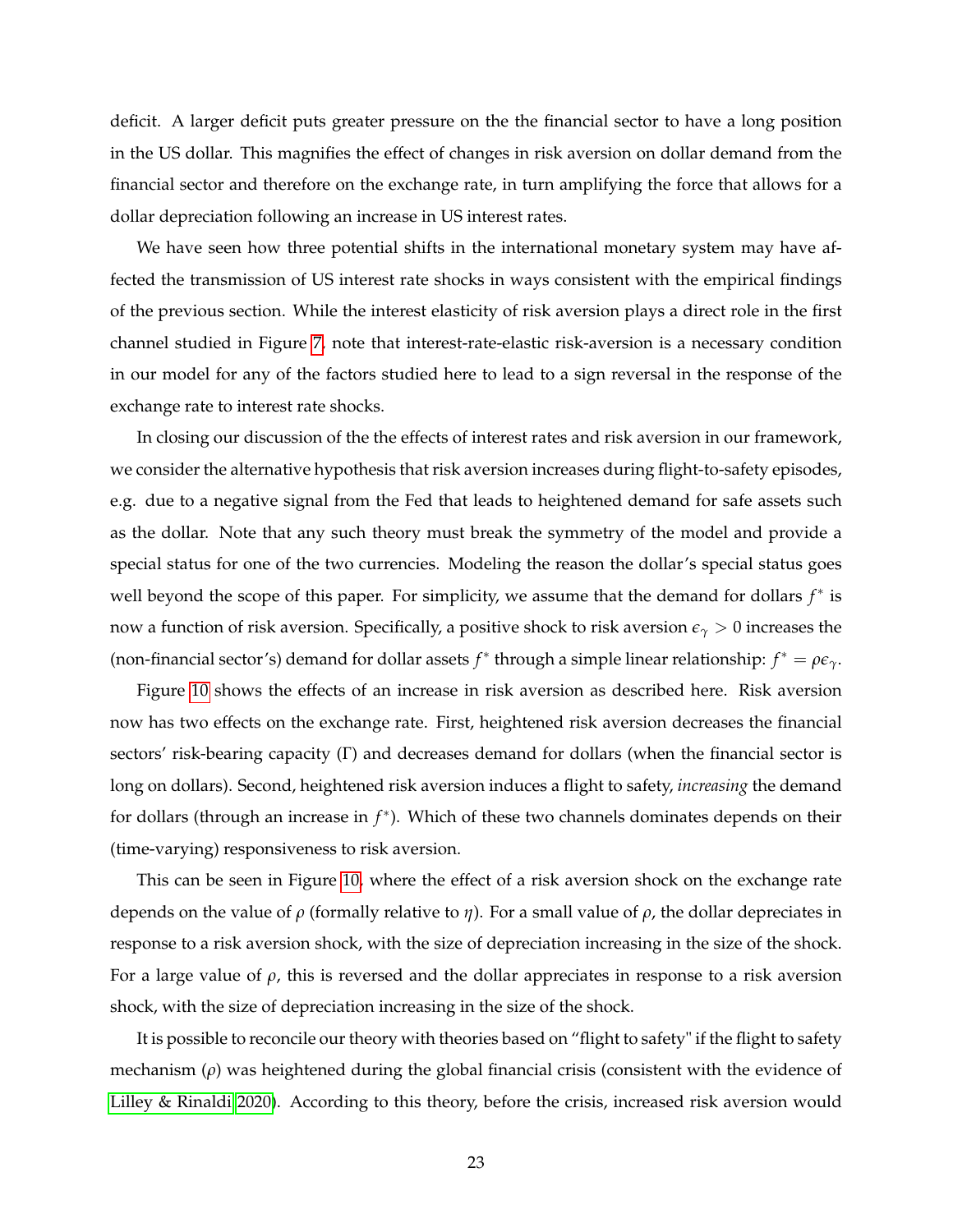have depreciated the dollar, while risk aversion may have strengthened the dollar during the crisis. We leave this question for future research.

#### **The Reversal in the Output Response**

Our theory has the potential to elucidate one puzzling aspect of our empirical findings: the depreciation of the dollar following US interest rate increases. Our findings posed a second puzzle: US contractionary monetary shocks lead to an output expansion in the rest of the world, while depreciating the dollar. This is puzzling because both the decline in US demand and the relative decrease in the price of US goods would tend to contract foreign output. Our theory is a model of the financial sector, without an important role for the real economy, and is therefore unsuited to resolve this second puzzle.

We point to a growing literature that investigates the expansionary effects of an appreciation of the local currency (against the US dollar) that may explain this second puzzle. [Avdjiev](#page-24-8) *et al.* [\(2019\)](#page-24-8) show that a weak dollar leads to increased investment in emerging markets. [Aoki](#page-24-9) *et al.* [\(2018\)](#page-24-9) provide a theory that allows for a stronger dollar to be expansionary for the rest of the world through balance sheet effects. Intuitively, if domestic collateral is denominated in local currency, a dollar depreciation increases local borrowing capacity in dollar terms, facilitates foreign investment and makes a weak dollar a stimulant rather than a drag on non-US economic activity.

## <span id="page-23-0"></span>**5 Conclusion**

We show a substantial change in the world economy's response to US monetary shocks. The US dollar shows a "textbook" response in the two decades following Bretton Woods, but has shifted in the the psat decades. Spillovers to the real economy of the rest of the world also show a similar sign reversal. To explain this shift, we sketch out a simple theory consistent with our findings if the risk-absorption capacity of the financial sector decreases when interest rates are high. We put forth three hypotheses of changes in the international monetary landscape that might have changed the nature of international macroeconomic policy spillovers.

We hope our analysis will stimulate further analysis–both empirical and theoretical. On the empirical side, it would be interesting to trace out the response of additional macroeconomic variables to US policy shocks and expand the analysis to smaller countries. More could be done to find the global factors that best predict the regime change circa 1990. On the theoretical side, our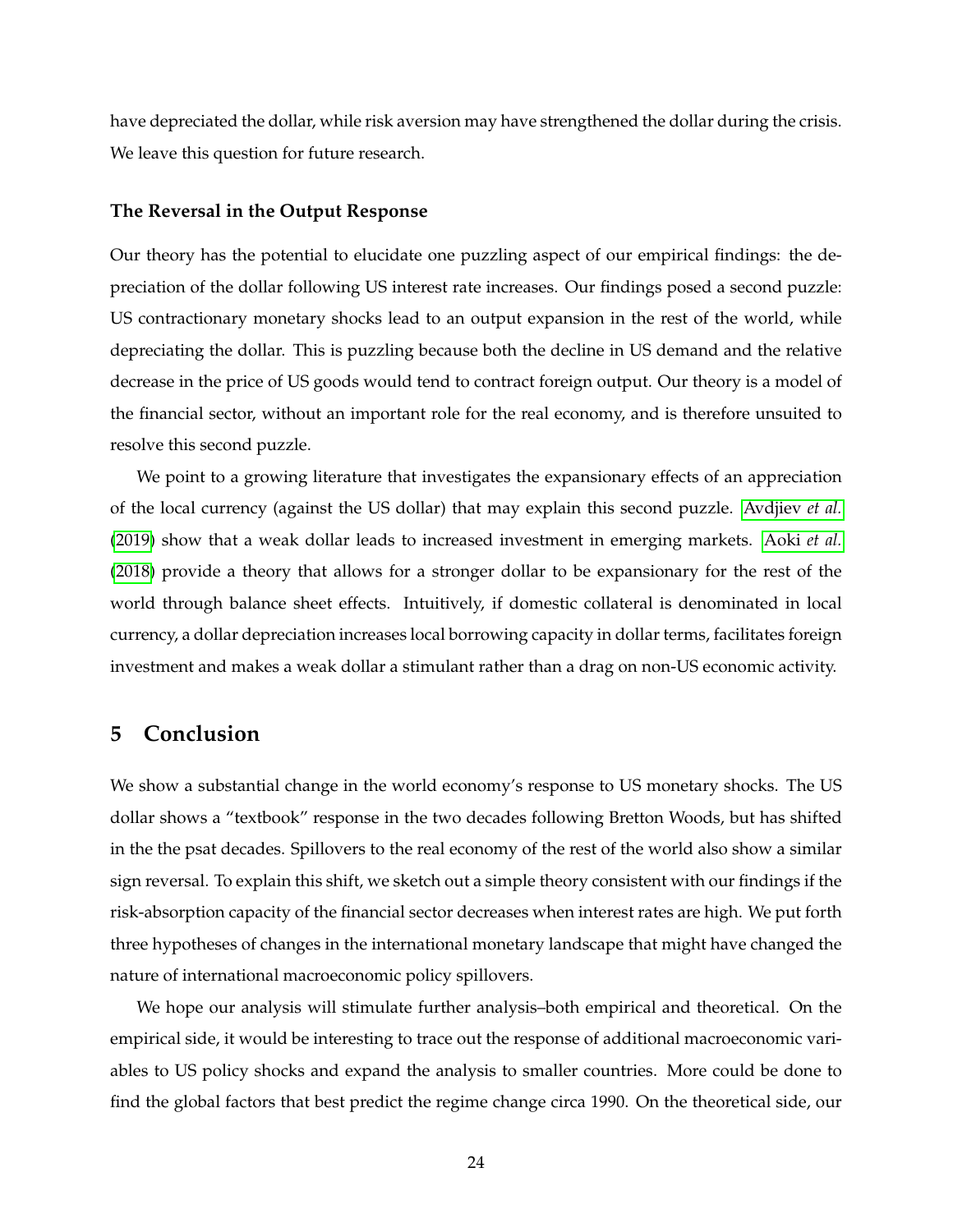theory could be subjected to thorough quantitative analysis in a calibrated model. Our model has a reduced-form relationship between US interest rates and the banking system's riskiness. Carefully fleshing out the model's micro-foundations, and unpacking the reasons for risk aversion's interest sensitivity, may yield further insights.

## **References**

- <span id="page-24-9"></span>AOKI, KOSUKE, BENIGNO, GIANLUCA, & KIYOTAKI, NOBUHIRO. 2018. *Monetary and Financial Policies in Emerging Markets*. Tech. rept.
- <span id="page-24-8"></span>AVDJIEV, STEFAN, BRUNO, VALENTINA, KOCH, CATHERINE, & SHIN, HYUN SONG. 2019. The Dollar Exchange Rate as a Global Risk Factor: Evidence from Investment. *IMF Economic Review*, **67**(1), 151–173.
- <span id="page-24-5"></span>BAI, JUSHAN, & PERRON, PIERRE. 1998. Estimating and Testing Linear Models with Multiple Structural Changes. *Econometrica*, **66**(1), 47–78.
- <span id="page-24-2"></span>BEKAERT, GEERT, HOEROVA, MARIE, & LO DUCA, MARCO. 2013. Risk, uncertainty and monetary policy. *Journal of Monetary Economics*, **60**(7), 771–788.
- <span id="page-24-0"></span>BETTS, CAROLINE, & DEVEREUX, MICHAEL B. 2000. Exchange rate dynamics in a model of pricing-to-market. *Journal of International Economics*, **50**(1), 215–244.
- <span id="page-24-1"></span>BORIO, CLAUDIO, & ZHU, HAIBIN. 2012. Capital regulation, risk-taking and monetary policy: A missing link in the transmission mechanism? *Journal of Financial Stability*, **8**(4), 236–251.
- <span id="page-24-3"></span>BRUNO, VALENTINA, & SHIN, HYUN SONG. 2015. Capital flows and the risk-taking channel of monetary policy. *Journal of Monetary Economics*, **71**(C), 119–132.
- <span id="page-24-4"></span>CANOVA, FABIO. 2005. The transmission of US shocks to Latin America. *Journal of Applied Econometrics*, **20**(2), 229–251.
- <span id="page-24-6"></span>CHINN, MENZIE D., & ITO, HIRO. 2006. What matters for financial development? Capital controls, institutions, and interactions. *Journal of Development Economics*, **81**(1), 163–192.
- <span id="page-24-7"></span>CHRISTIANO, LAWRENCE, DALGIC, HUSNU C., & NURBEKYAN, ARMEN. 2020. *Financial Dollarization in Emerging Markets: Efficient Risk Sharing or Prescription for Disaster?* Working Paper.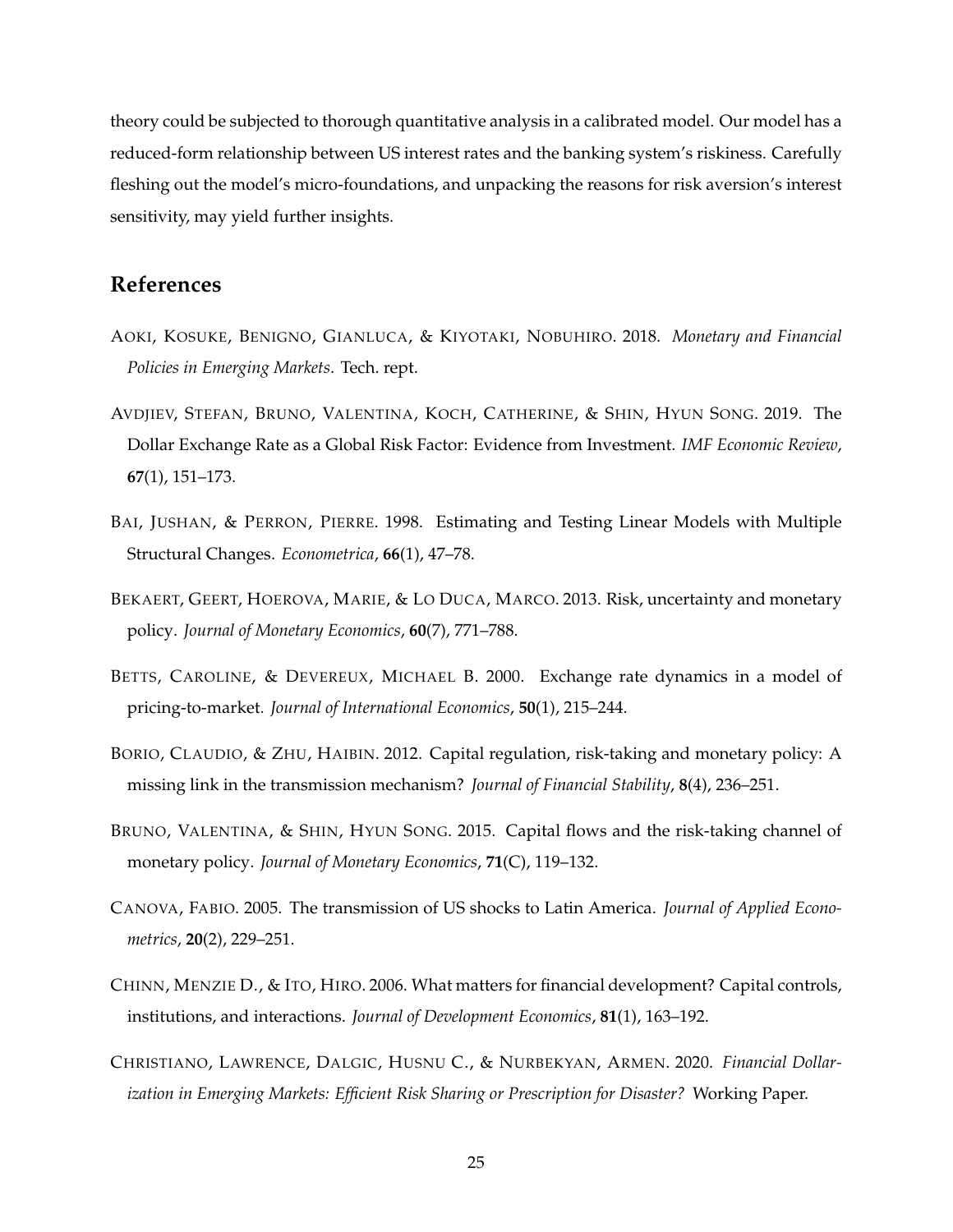- <span id="page-25-3"></span>CHRISTIANO, LAWRENCE J., EICHENBAUM, MARTIN, & EVANS, CHARLES L. 1999. Monetary policy shocks: What have we learned and to what end? *Chap. 2, pages 65–148 of:* TAYLOR, J. B., & WOODFORD, M. (eds), *Handbook of Macroeconomics*. Handbook of Macroeconomics, vol. 1. Elsevier.
- <span id="page-25-5"></span>CORSETTI, GIANCARLO, & PESENTI, PAOLO. 2005. International dimensions of optimal monetary policy. *Journal of Monetary Economics*, **52**(2), 281–305.
- <span id="page-25-7"></span>CUSHMAN, DAVID O., & ZHA, TAO. 1997. Identifying monetary policy in a small open economy under flexible exchange rates. *Journal of Monetary Economics*, **39**(3), 433–448.
- <span id="page-25-4"></span>DEVEREUX, MICHAEL B., & ENGEL, CHARLES. 2003. Monetary Policy in the Open Economy Revisited: Price Setting and Exchange-Rate Flexibility. *Review of Economic Studies*, **70**(4), 765– 783.
- <span id="page-25-2"></span>EICHENBAUM, MARTIN, & EVANS, CHARLES L. 1995. Some Empirical Evidence on the Effects of Shocks to Monetary Policy on Exchange Rates. *The Quarterly Journal of Economics*, **110**(4), 975–1009.
- <span id="page-25-6"></span>GABAIX, XAVIER, & MAGGIORI, MATTEO. 2015. International Liquidity and Exchange Rate Dynamics. *The Quarterly Journal of Economics*, **130**(3), 1369–1420.
- <span id="page-25-1"></span>GERTLER, MARK, & KARADI, PETER. 2015. Monetary Policy Surprises, Credit Costs, and Economic Activity. *American Economic Journal: Macroeconomics*, **7**(1), 44–76.
- <span id="page-25-8"></span>GILCHRIST, SIMON, & ZAKRAJSEK, EGON. 2012. Credit Spreads and Business Cycle Fluctuations. *American Economic Review*, **102**(4), 1692–1720.
- <span id="page-25-9"></span>GOPINATH, GITA. 2015 (Oct.). *The International Price System*. NBER Working Papers 21646. National Bureau of Economic Research, Inc.
- <span id="page-25-10"></span>GOPINATH, GITA, BOZ, EMINE, CASAS, CAMILA, DÃEZ, FEDERICO J., GOURINCHAS, PIERRE-OLIVIER, & PLAGBORG-MÃŽLLER, MIKKEL. 2020. Dominant Currency Paradigm. *American Economic Review*, **110**(3), 677–719.
- <span id="page-25-0"></span>GÜRKAYNAK, REFET S., SACK, BRIAN, & SWANSON, ERIC. 2005. The Sensitivity of Long-Term Interest Rates to Economic News: Evidence and Implications for Macroeconomic Models. *American Economic Review*, **95**(1), 425–436.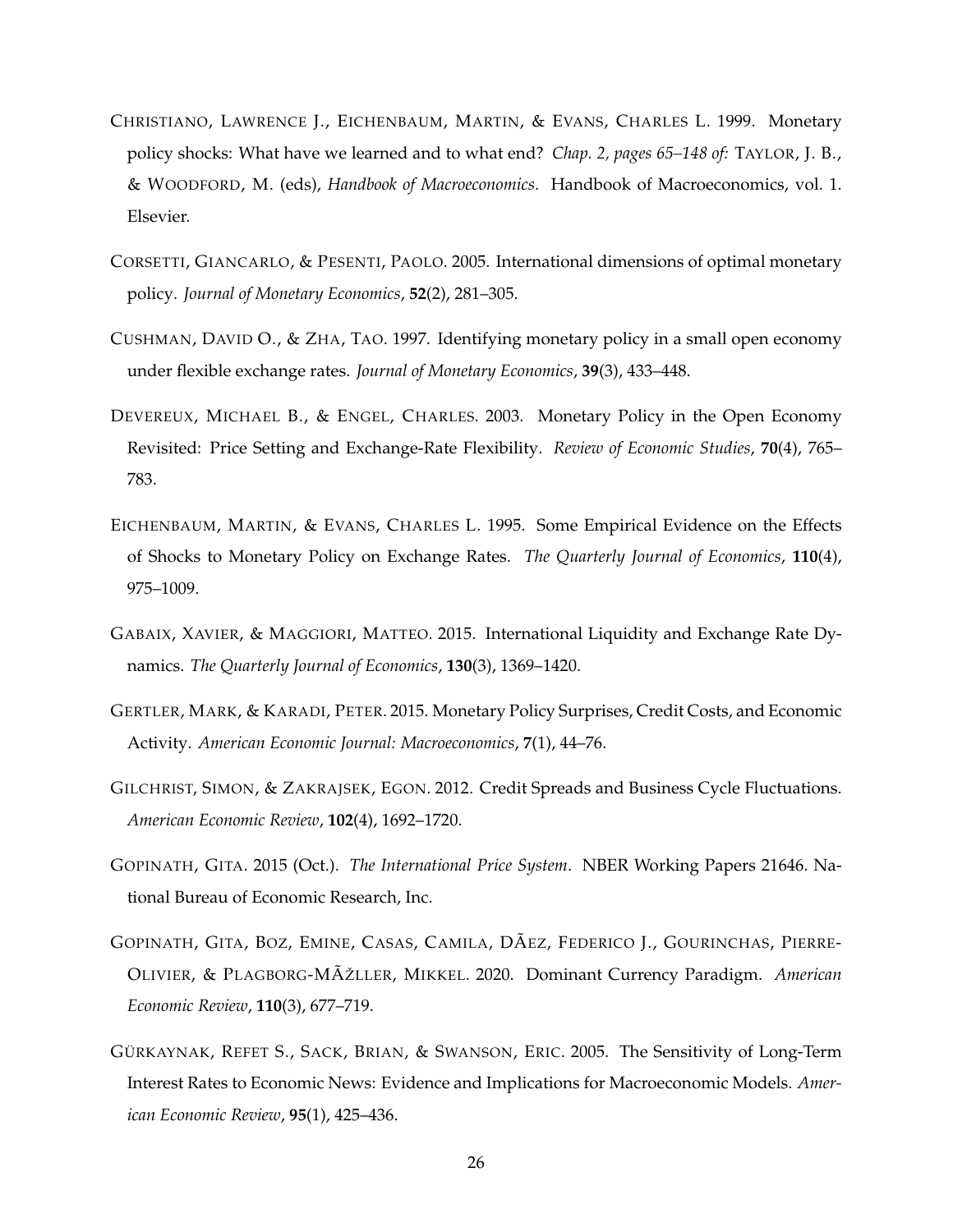- <span id="page-26-3"></span>ILZETZKI, ETHAN, REINHART, CARMEN M, & ROGOFF, KENNETH S. 2019. Exchange Arrangements Entering the Twenty-First Century: Which Anchor will Hold? *The Quarterly Journal of Economics*, **134**(2), 599–646.
- <span id="page-26-12"></span>ILZETZKI, ETHAN, REINHART, CARMEN M, & ROGOFF, KENNETH S. 2020. Why is the Euro Punching Below its Weight? *Economic Policy*, 07. eiaa018.
- <span id="page-26-7"></span>JAROCINSKI, MAREK, & KARADI, PETER. 2020. Deconstructing Monetary Policy SurprisesâThe Role of Information Shocks. *American Economic Journal: Macroeconomics*, **12**(2), 1–43.
- <span id="page-26-8"></span>JORDA, OSCAR. 2005. Estimation and Inference of Impulse Responses by Local Projections. *American Economic Review*, **95**(1), 161–182.

<span id="page-26-10"></span>KALEMLI-OZCAN, ŞEBNEM. 2019. U.S. Monetary Policy and International Risk Spillovers. Tech. rept.

- <span id="page-26-5"></span>KIM, SOYOUNG, & ROUBINI, NOURIEL. 2000. Exchange rate anomalies in the industrial countries: A solution with a structural VAR approach. *Journal of Monetary Economics*, **45**(3), 561–586.
- <span id="page-26-1"></span>LIAN, CHEN, MA, YUERAN, & WANG, CARMEN. 2018. Low Interest Rates and Risk-Taking: Evidence from Individual Investment Decisions. *The Review of Financial Studies*, **32**(6), 2107–2148.
- <span id="page-26-4"></span>LILLEY, ANDREW, & RINALDI, GIANLUCA. 2020. *Currency Betas and Interest Rate Spreads*. Tech. rept.
- <span id="page-26-11"></span>MAGGIORI, MATTEO, NEIMAN, BRENT, & SCHREGER, JESSE. 2018 (May). *International Currencies and Capital Allocation*. NBER Working Papers 24673. National Bureau of Economic Research, Inc.
- <span id="page-26-2"></span>MIRANDA-AGRIPPINO, SILVIA, & REY,  $H\tilde{A}C\tilde{A}$ SNE. 2020. U.S. Monetary Policy and the Global Financial Cycle. *The Review of Economic Studies*, **87**(6), 2754–2776.
- <span id="page-26-9"></span>MUSSA, MICHAEL. 1986. Nominal exchange rate regimes and the behavior of real exchange rates: Evidence and implications. *Carnegie-Rochester Conference Series on Public Policy*, **25**(1), 117–214.
- <span id="page-26-6"></span>NAKAMURA, EMI, & STEINSSON, J(O)N. 2018. High-Frequency Identification of Monetary Non-Neutrality: The Information Effect\*. *The Quarterly Journal of Economics*, **133**(3), 1283–1330.
- <span id="page-26-0"></span>OBSTFELD, MAURICE, & ROGOFF, KENNETH. 1995. Exchange Rate Dynamics Redux. *Journal of Political Economy*, **103**(3), 624–660.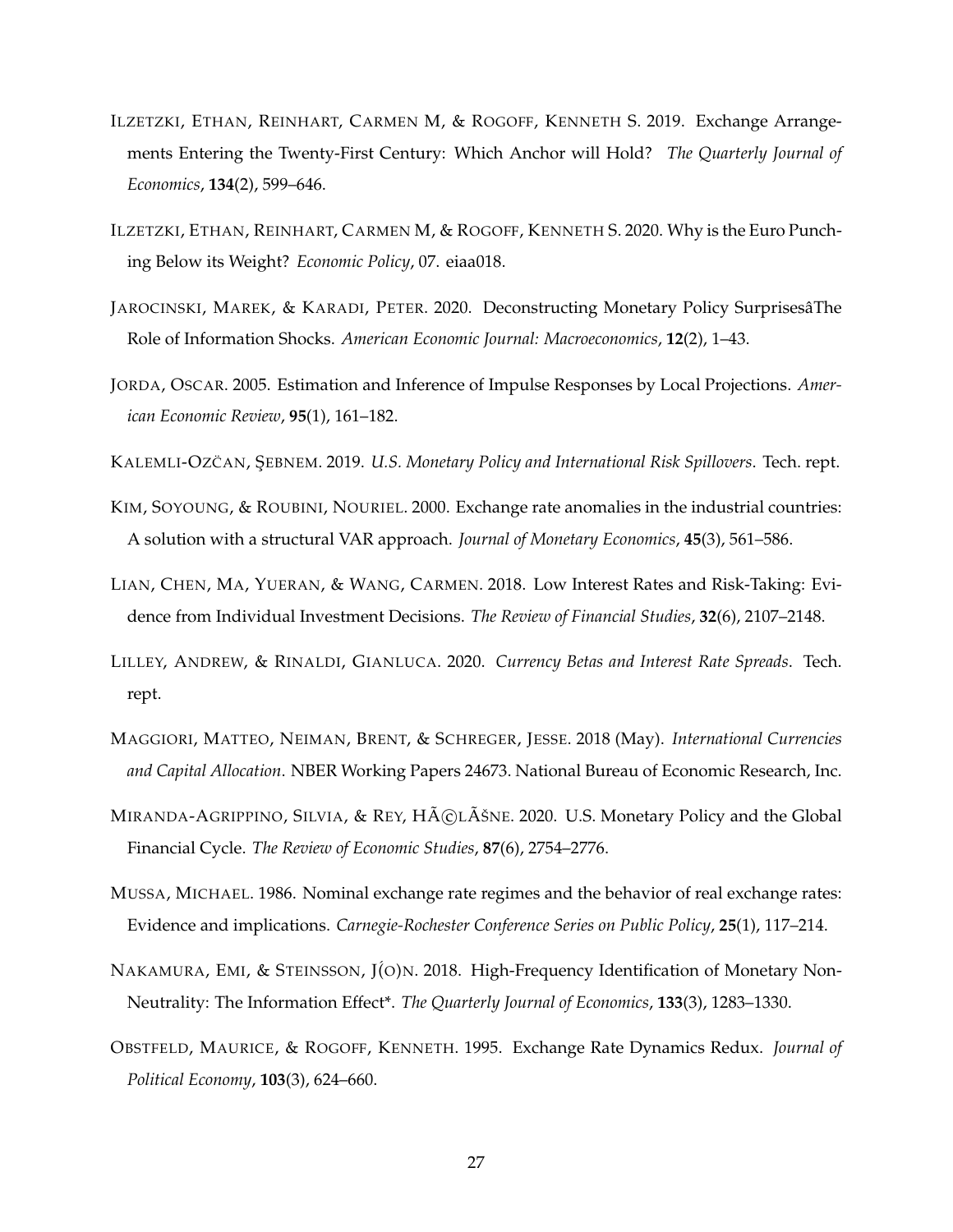- <span id="page-27-6"></span>RAMEY, V.A. 2016. Macroeconomic Shocks and Their Propagation. *Chap. 0, pages 71–162 of:* TAY-LOR, J. B., & UHLIG, HARALD (eds), *Handbook of Macroeconomics*. Handbook of Macroeconomics, vol. 2. Elsevier.
- <span id="page-27-4"></span>REY, HELENE. 2013. *Dilemma not trilemma: the global cycle and monetary policy independence*. Tech. rept.
- <span id="page-27-5"></span>RICCO, SILVIA MIRANDA-AGRIPPINO GIOVANNI. 2018. *The Transmission of Monetary Policy Shocks*. Tech. rept.
- <span id="page-27-0"></span>ROMER, CHRISTINA D., & ROMER, DAVID H. 2004. A New Measure of Monetary Shocks: Derivation and Implications. *American Economic Review*, **94**(4), 1055–1084.
- <span id="page-27-1"></span>SIMS, CHRISTOPHER A. 1992. Interpreting the macroeconomic time series facts : The effects of monetary policy. *European Economic Review*, **36**(5), 975–1000.
- <span id="page-27-3"></span>STAVRAKEVA, VANIA, & TANG, JENNY. 2018 (Oct.). *The dollar during the global recession: US monetary policy and the exorbitant duty*. Working Papers 18-10. Federal Reserve Bank of Boston.
- <span id="page-27-2"></span>SVENSSON, LARS E O, & VAN WIJNBERGEN, SWEDER. 1989. Excess Capacity, Monopolistic Competition, and International Transmission of Monetary Disturbances. *Economic Journal*, **99**(397), 785–805.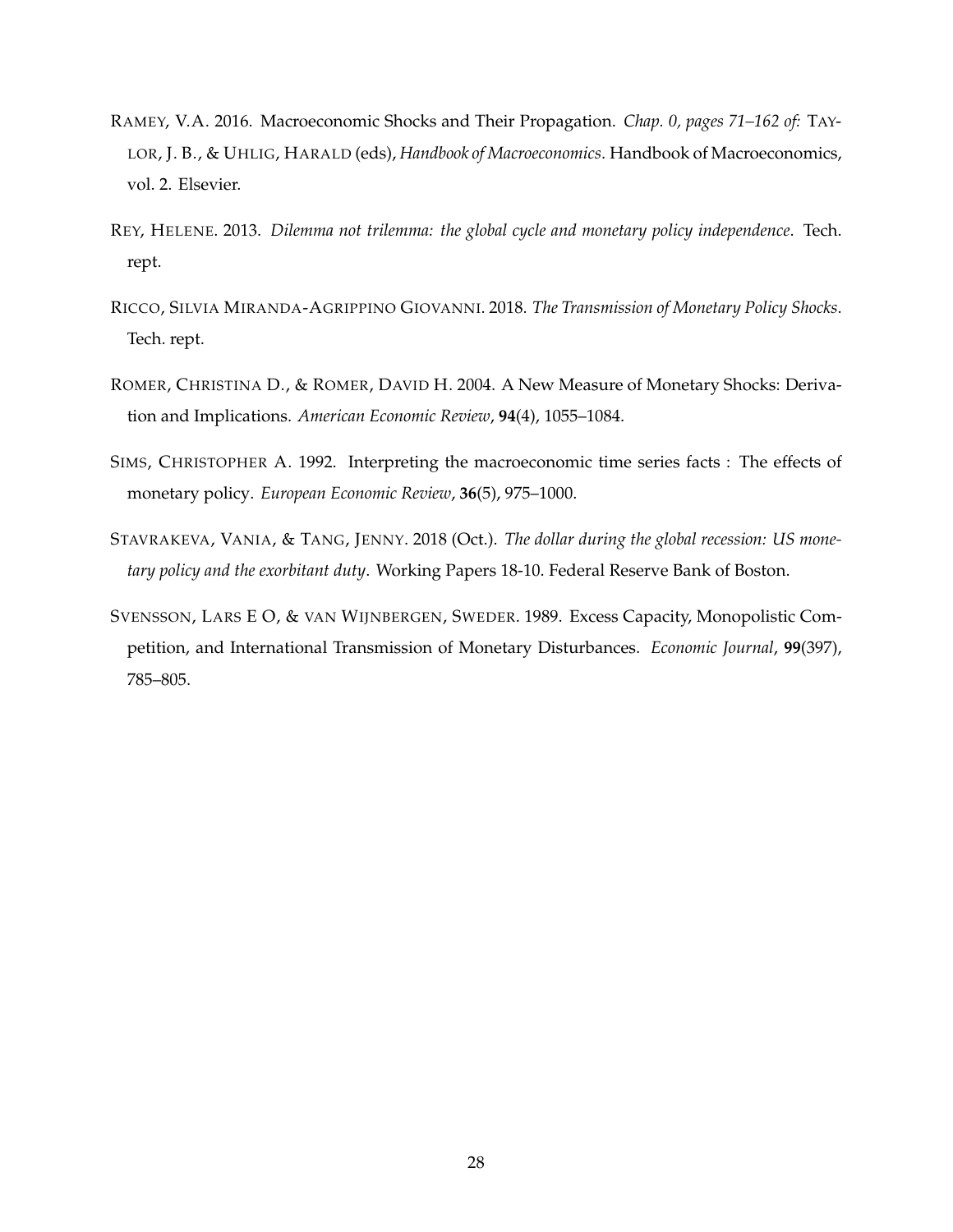<span id="page-28-0"></span>



-.002<br>
e figure de figure de figure de figure de figure de figure de figure de figure de figure de figure de f<br>
de figure de figure de figure de figure de figure de figure de figure de figure de figure de figure de figure<br> .002 -  $\begin{array}{|l|l|}\n 0.02 & 0.02 & 0.02 & 0.02 & 0.02 & 0.02 & 0.02 & 0.02 & 0.02 & 0.02 & 0.02 & 0.02 & 0.02 & 0.02 & 0.02 & 0.02 & 0.02 & 0.02 & 0.02 & 0.02 & 0.02 & 0.02 & 0.02 & 0.02 & 0.02 & 0.02 & 0.02 & 0.02 & 0.02 & 0.02 & 0.02 & 0.02 & 0.02 & 0.$ **Months**<br>
ent) to a<br>
mic mom<br>
sass since<br>
tha. The 1<br>
ge rate (<br>
scod eff<br>
fixed eff<br>
fixed eff  $-0.005$ <br> $e \text{ Fed}$ <br> $\text{red} \text{A}$ <br> $\text{Qpc}$ <br> $\text{d} \text{Opc}$ <br> $\text{d} \text{Opc}$ <br> $\text{d} \text{Opc}$ <br> $\text{d} \text{Opc}$ <br> $\text{d} \text{Opc}$ **Months**<br>y Romen<br>ast quart<br>estimate<br>mn gives<br>response<br>the rest of<br>the rest of continue Note: The figure shows responses (in percent) to a 1 percentage point increase in the Federal Funds Rate identified by [Romer](#page-27-0) & Romer [\(2004\)](#page-27-0). The shocks are deviations from the Federal Reserve's systemic monetary policy response to its previous level; forecasts of the current, last quarters, and following two quarters of inflation and GDP; the change in these forecasts since the previous meeting of the Federal Open Market Committee; and its estimates of current unemployment. These are based based on real-time Green Book data. The left-hand column gives responses for 1973-1990. The right-hand column gives responses for 1991-2007. The first row shows responses of the nominal exchange rate (increase reflecting US dollar appreciations). The second row shows responses of non-US industrial production. The third row shows responses of the real exchange rate. The fourth row shows the change in the policy interest rate in the rest of the world (in percentage points). Estimates are local projections with country fixed effects, controlling for a country-specific quadratic time trends. The specification is given by [\(1\)](#page-7-3). The shaded areas represent 95% Newey-West confidence bands.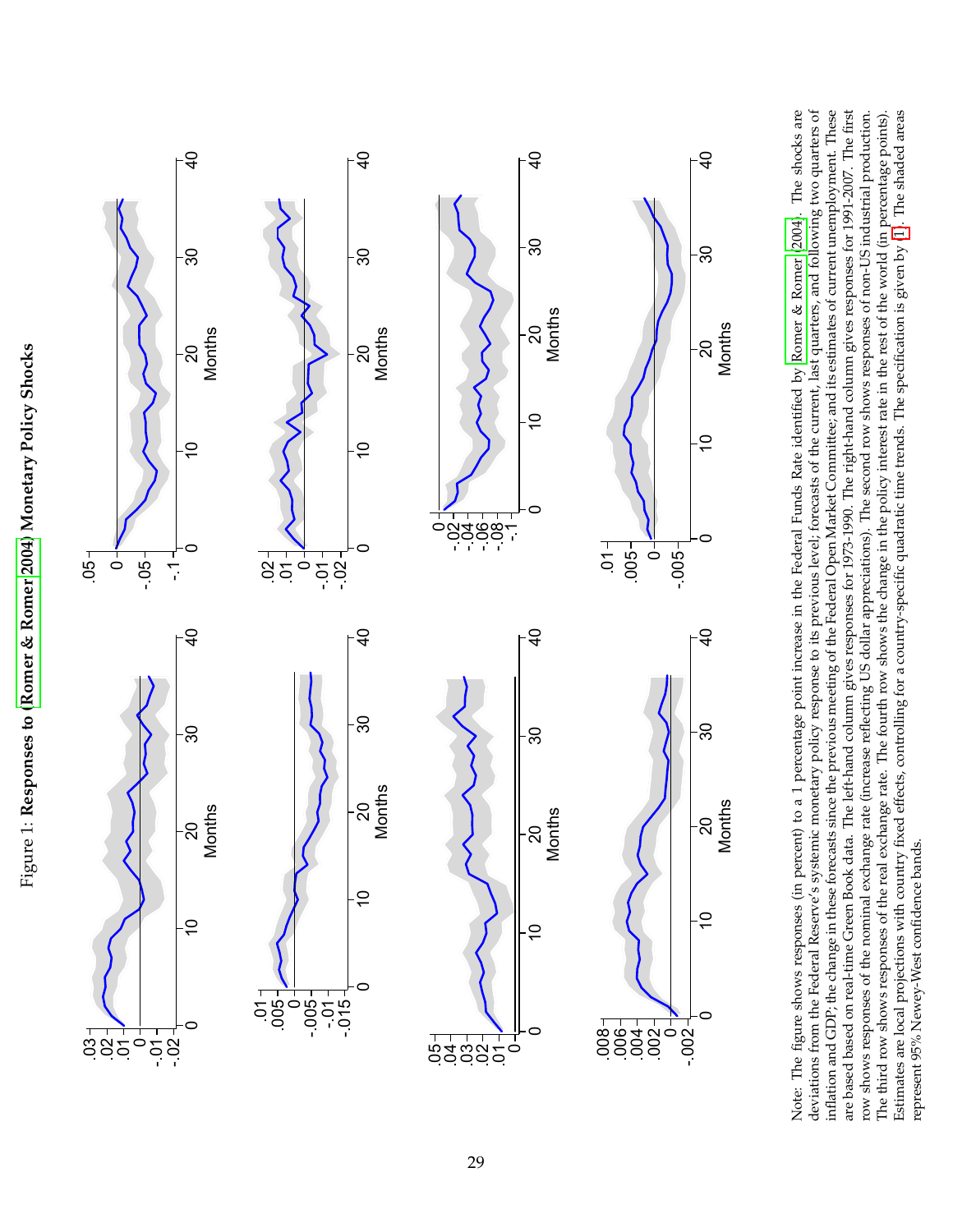<span id="page-29-0"></span>



Note: The figure shows the difference in responses (in percent) to a 1 percentage point increase in the Federal Funds Rate identified by Romer & [Romer](#page-27-0) [\(2004\)](#page-27-0) before and after 1990. The specification is shown in [\(2\)](#page-9-0) and the plotted coefficients are the values of *β*2,*h*. The top panel row shows the nominal exchange rate response (increase reflecting US dollar appreciations). The bottom panel shows responses of non-US industrial production. Estimates are local projections with country fixed effects, controlling for a country-specific quadratic time trends. The shaded areas represent 95% Newey-West confidence bands.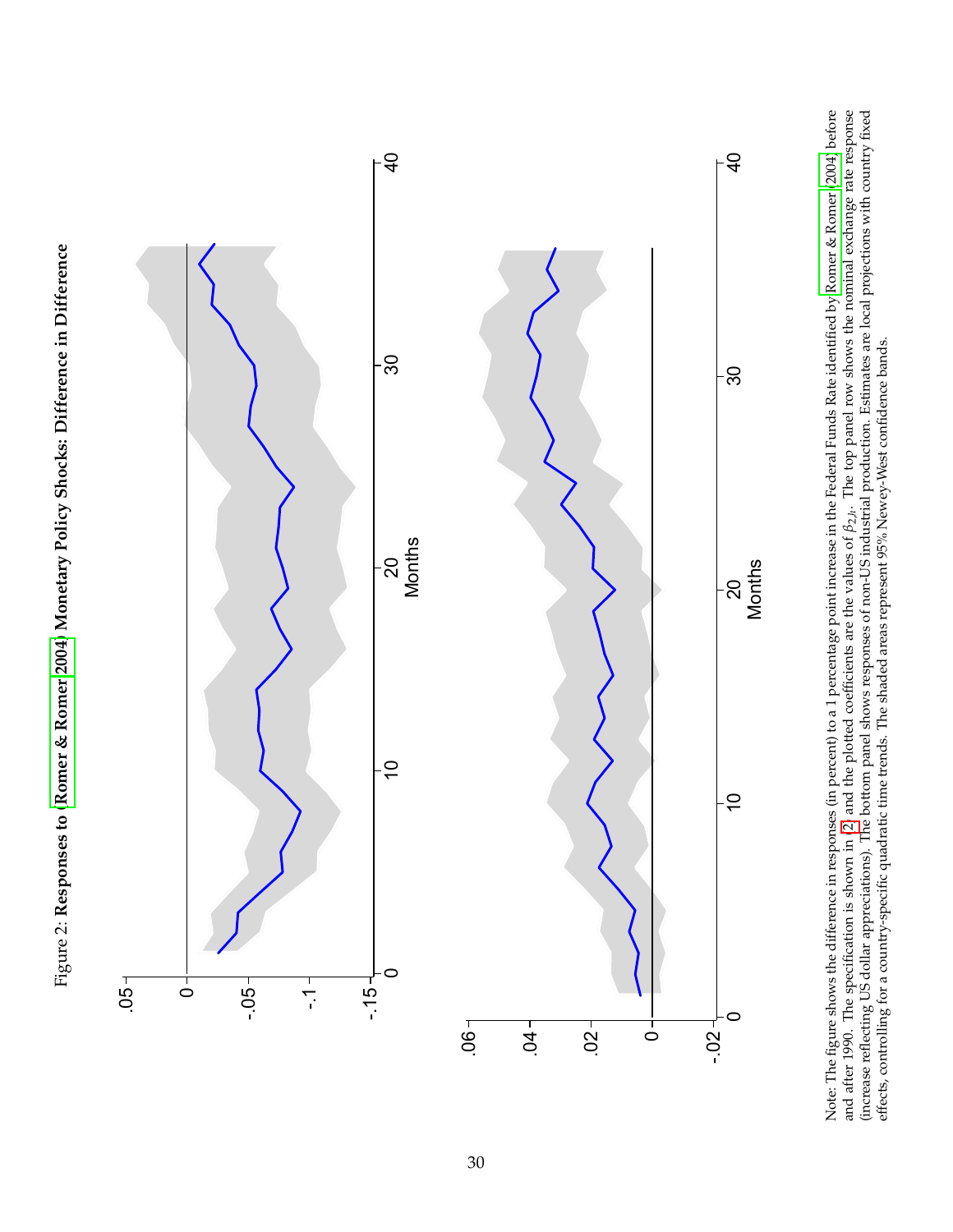<span id="page-30-0"></span>



**Months**<br>
eent) to a<br>
rest (Gürks<br>
eflecting I<br>
coal proje<br>
wey-West<br>
wey-West **Months<br>by changes by changes**<br>time abow<br>non-US ir<br>dratic time Note: The figure shows responses (in percent) to a 1 percentage point increase in the Federal Funds Rate instrumented by changes in Federal Funds futures in a 30 minute window around Fed announcements [\(Gürkaynak](#page-25-0) *et al.* [2005\)](#page-25-0). The responses are for 1990-2007. The left hand column shows the nominal exchange rate (top) and real exchange rate (bottom, increase reflecting US dollar appreciations). The right-hand column shows responses of non-US industrial production. (top) and the non-US policy interest rate.Estimates are local projections with country fixed effects, controlling for country-specific quadratic time trends. The specification is given by [1.](#page-7-3) The shaded areas represent 95% Newey-West confidence bands.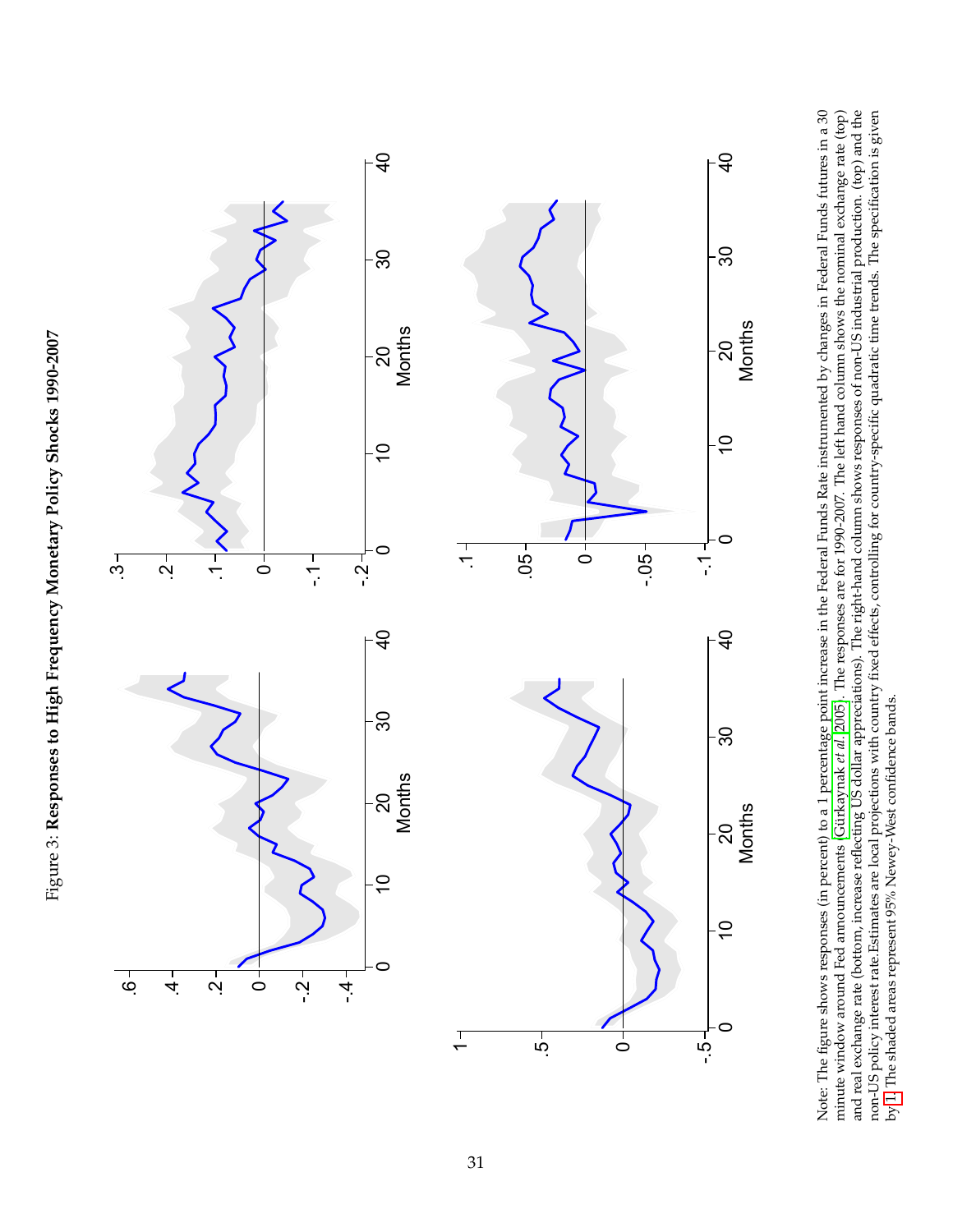

<span id="page-31-0"></span>

Note: The figure shows the response of exchange rates (top row) and industrial production (bottom row) to [Romer](#page-27-0) & Romer [\(2004\)](#page-27-0) monetary policy shocks. The left-hand column shows responses for high income countries; the right-hand column shows responses for developing countries. Shaded areas represent 95% (Newey-West) confidence intervals.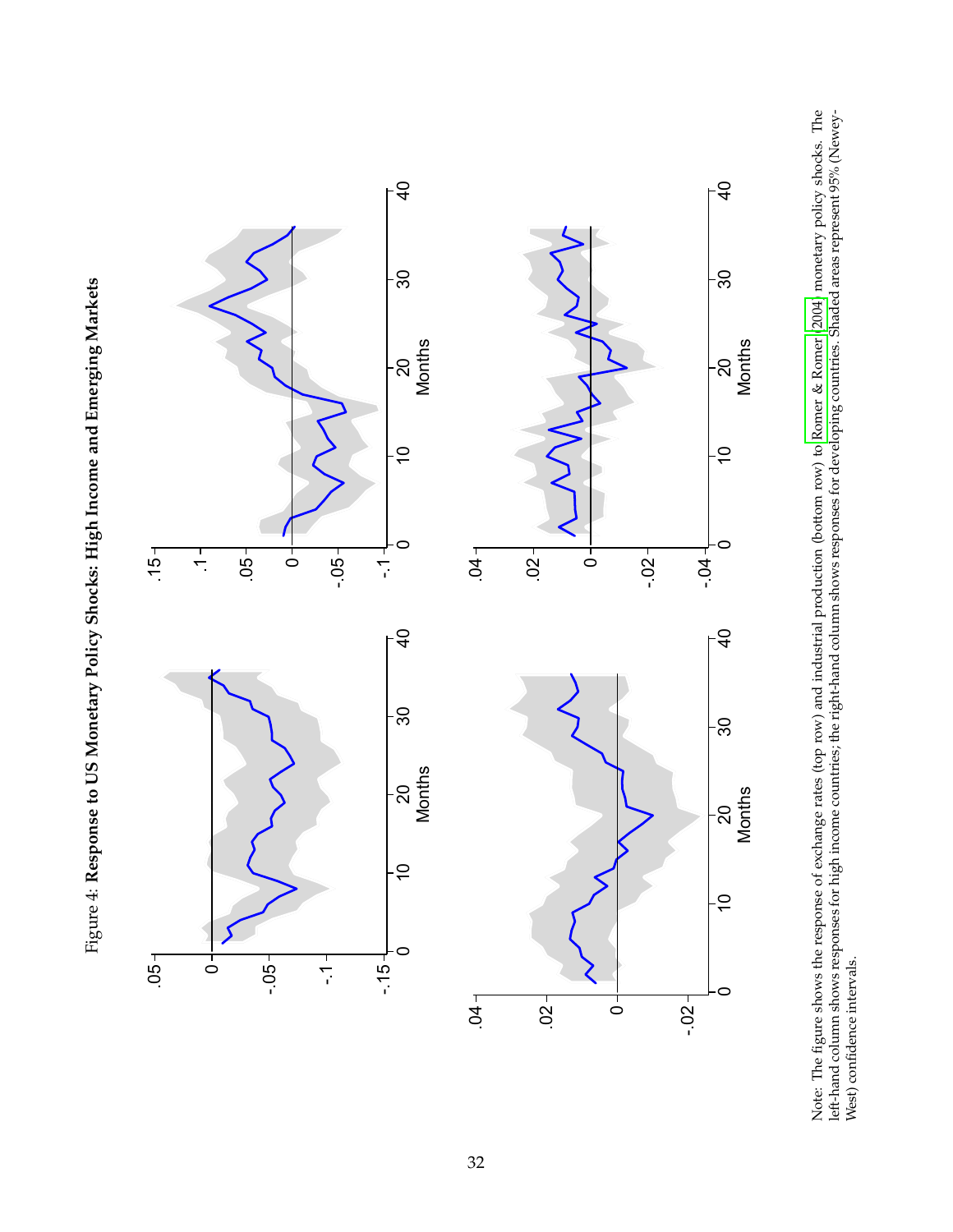

Note: The figure shows a general demand and supply model for US dollar assets. Exchange rate is on the y-axis, with an increase reflecting a dollar appreciation. *Q*Q represents the quantity of assets. When UIP holds, the demand curve is horizontal at the exchange rate consistent with the UIP condition. More generally, the consistent with the UIP condition. More generally, the conditi demand curve may be downward sloping as in the solid line.

<span id="page-32-0"></span>Figure 5: Demand and Supply for US Dollar Assets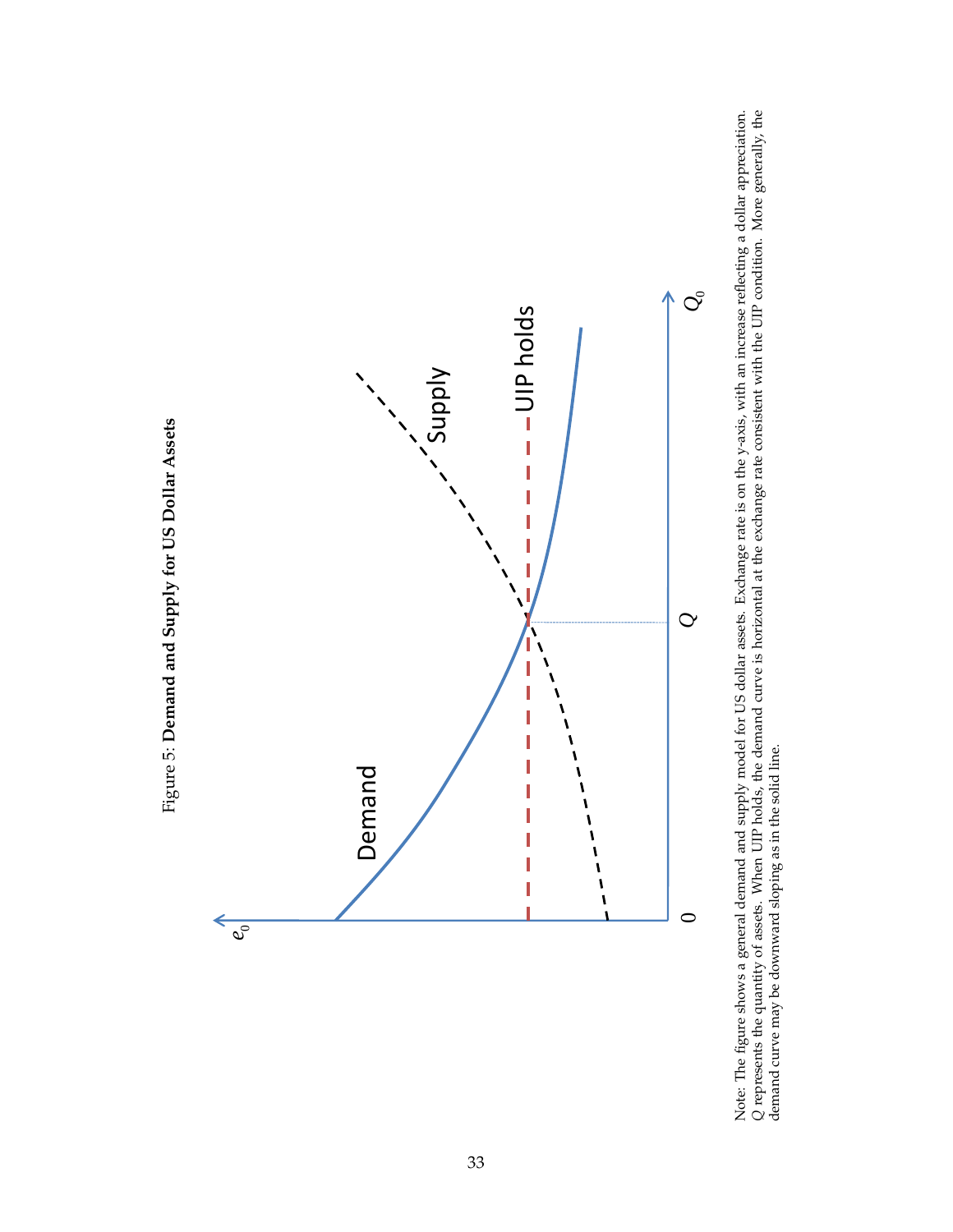



<span id="page-33-0"></span>Note: The figure illustrates supply and demand for dollar bonds in the model of exchange rate determination with interest-elastic risk aversion of Section 4. The price on the y axis is the current (time zero) exchange rate in yen per dollar. The quantity on the x axis is net demand and supply of long dollar positions or dollar sector's lending capacity: limits on its net FX exposure. A stronger dollar (higher eo) implies a greater expected dollar depreciation, which lowers the financial bonds (relative to yen bonds). The (upward sloping) supply curve is determined by the current account deficit, where a stronger dollar (higher  $e_0$  worsens the current account deficit, inducing greater net dollar borrowing from the non-financial sector. The (downward sloping) demand curve is determined by limits on the financial sector's expected returns and lowers their demand for long dollar positions. An increase in the US interest rate has two effects. First, it increases dollar returns and thus increases the financial sector's demand for long-dollar position at any given current exchange rate. Second, it reduces risk aversion, thus lowering the financial Note: The figure illustrates supply and demand for dollar bonds in the model of exchange rate determination with interest-elastic risk aversion of Section [4.](#page-13-0) The price on the y axis is the current (time zero) exchange rate in yen per dollar. The quantity on the x axis is net demand and supply of long dollar positions or dollar bonds (relative to yen bonds). The (upward sloping) supply curve is determined by the current account deficit, where a stronger dollar (higher *e*0 worsens the current account deficit, inducing greater net dollar borrowing from the non-financial sector. The (downward sloping) demand curve is determined by limits on the financial sector's lending capacity: limits on its net FX exposure. A stronger dollar (higher *e*0) implies a greater expected dollar depreciation, which lowers the financial sector's expected returns and lowers their demand for long dollar positions. An increase in the US interest rate has two effects. First, it increases dollar returns and thus increases the financial sector's demand for long-dollar position at any given current exchange rate. Second, it reduces risk aversion, thus lowering the financial sector's demand for net FX exposure, lowering its demand for dollar bonds. sector's demand for net FX exposure, lowering its demand for dollar bonds.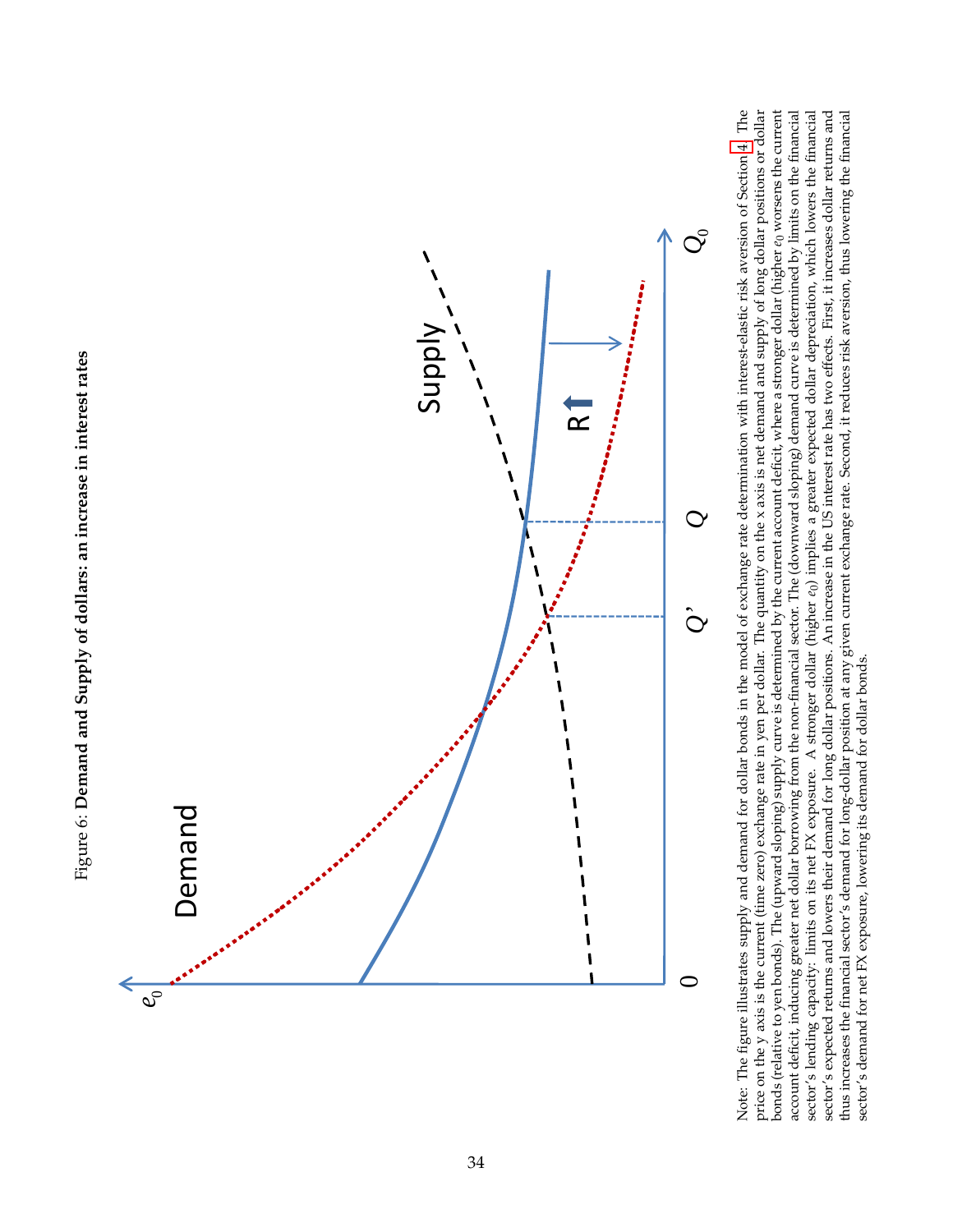Figure 7: Effect of an Increase in US Interest Rates: The Role of the Interest Elasticity of Risk Aversion Figure 7: Effect of an Increase in US Interest Rates: The Role of the Interest Elasticity of Risk Aversion

<span id="page-34-0"></span>

Note: The figure presents the response of a number of variables to a one percentage point increase in the US interest rate in the theoretical model of Section 4. The horizontal axis represents values of the elasticity of risk aversion with respect to the US interest rate  $\eta$ . Going clockwise from the upper-left-hand corner, the panels represent (i) the net foreign exchange (dollar) position of the financial sector; (ii) the response of the exchange rate on impact, with an increase representing a US dollar appreciation; (iii) excess returns obtained by f Note: The figure presents the response of a number of variables to a one percentage point increase in the US interest rate in the theoretical model of Section [4.](#page-13-0) The horizontal axis represents values of the elasticity of risk aversion with respect to the US interest rate *η*. Going clockwise from the upper-left-hand corner, the panels represent (i) the net foreign exchange (dollar) position of the financial sector; (ii) the response of the exchange rate on impact, with an increase representing a US dollar appreciation; (iii) excess returns obtained by financiers; (iv) the long run exchange rate response. The US dollar appreciates less (depreciates more) in response to an increase in US interest rates as the elasticity of risk aversion with respect to interest rates increases. to an increase in US interest rates as the elasticity of risk aversion with respect to interest rates increases.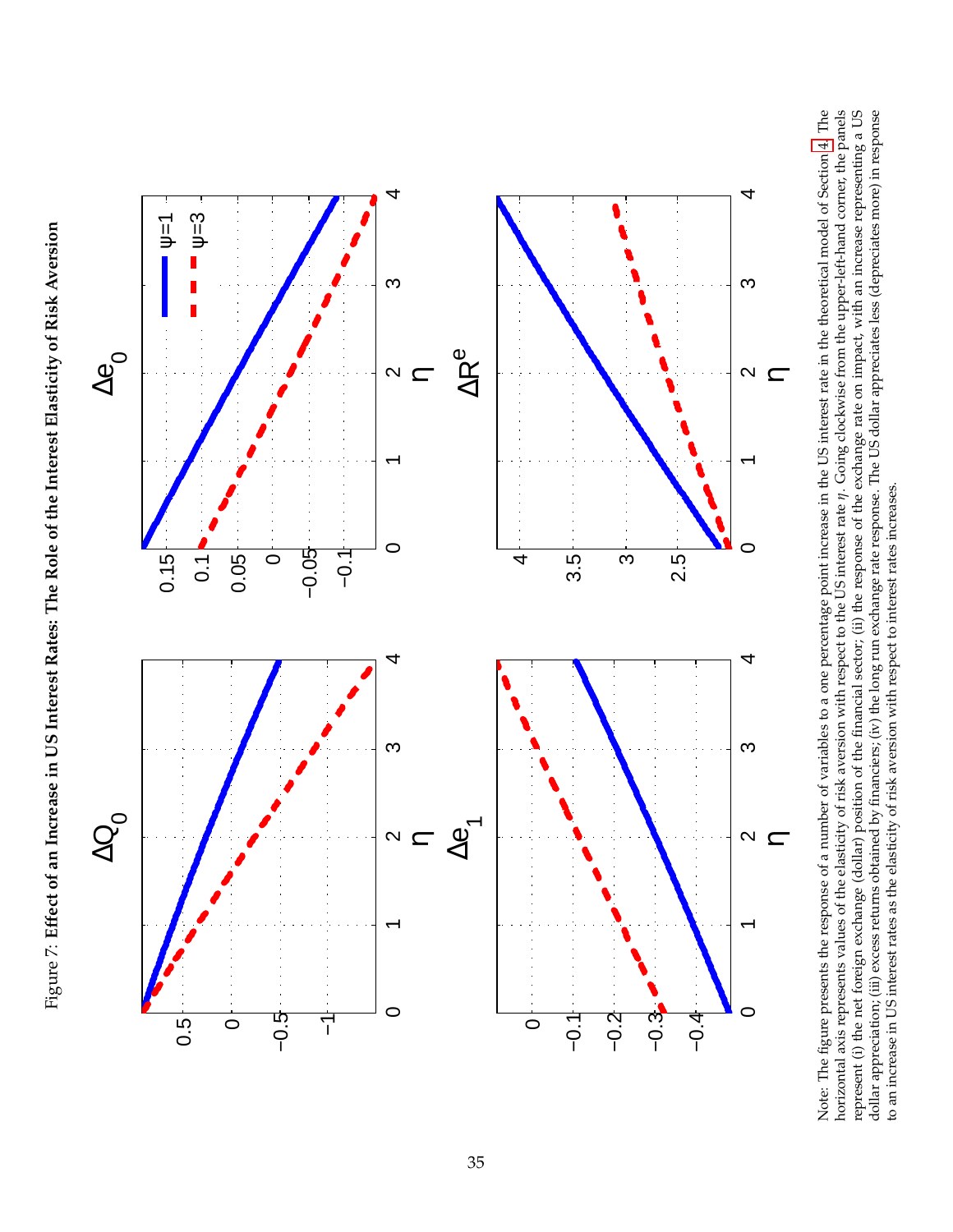<span id="page-35-0"></span>

Note: The figure presents the response of a number of variables to a one percentage point increase in the US interest rate in the theoretical model of Section 4. The horizontal axis represents values of an exogenous demand for a long position in US dollars from the non-financial sector  $f^*$ . Going clockwise from the upper-lefthand corner, the panels represent (i) the net foreign exchange (dollar) position of the financial sector; (ii) the response of the exchange rate on impact, with an increase representing a US dollar appreciation; (iii) excess returns obtained by financiers; (iv) the long run exchange rate response. The US dollar appreciates less (depreciates Note: The figure presents the response of a number of variables to a one percentage point increase in the US interest rate in the theoretical model of Section [4.](#page-13-0) The horizontal axis represents values of an exogenous demand for a long position in US dollars from the non-financial sector *f* ∗. Going clockwise from the upper-lefthand corner, the panels represent (i) the net foreign exchange (dollar) position of the financial sector; (ii) the response of the exchange rate on impact, with an increase representing a US dollar appreciation; (iii) excess returns obtained by financiers; (iv) the long run exchange rate response. The US dollar appreciates less (depreciates more) in response to an increase in US interest rates as the non-financial sector's demand for dollar borrowing increases. more) in response to an increase in US interest rates as the non-financial sector's demand for dollar borrowing increases.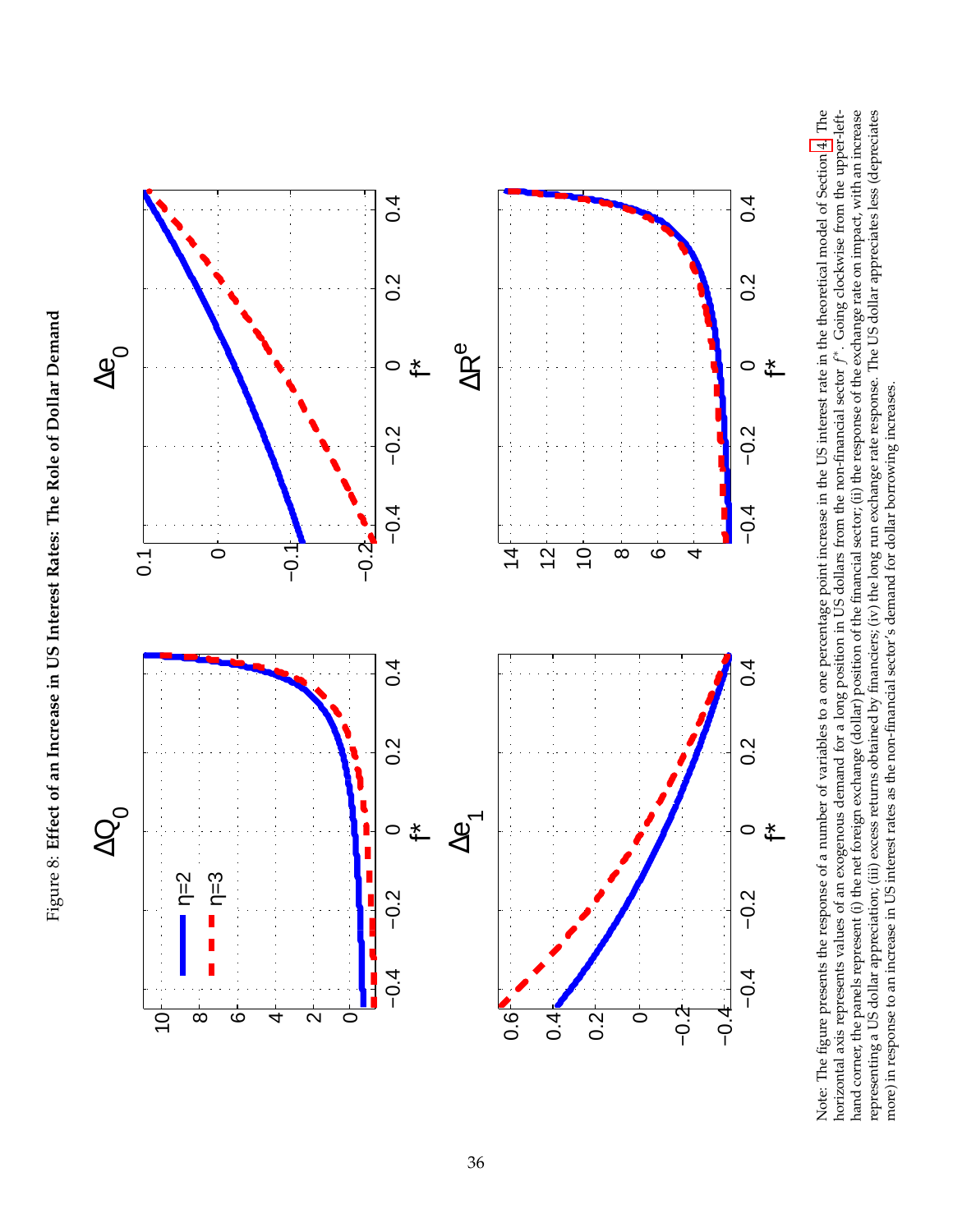<span id="page-36-0"></span>Figure 9: Effect of an Increase in US Interest Rates: The Role of a Widening US Current Account Figure 9: Effect of an Increase in US Interest Rates: The Role of a Widening US Current Account



Note: The figure presents the response of a number of variables to a one percentage point increase in the US interest rate in the theoretical model of Section 4. The horizontal axis represents values of the weight on foreign tradable goods in the US consumer demand. Going clockwise from the upper-left-hand corner, the panels represent (i) the net foreign exchange (dollar) position of the financial sector; (ii) the response of the exchange rate on impact, with an increase representing a US dollar appreciation; (iii) excess returns obtained by financiers; (iv) the long run exchange rate response. The US dollar appreciates less (depreciates more) in response Note: The figure presents the response of a number of variables to a one percentage point increase in the US interest rate in the theoretical model of Section [4.](#page-13-0) The horizontal axis represents values of the weight on foreign tradable goods in the US consumer demand. Going clockwise from the upper-left-hand corner, the panels represent (i) the net foreign exchange (dollar) position of the financial sector; (ii) the response of the exchange rate on impact, with an increase representing a US dollar appreciation; (iii) excess returns obtained by financiers; (iv) the long run exchange rate response. The US dollar appreciates less (depreciates more) in response to an increase in US interest rates as US consumers increase their demand for foreign tradable goods (leading to a larger US current account deficit). to an increase in US interest rates as US consumers increase their demand for foreign tradable goods (leading to a larger US current account deficit).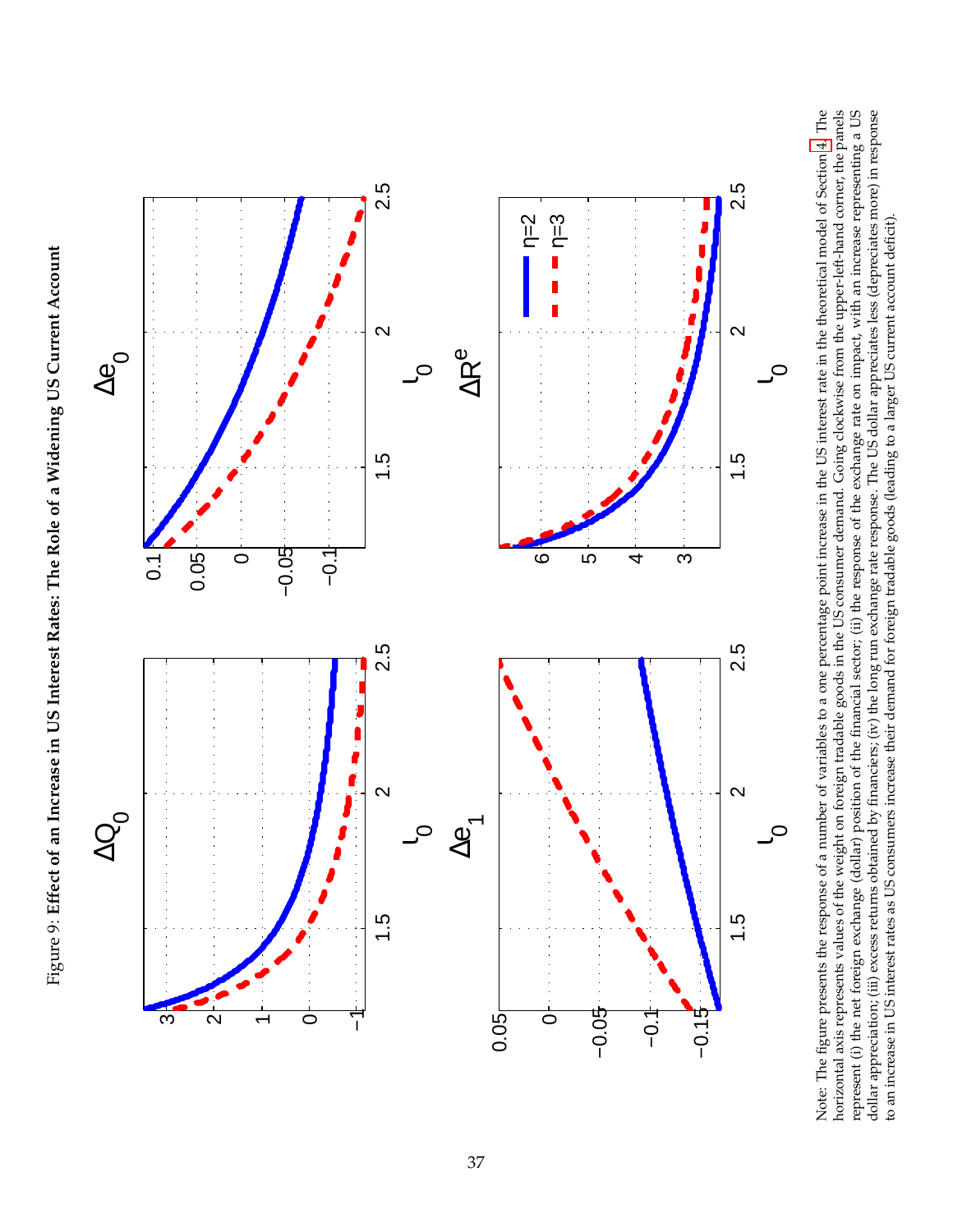<span id="page-37-0"></span>Figure 10: Risk Aversion Shocks in a "Flight to Safety" Mechanism Figure 10: **Risk Aversion Shocks in a "Flight to Safety" Mechanism**



Note: The figure presents the response of a number of variables to a one percentage point increase in the US interest rate in the theoretical model of Section 4. The horizontal axis represents values of the weight on foreign tradable goods in the US consumer demand. Going clockwise from the upper-left-hand corner, the panels represent (i) the net foreign exchange (dollar) position of the financial sector; (ii) the response of the exchange rate on impact, with an increase representing a US dollar appreciation; (iii) excess returns obtained by financiers; (iv) the long run exchange rate response. The US dollar appreciates less (depreciates more) in response Note: The figure presents the response of a number of variables to a one percentage point increase in the US interest rate in the theoretical model of Section [4.](#page-13-0) The horizontal axis represents values of the weight on foreign tradable goods in the US consumer demand. Going clockwise from the upper-left-hand corner, the panels represent (i) the net foreign exchange (dollar) position of the financial sector; (ii) the response of the exchange rate on impact, with an increase representing a US dollar appreciation; (iii) excess returns obtained by financiers; (iv) the long run exchange rate response. The US dollar appreciates less (depreciates more) in response to an increase in US interest rates as US consumers increase their demand for foreign tradable goods (leading to a larger US current account deficit). to an increase in US interest rates as US consumers increase their demand for foreign tradable goods (leading to a larger US current account deficit).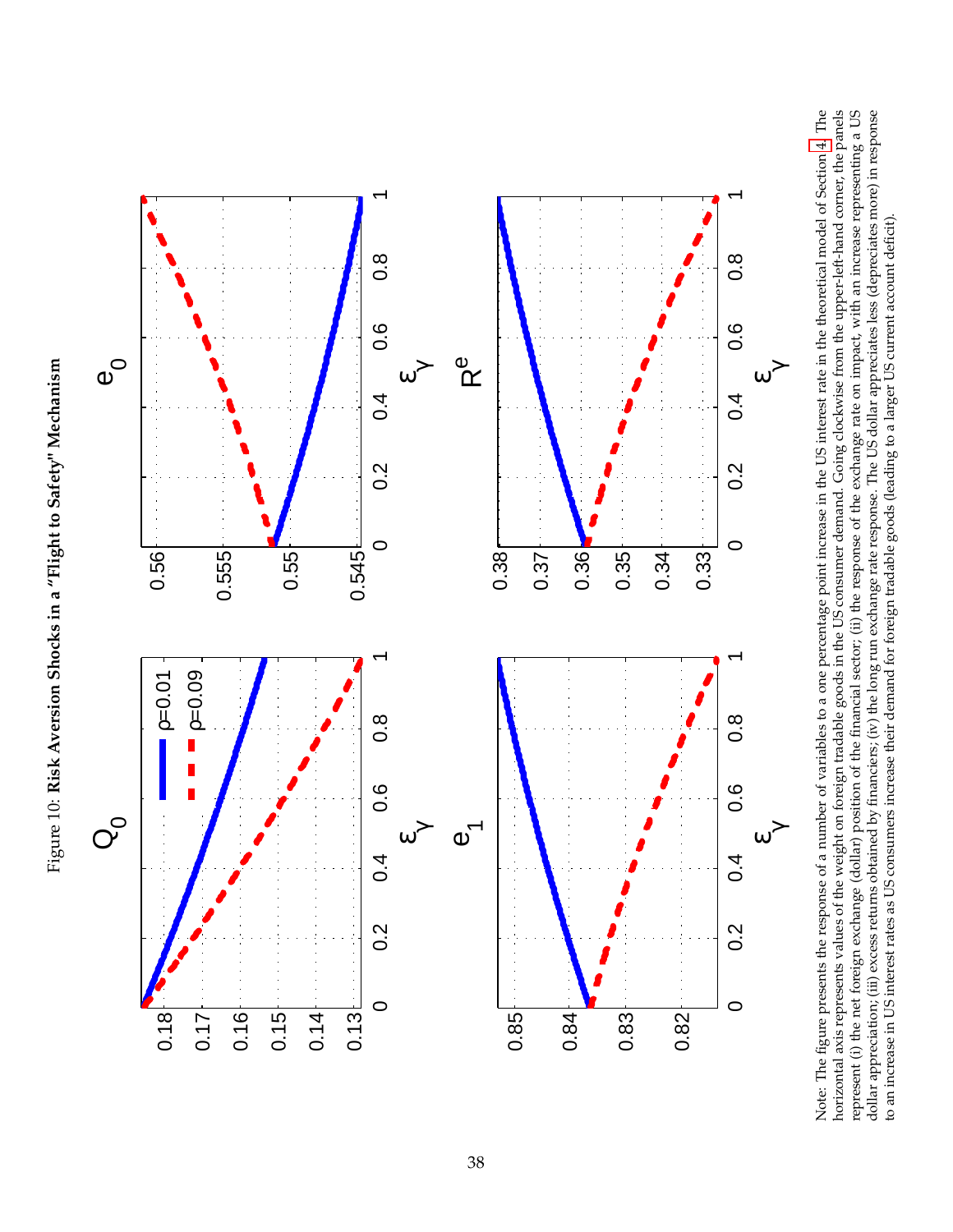## **A Additional Figures and Tables**

<span id="page-38-0"></span>



Note: The figure compares the original [Romer & Romer](#page-27-0) [\(2004\)](#page-27-0) shocks with our replication and extension of the series.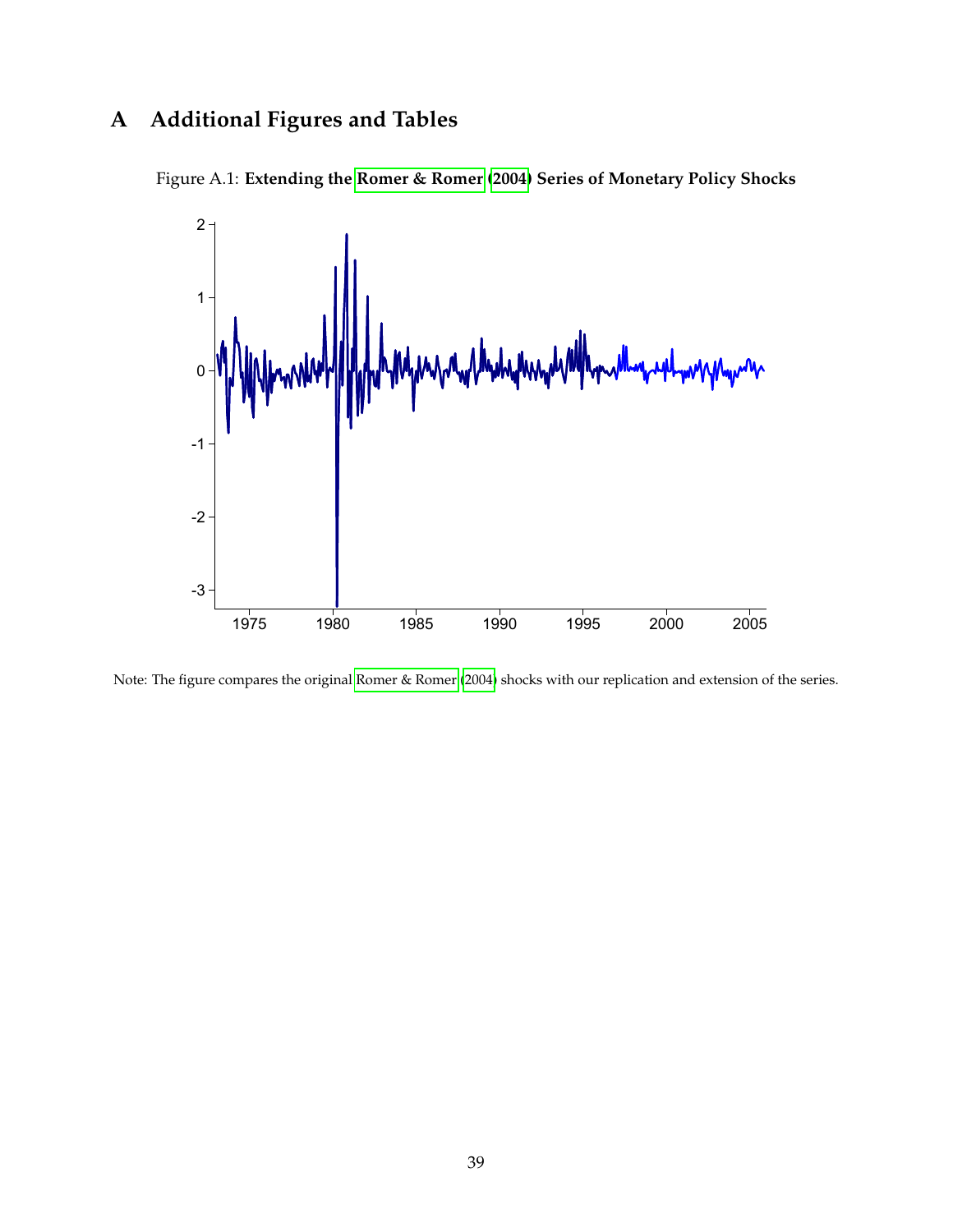

<span id="page-39-0"></span>

Note: The figure compares monetary policy shocks using three different identification methods. The top panel compares [Romer & Romer](#page-27-0) [\(2004\)](#page-27-0) shocks (darker shade) with residuals from a VAR along the lines of [Eichenbaum & Evans](#page-25-2) [\(1995\)](#page-25-2) or [Christiano](#page-25-3) *et al.* [\(1999\)](#page-25-3) (lighter shade; correlation 0.14). The bottom panel compares [Romer & Romer](#page-27-0) [\(2004\)](#page-27-0) shocks (darker shade, left hand scale) to [Gertler & Karadi](#page-25-1) [\(2015\)](#page-25-1) high frequency shocks (lighter shade, right hand scale; correlation -0.02).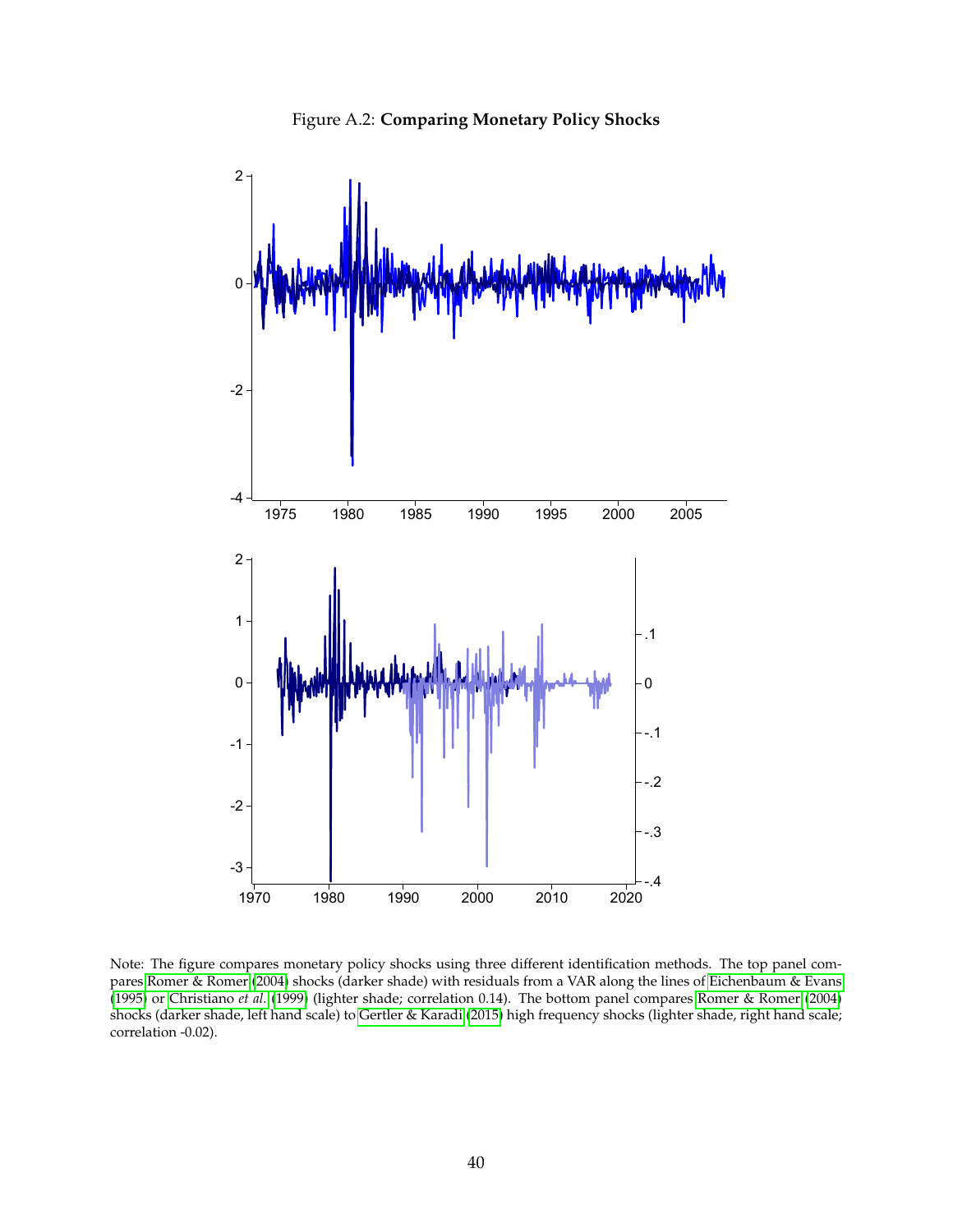<span id="page-40-0"></span>

Figure A.3: **T-Statistic on Difference in Difference Regression**

Note: The figure shows the T-statistic on the 12-month horizon local projection of the difference in difference of the response to a [Romer & Romer](#page-27-0) [\(2004\)](#page-27-0) shock between the early and late samples. The specification is shown in [2,](#page-9-0) and the reported T-statistics are for the coefficient *β*2,12. Each month in the figure represents a regression with a different breakpoint, i.e. a different start date after which the indicator **1**(*t*) takes on a value of one. Regressions in the top panel have the nominal exchange rate as the dependent variable. Regressions in the bottom panel have ex-US industrial production as the dependent variable. The horizontal lines jndicate the values +/-1.96 indicating statistical significance<br>at the 95% confidence interval.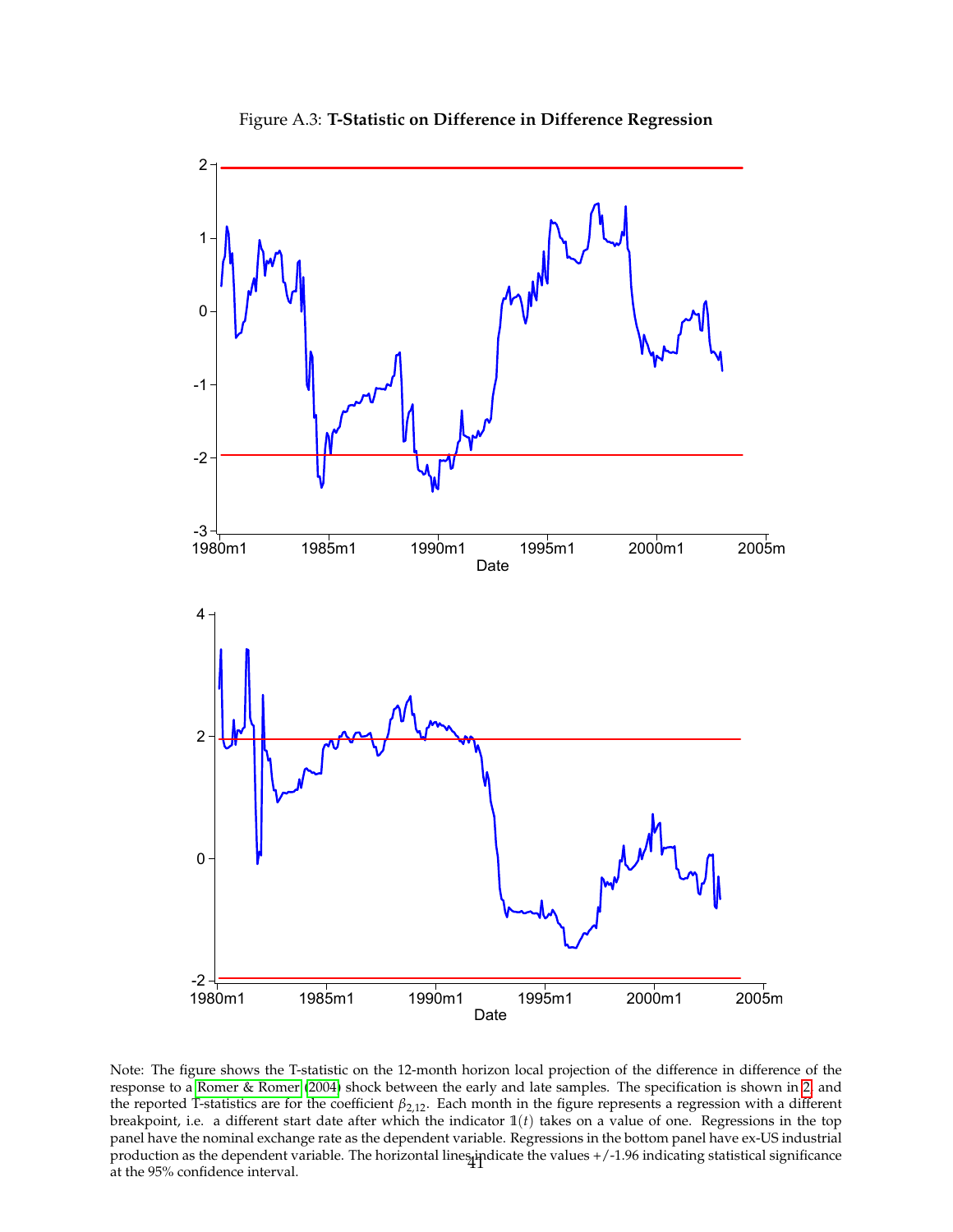

<span id="page-41-0"></span>

**Months**<br>
eent) to a<br>
eent (Gürks<br>
eflecting I<br>
ocal proje<br>
ocal proje<br>
en by 1. T.<br>
en by 1. T. **Months<br>by changes of the Source School**<br>time show<br>dratic time<br>dratic time Note: The figure shows responses (in percent) to a 1 percentage point increase in the Federal Funds Rate instrumented by changes in Federal Funds futures in a 30 minute window around Fed announcements [\(Gürkaynak](#page-25-0) *et al.* [2005\)](#page-25-0). The responses are for 1990-2007. The left hand column shows the nominal exchange rate (top) and real exchange rate (bottom, increase reflecting US dollar appreciations). The right-hand column shows responses of non-US industrial production. (top) and the non-US policy interest rate.Estimates are local projections with country fixed effects, controlling for country-specific quadratic time trends, and the control variables listed in Section [3.](#page-11-2) The specification is given by [1.](#page-7-3) The shaded areas represent 95% Newey-West confidence bands.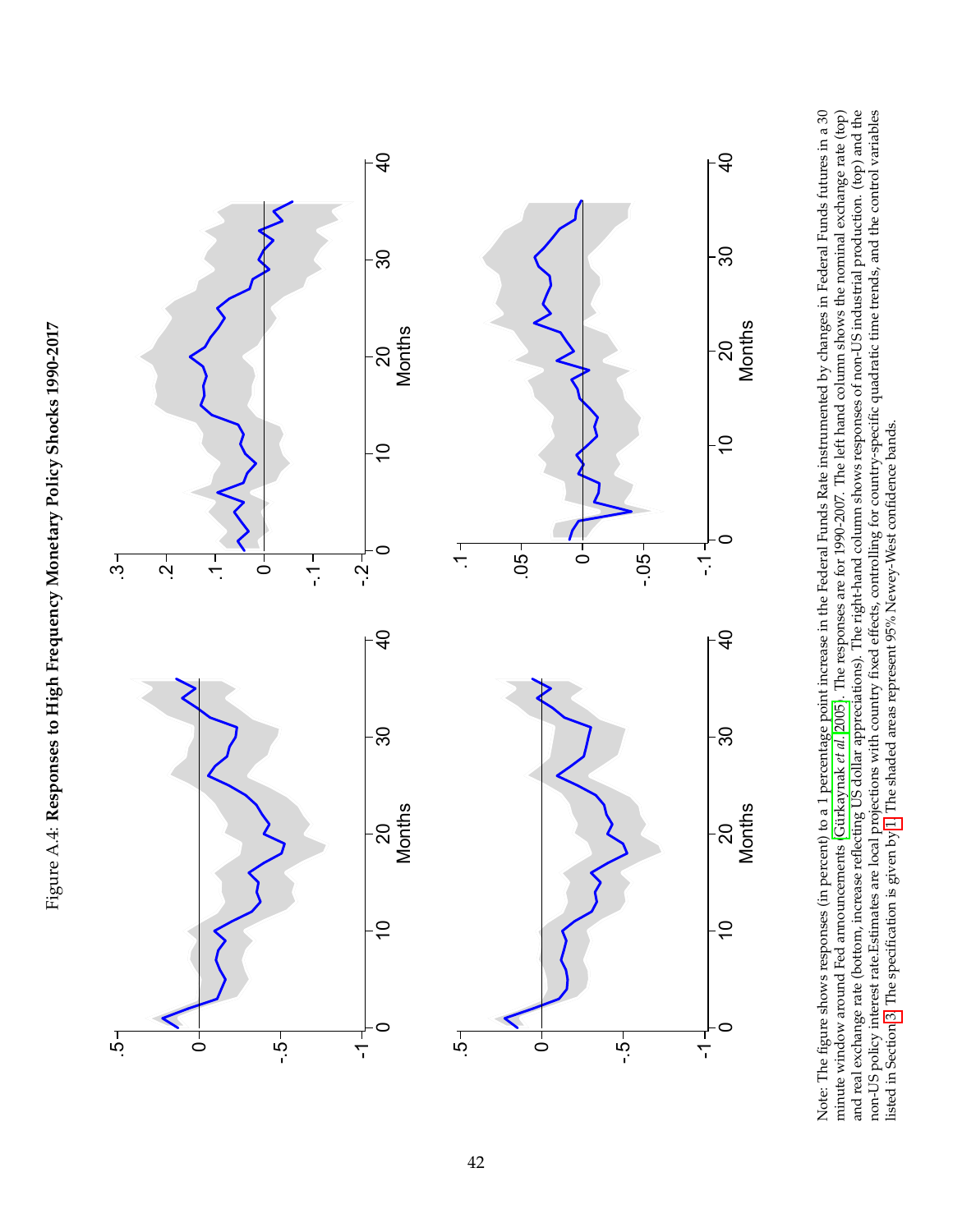

<span id="page-42-0"></span>

**Months**<br>
mth to a<br>
ocks are<br>
ness for<br>
appreciace<br>
the changendic **Months**<br>residuals<br>ustrial pi<br>e first ro<br>tion. The<br>cionsb. E<br>ceas repro Note: The figure shows responses (in percent) to a 1 percentage point increase in the Federal Funds Rate identified as residuals from VARs, as in [Eichenbaum](#page-25-2) & [Evans](#page-25-2) [\(1995\)](#page-25-2)[,Christiano](#page-25-3) *et al.* [\(1999\)](#page-25-3). The shocks are residual Fed Funds Rate movements in a VAR also including US industrial production, CPI, and non-borrowed reserves. The left-hand column gives responses for 1973-1990. The right-hand column gives responses for 1991-2007. The first row shows responses of the nominal exchange rate (increase reflecting US dollar appreciations). The second row shows responses of non-US industrial production. The third row shows responses of the real exchange rate. The fourth row shows the change in the policy interest rate in the rest of the world (in percentage points). Estimates are local projections with country fixed effects, controlling for country-specific quadratic time trend. The specification is given by [\(1\)](#page-7-3). The shaded areas represent 95% Newey-West confidence bands.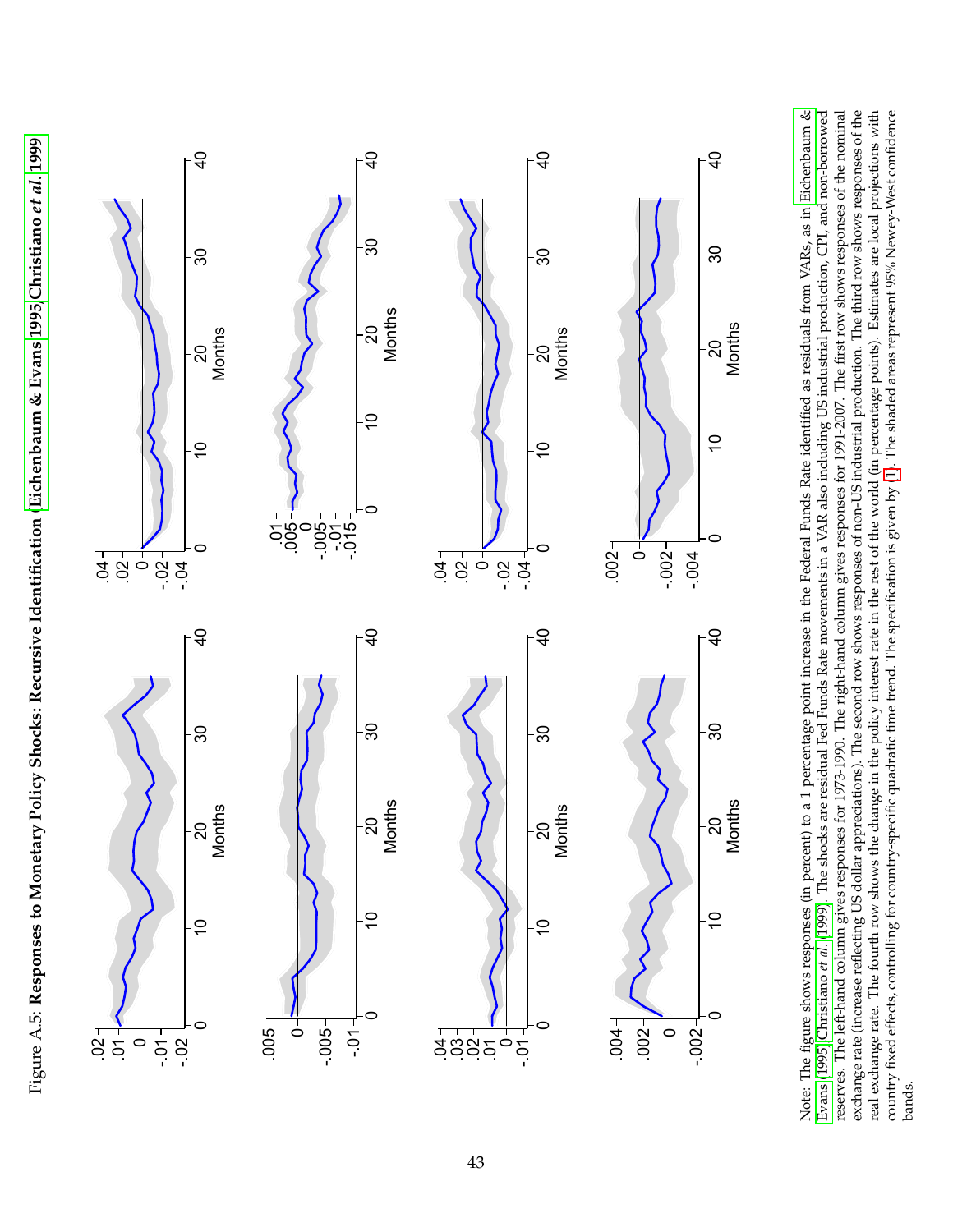<span id="page-43-0"></span>Figure A.6: Response US Monetary Policy Shocks: Including Controls Figure A.6: **Response US Monetary Policy Shocks: Including Controls**



Months<br>nominal<br>2004) sh<br>regressia<br>regressia Months<br>hand co<br>hak *et al.*<br>y-West)<br>y-West) Note: The figure shows the response of the nominal exchange rate (left hand column) and industrial production (right hand column) to monetary policy shocks. Shocks are identified using [Romer](#page-27-0) & Romer [\(2004\)](#page-27-0) shocks (top row) Cholesky decomposition (middle row); and [Gürkaynak](#page-25-0) *et al.* [\(2005\)](#page-25-0) shocks used as instruments for the Federal Funds Rate (bottom row). All regressions are for the period 1990-2007. Shaded areas represent 95% (Newey-West) confidence intervals.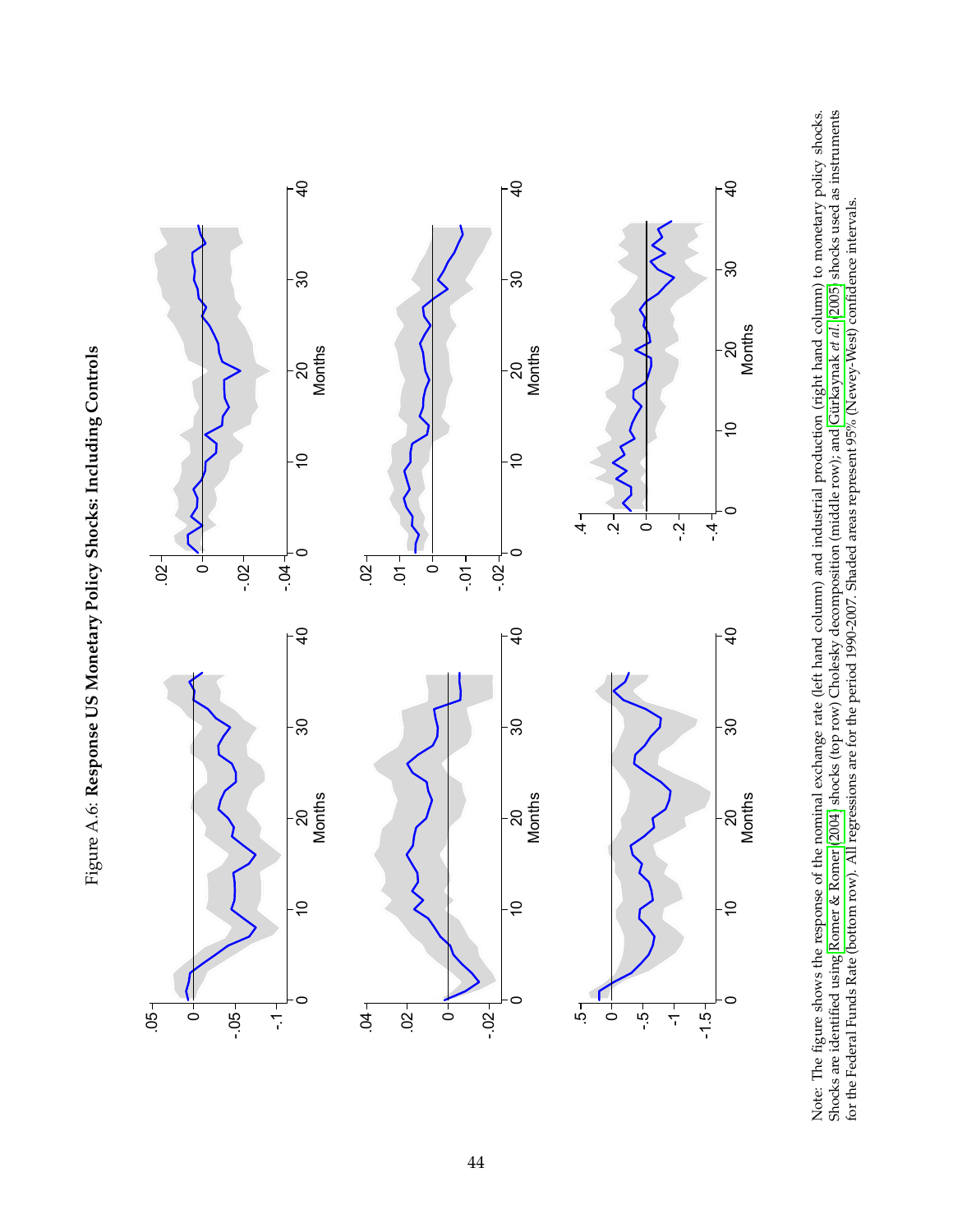<span id="page-44-0"></span>



Months<br>me of the contractor<br>on respection<br>dentifica<br>position<br>90-2007. Months<br>
etary pc<br>
esponse<br>
esponse<br>
sit confirm<br>
sit confirm<br>
sit confirm<br>
sit confirm<br>
sit confirm<br>
sit confirm<br>
sit confirm<br>
sit confirm<br>
sit confirm<br>
sit confirm<br>
sit confirm<br>
sit confirm<br>
sit confirm<br>
sit confirm<br>
sit Months<br>
onses of<br>
conses of the field<br>
over the Field<br>
or the Field Note: The figure shows the response of three US macroeconomic variables to monetary policy shocks; the left-hand column shows responses of industrial production, the middle column shows inflation responses; and the rightmost column shows responses of the US stock market (the natural logarithm of the S&P500 index). Each row corresponds to a different identification method. The top row shows responses to [Romer](#page-27-0) & Romer [\(2004\)](#page-27-0) shocks; the middle row shows responses to shocks identified using Cholesky decomposition; the bottom row shows responses to [Gürkaynak](#page-25-0) *et al.* [\(2005\)](#page-25-0) shocks used as instruments for the Federal Funds Rate. All regressions are for the period 1990-2007. Shaded areas represent 95% (Newey-West) confidence intervals.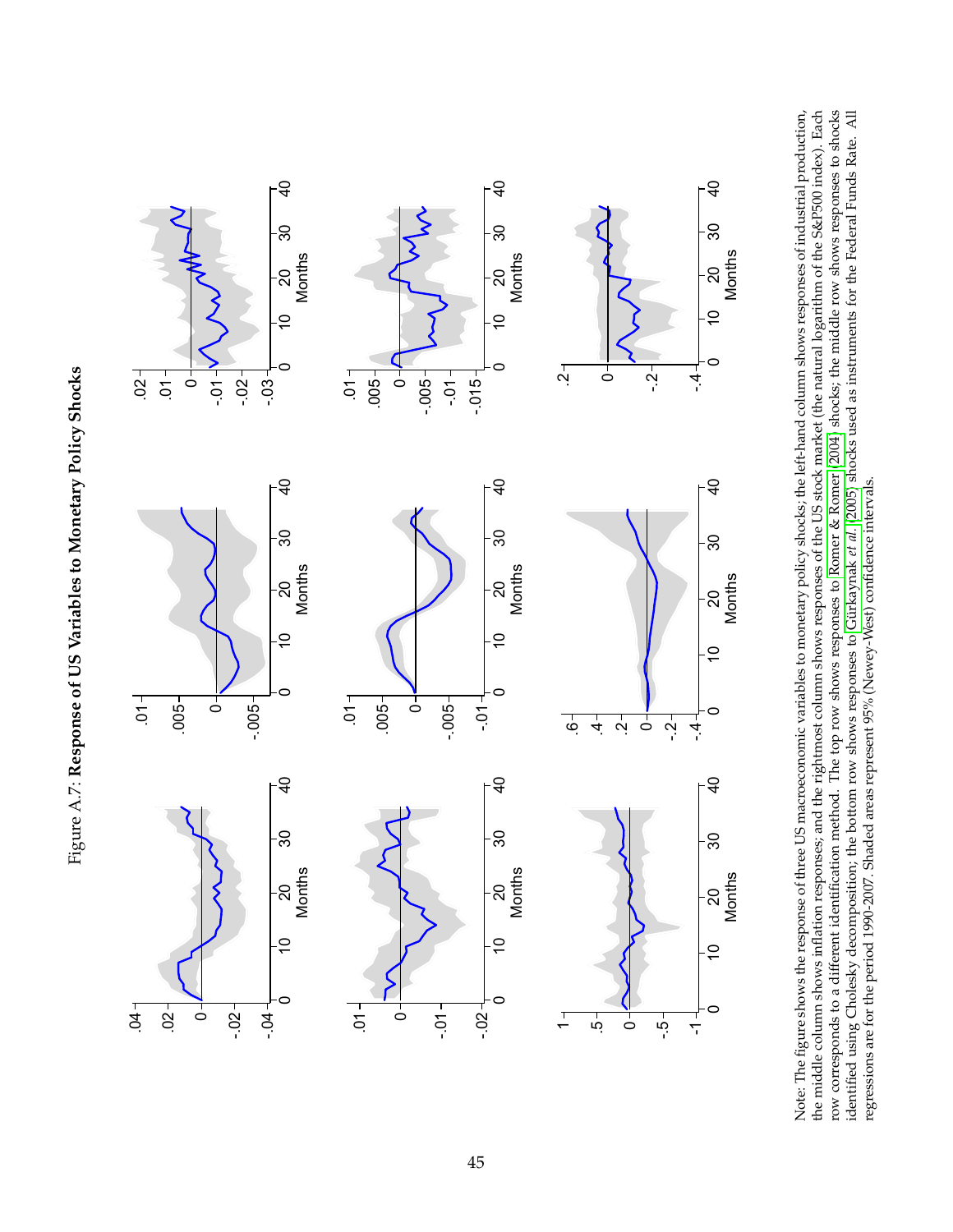<span id="page-45-0"></span>



**Months<br>ange rate<br>specified continues**<br>thand color<br>thand color **Months<br>& Romer<br>example.**<br>aded area<br>aded area Note: The figure shows the response of exchange rates (top row) and industrial production (bottom row) to [Romer](#page-27-0) & Romer [\(2004\)](#page-27-0) monetary policy shocks. The left-hand column shows responses for country-months where the [Chinn](#page-24-6) & Ito [\(2006\)](#page-24-6) index was above median for the sample. The left-hand column periods when countries were financially open and the right-hand column shows periods when countries were financially closed.Shaded areas represent 95% (Newey-West) confidence intervals.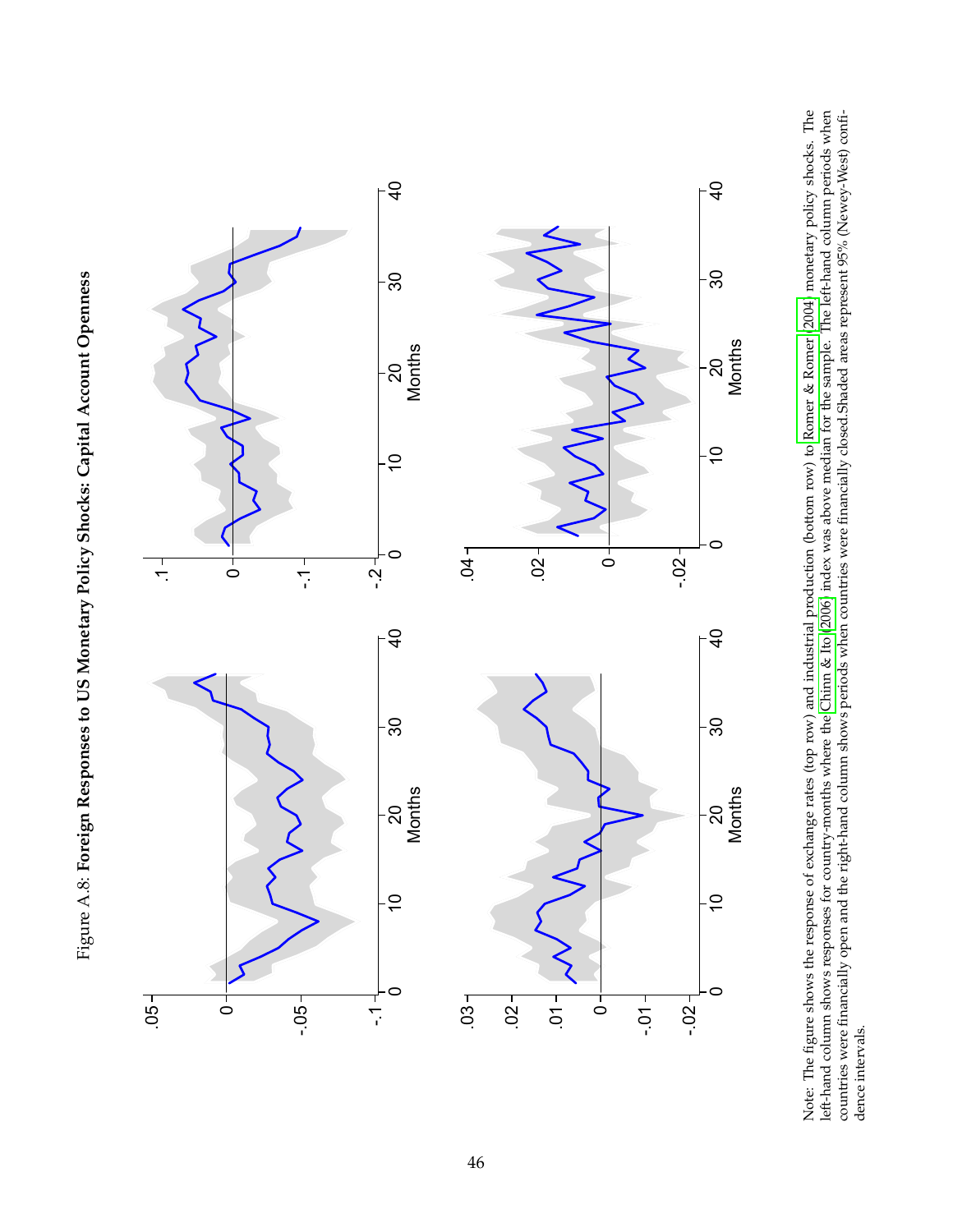<span id="page-46-0"></span>



**Months<br>ange rate<br>s when conservances**<br>s responsers **Months<br>& Romer<br>isabilities<br>y the sam<br>y the sam** Note: The figure shows the response of exchange rates (top row) and industrial production (bottom row) to [Romer](#page-27-0) & Romer [\(2004\)](#page-27-0) monetary policy shocks. The left-hand column shows responses for periods when countries had a ratio of dollar-denominated financial assets plus liabilities as a share of GDP that was above the sample median. The right-hand column shows responses for periods when countries were less financially dollarized by the same metric. Shaded areas represent 95%<br>ATALLAREA ACCERTA (Newey-West) confidence intervals.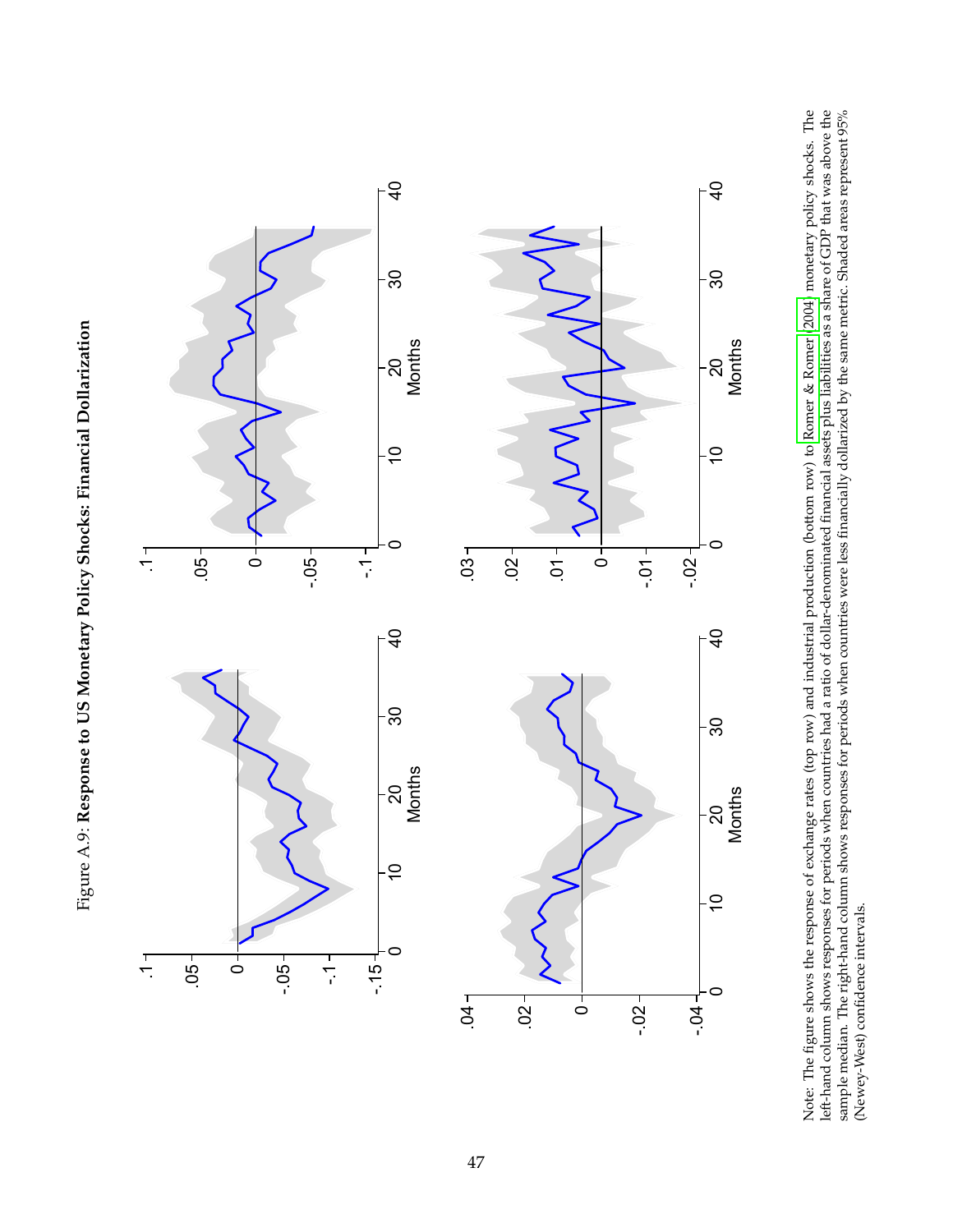<span id="page-47-0"></span>



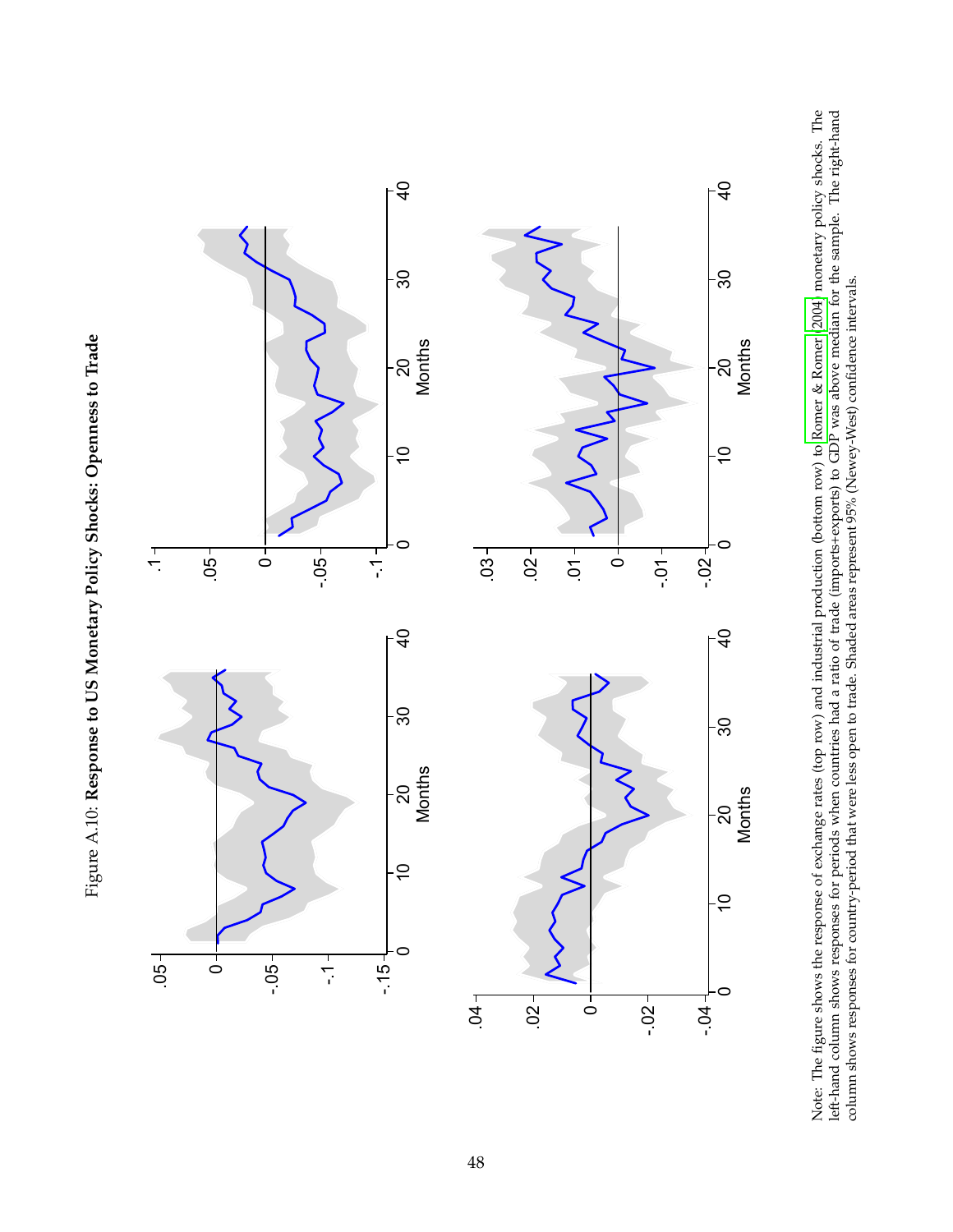

<span id="page-48-0"></span>

**Months<br>nge rates<br>nge rates<br>e right-ha**<br>e right-ha **Months<br>Romer (2)<br>e sample.<br>cit. Shade** Note: The figure shows the response of exchange rates (top row) and industrial production (bottom row) to [Romer](#page-27-0) & Romer [\(2004\)](#page-27-0) monetary policy shocks. The lefthand column shows responses for periods when countries had a current account as share of GDP above median for the sample. This roughly corresponds to periods when the current account was in surplus. The right-hand column shows responses for periods of current account deficit. Shaded areas represent 95% (Newey-West) confidence intervals.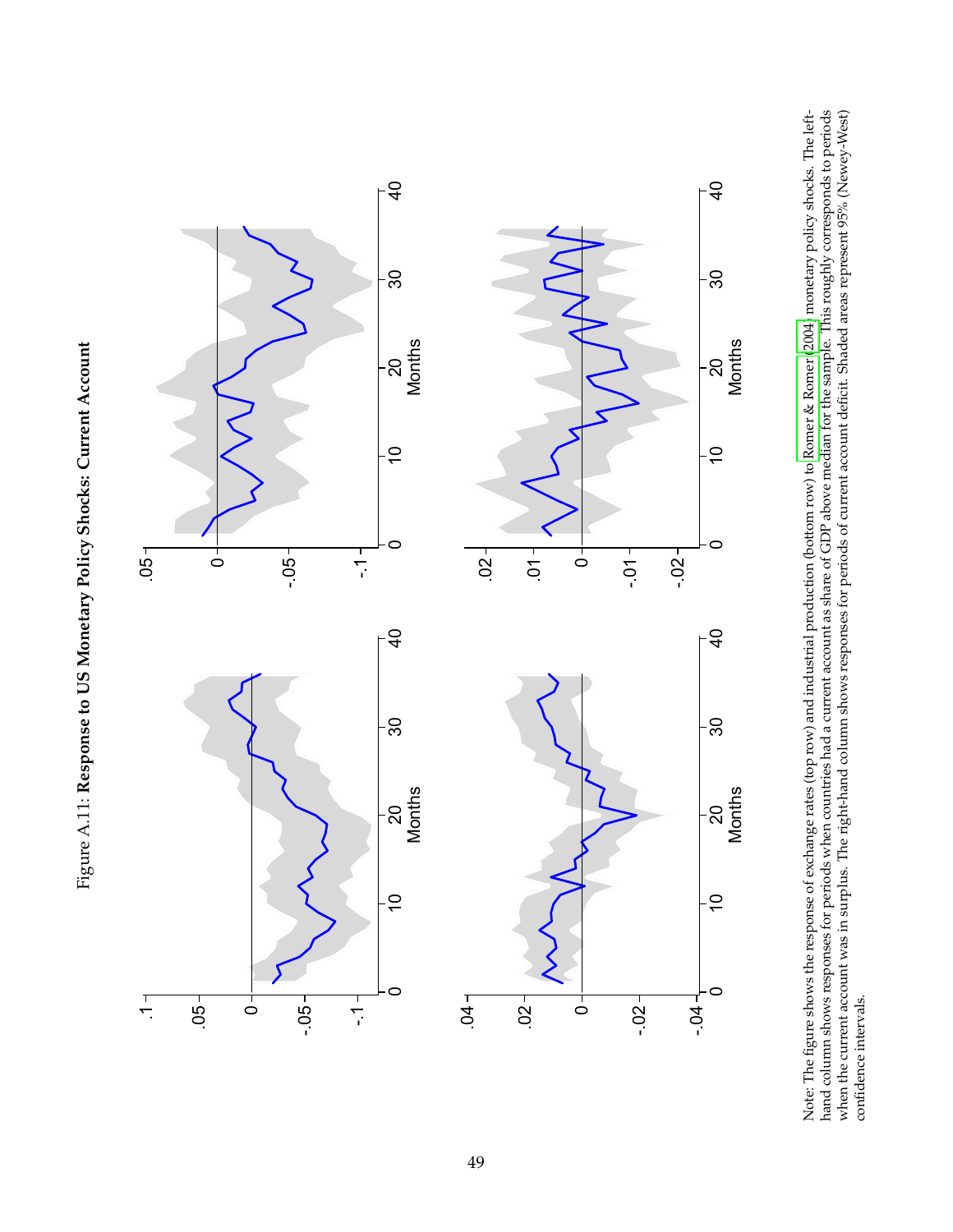<span id="page-49-0"></span>

| Country        | Exchange Rate                         | <b>Industrial Production</b> |
|----------------|---------------------------------------|------------------------------|
| Australia      | 1973-2020 (staring 1975 for nominal)  | 1973-2020                    |
| Brazil         | 2000-2020                             | 1995-2020                    |
| Canada         | 1973-2020                             | 1973-2020                    |
| Chile          | 2000-2020                             | 1991-2020                    |
| China          | 2000-2020 (from 2005 for nominal)     | NА                           |
| Colombia       | 2000-2020                             | 2000-2020                    |
| Euro           | 1999-2020 (only nominal)              | NA                           |
| France         | 1973-2020 (nominal only to 1998)      | 1973-2020                    |
| Germany        | 1973-2020 (nominal only to 1998)      | 1973-2020                    |
| India          | 1973-2020 (Starting 1976 for nominal) | 1973-2020                    |
| Italy          | 1973-2020 (nominal only to 1998)      | 1973-2020                    |
| Japan          | 1973-2020                             | 1973-2020                    |
| Mexico         | 2000-2020                             | 1973-2020                    |
| New Zealand    | 1973-2020                             | 1990-2020                    |
| Norway         | 1973-2020                             | 1973-2020                    |
| Russia         | 2000-2020                             | 2000-2020                    |
| South Africa   | 1995-2020                             | 1973-2020                    |
| Sweden         | 1973-2020                             | 1973-2020                    |
| Switzerland    | 1973-2020                             | 1973-2020                    |
| Turkey         | 2000-2020                             | 1980-2020                    |
| United Kingdom | 1973-2020                             | 1973-2020                    |

Table A1: Sample

## <span id="page-49-1"></span>**B Details on Theory**

The model we derive here is based on the GAMA model. In this setting, there are two countries, the US and Japan (representing the rest of the world), each populated by a unit measure of households. Each household inelastically supplies one unit of labor in each of the two periods and consumes three types of goods: a domestic and a foreign tradable good, and a nontradable good. Labor is internationally immobile. US households derive utility from the consumption of the three goods according to

$$
\theta_0 \text{ln} C_0 + \beta \mathbb{E} \left[ \theta_1 \text{ln} C_1 \right],
$$

where the consumption basket takes the form

$$
C_t = [(C_{N,t})^{\chi_t} (C_{H,t})^{a_t} (C_{F,t})^{u_t}]^{\frac{1}{\chi_t + a_t + u_t}}.
$$

 $C_{N,t}$  denotes the consumption of nontradable goods,  $C_{H,t}$  the consumption of domestic tradable goods, and *CF*,*<sup>t</sup>* the consumption of foreign tradable goods. The nontradable good is the numeraire with a price of one unit of domestic currency.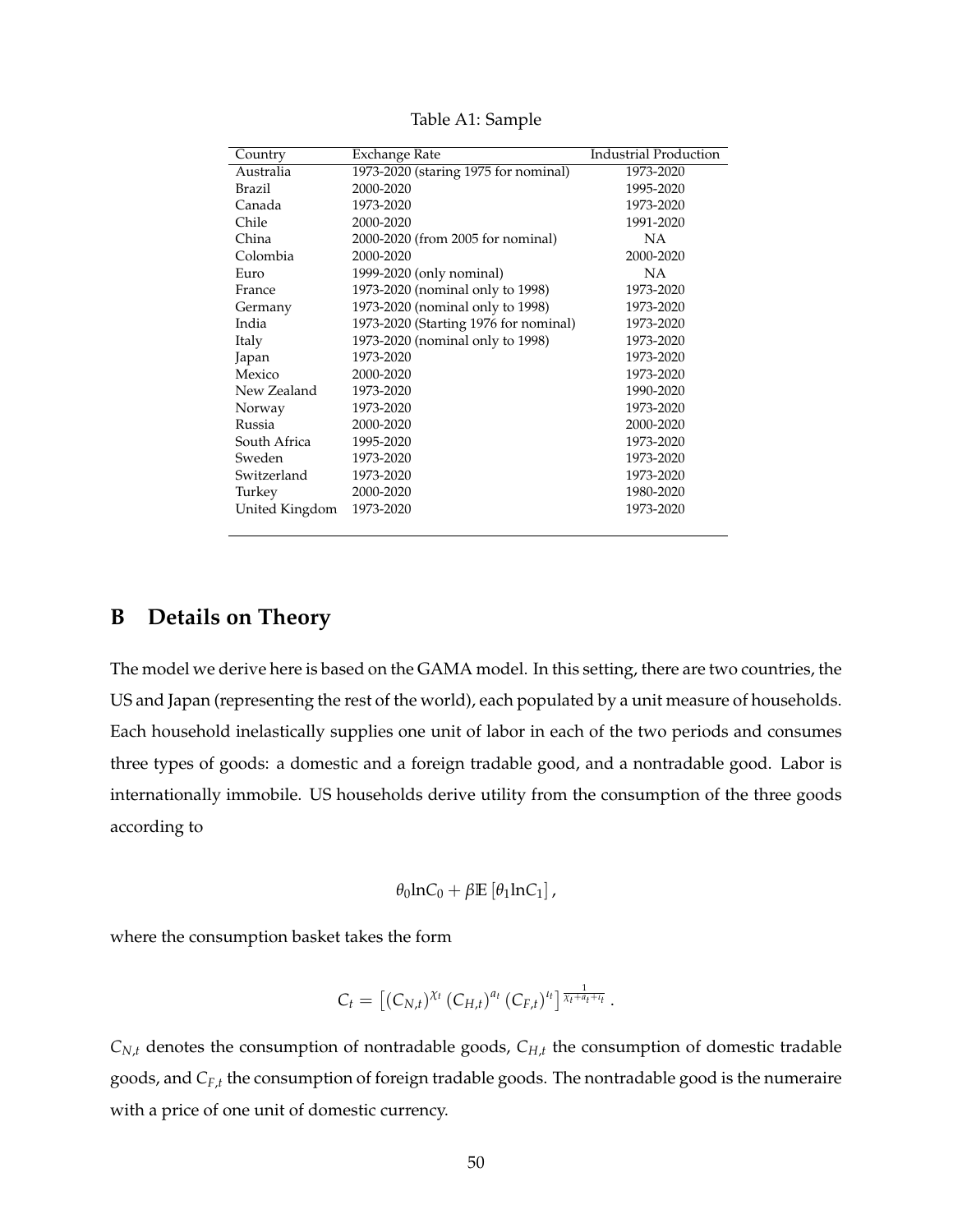Consumers in each country trade in a risk-free domestic currency bond solely with the financial intermediary. Their intertemporal budget constraint is

$$
\sum_{t=0}^{1} R^{-t} (C_{N,t} + P_{H,t} C_{H,t} + P_{F,t} C_{F,t}) = \sum_{t=0}^{1} R^{-t} (Y_{N,t} + P_{H,t} Y_{H,t}),
$$

where *PH*,*<sup>t</sup>* is the US dollar price of domestic tradable goods, *PF*,*<sup>t</sup>* the dollar price of foreign tradable goods; *YH*,*<sup>t</sup>* is domestic tradable output and *YNT*,*<sup>t</sup>* nontradable output. The domestic interest rate is denoted as *R*.

The Japanese household faces a symmetrical problem, with preferences of the form

$$
\theta_0^*lnC_0^*+\beta^* \mathbb{E}\left[\theta_1^*lnC_1^*\right],
$$

where

$$
C_t^* = \left[ \left( C_{N,t}^* \right)^{\chi_t^*} \left( C_{H,t}^* \right)^{\xi_t} \left( C_{F,t}^* \right)^{a_t^*} \right]^{\frac{1}{\chi_t^* + \xi_t + a_t^*}}, \quad t = 0, 1.
$$

All '∗' variables denote those of Japanese households.

Households in each country maximise the expected utility of consumption while choosing the intratemporal allocation of domestic and foreign tradable goods, as well as nontradable goods. The US household's optimal intratemporal allocation of consumption satisfies

$$
\chi_t / C_{N,t} = \lambda_t,
$$
  
\n
$$
a_t / C_{H,t} = P_{H,t} \lambda_t,
$$
  
\n
$$
\iota_t / C_{F,t} = P_{F,t} \lambda_t,
$$

where  $\lambda_t$  is the multiplier associated with the budget constraint. As in the original GAMA model, we make the simplifying assumption that  $Y_{N,t} = \chi_t$ , which, combined with the market clearing condition  $C_{NT,t} = Y_{NT,t}$ , implies that  $\lambda = 1$  in all states. This assumption, which neutralises variations in household marginal utility, is made following for analytical convenience. First order conditions lead to a convenient expression for the dollar value of US imports from Japan (in units of domestic nontradable goods):  $P_{F,t}C_{F,t} = \iota_t$ ; and similarly, the yen value (in units of Japanese nontradable goods) of US exports to Japan:  $P_{H,t}^* C_F^*$  $H_t^* = \xi_t$ . Let  $e_t$  denote the exchange rate, defined as the price of a dollar in yen (the units of Japanese nontradable goods that can be exchanged for